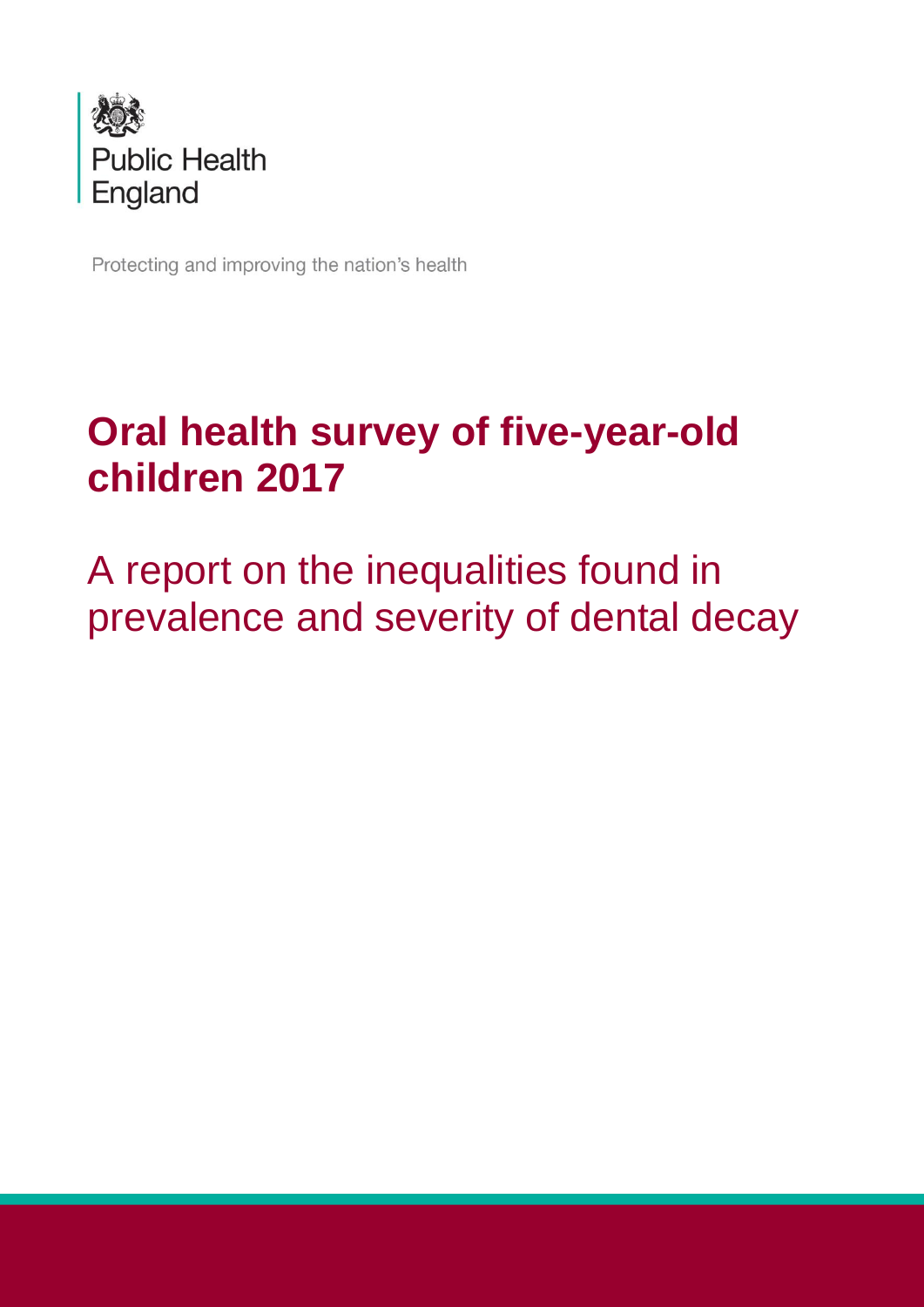# <span id="page-1-0"></span>About Public Health England

Public Health England exists to protect and improve the nation's health and wellbeing, and reduce health inequalities. We do this through world-class science, knowledge and intelligence, advocacy, partnerships and the delivery of specialist public health services. We are an executive agency of the Department of Health, and are a distinct delivery organisation with operational autonomy to advise and support government, local authorities and the NHS in a professionally independent manner.

Public Health England Wellington House 133-155 Waterloo Road London SE1 8UG Tel: 020 7654 8000 [www.gov.uk/phe](http://www.gov.uk/phe) Twitter: [@PHE\\_uk](https://twitter.com/PHE_uk) Facebook: [www.facebook.com/PublicHealthEngland](http://www.facebook.com/PublicHealthEngland)

Prepared by: Dental Public Health Intelligence Team For queries relating to this document, contact: DentalPHIntelligence@phe.gov.uk

© Crown copyright 2018

You may re-use this information (excluding logos) free of charge in any format or medium, under the terms of the Open Government Licence v3.0. To view this licence, visit [OGL](https://www.nationalarchives.gov.uk/doc/open-government-licence/version/3/) or email [psi@nationalarchives.gsi.gov.uk.](mailto:psi@nationalarchives.gsi.gov.uk) Where we have identified any third party copyright information you will need to obtain permission from the copyright holders concerned.

Published 15 May 2018 PHE publications **PHE** supports the UN

gateway number: 2018081 Sustainable Development Goals



SUSTAINABLE GWALS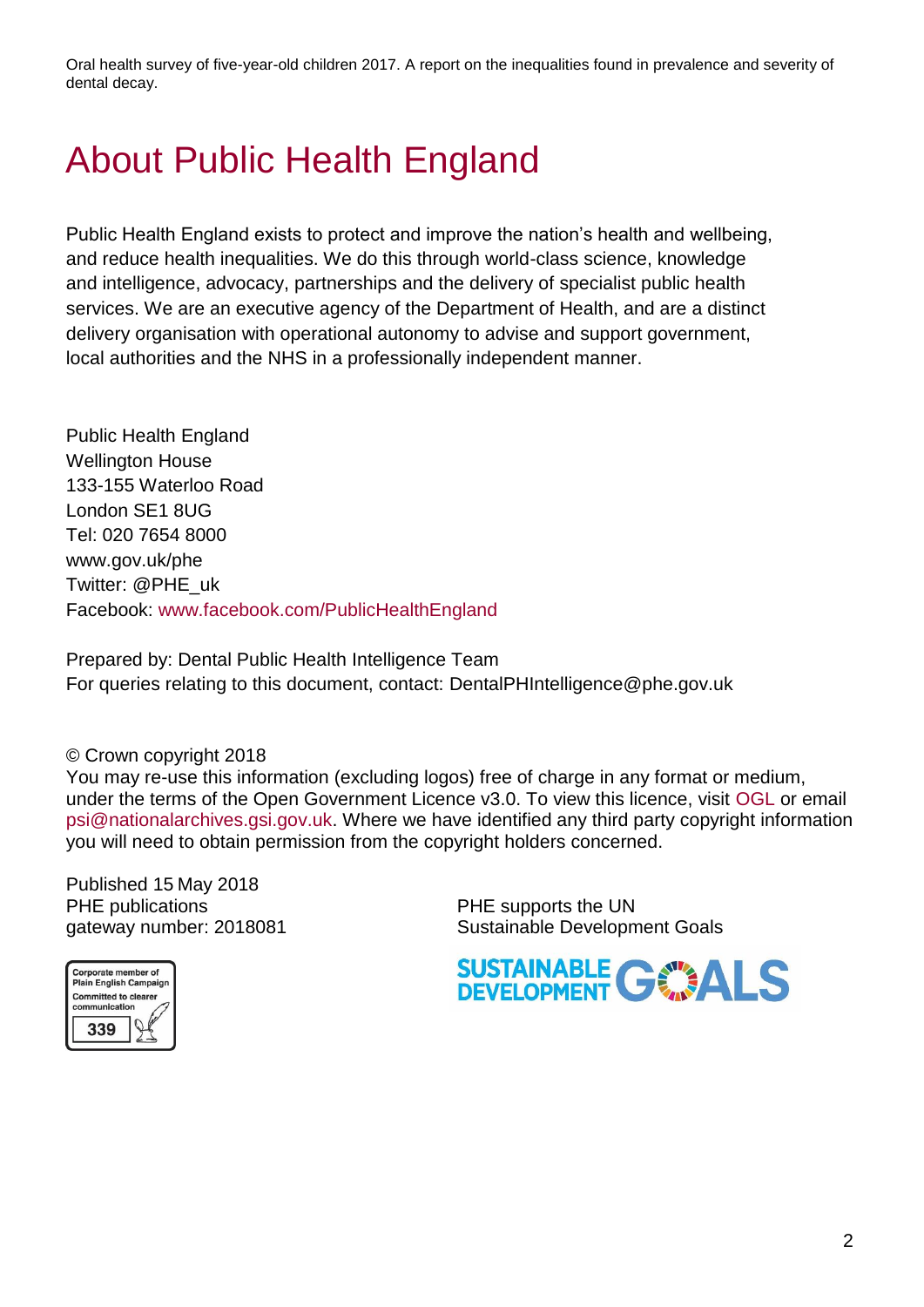# <span id="page-2-0"></span>**Contents**

| Prevalence of children with extracted teeth (due to dental decay) at age five 19 |  |
|----------------------------------------------------------------------------------|--|
|                                                                                  |  |
| Children with substantial amounts of plaque at the time of the examination 20    |  |
|                                                                                  |  |
|                                                                                  |  |
|                                                                                  |  |
|                                                                                  |  |
|                                                                                  |  |
|                                                                                  |  |
|                                                                                  |  |
|                                                                                  |  |
|                                                                                  |  |
|                                                                                  |  |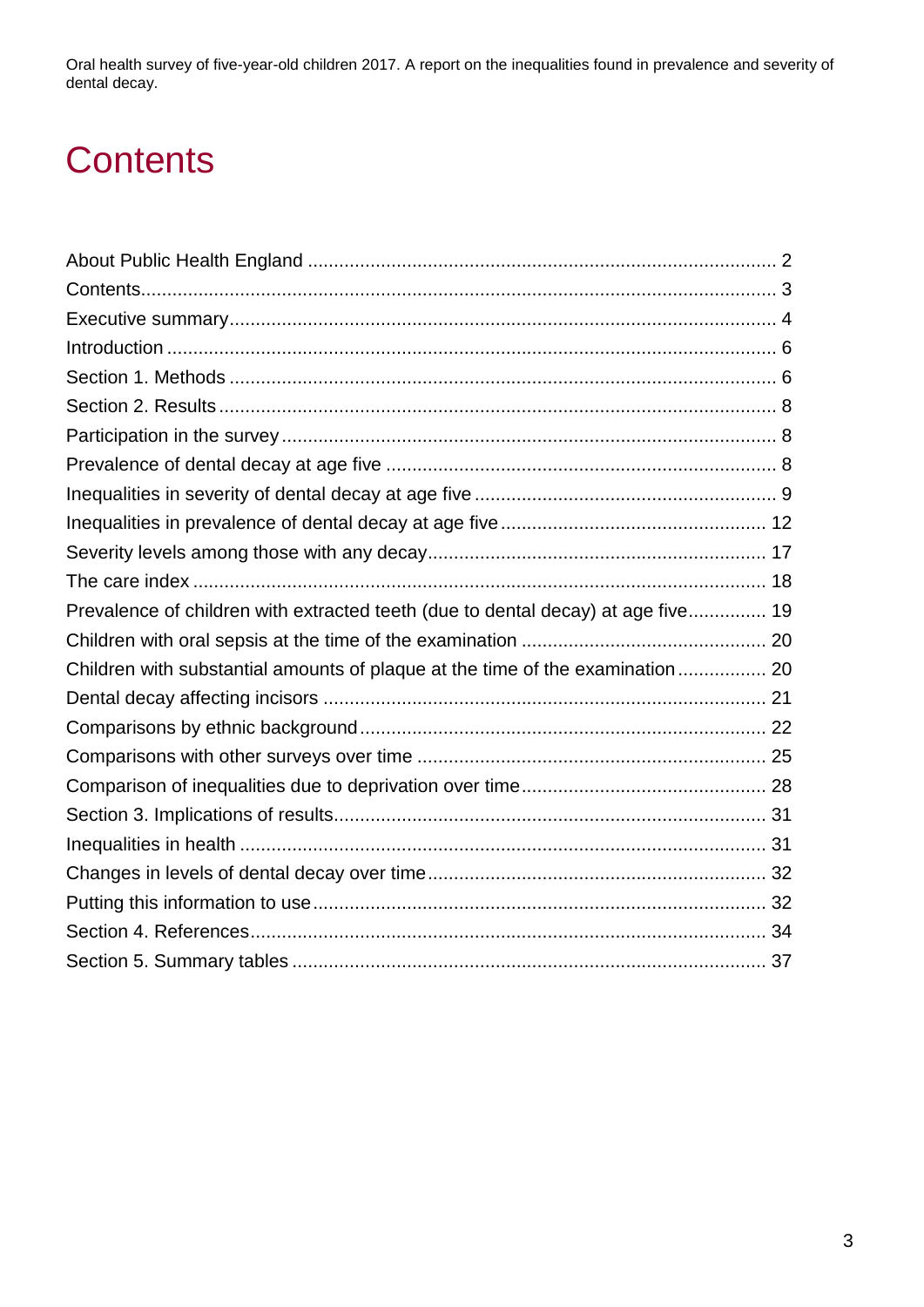## <span id="page-3-0"></span>Executive summary

Dental decay among young children remains an important public health issue as it leads to pain and distress, sleepless nights for children and parents, and time off school and work. Decay levels among five-year-olds can give early indication of the success, or otherwise, of interventions aimed at improving the oral and general health of very young children including those designed to improve parenting, children's weight or overall health or diet. Such interventions may need many years to pass before the impact can be measured. It is therefore important to know what the levels of decay are in the population and the Public Health England (PHE) National Dental Epidemiology Programme (NDEP) is designed to find this out in a standardised way.

The summarised results in this report are from the fourth PHE NDEP oral health survey of five-year-old children, 2017. Estimates at national, regional, PHE centre and upper and lower-tier local authority level are given for decay prevalence and severity. This data is the source for the dental indicator (proportion of children aged five who are free from obvious tooth decay) included in the Public Health Outcomes Framework<sup>1</sup> and NHS Outcomes Framework.<sup>2</sup>

Overall, 76.7% of five-year-old children in England whose parents gave consent for participation in this survey had no experience of obvious dental decay. This is the fourth consecutive survey which has shown improvement in the proportion of children who are free of obvious decay. Among the 23.3% of children with some experience of obvious decay (prevalence), the average number of teeth that were decayed, missing or filled was 3.4 (at age five, children normally have 20 primary teeth). The average number of decayed, missing or filled teeth  $(d<sub>3</sub>mft)$  in the whole sample (including the 76.7% who were decay free) was 0.8. This results in nearly 17,000 children in this birth cohort already having experienced extraction of one or more teeth.

The results reveal wide variation at regional and local authority level for both prevalence and severity of dental decay. There is almost a twenty-fold difference in severity between the lower-tier local authorities, with the lowest level of decay (0.1  $d_3$ mft in Waverley) and the highest  $(2.3 \text{ d}_3$ mft in Pendle). Children from deprived backgrounds have higher levels of decay than those least deprived, prevalence among most deprived children is 33.7% and for the least deprived is 13.6%. Children in particular ethnic groups had markedly higher levels of decay prevalence. Among children from Eastern Europe the prevalence was 49.4%, compared to 19.6% for Black/black British. Children in non-fluoridated areas have poorer oral health than those in fluoridated areas and those in the north had poorer health compared with those elsewhere in the country.<sup>3, 4</sup>

l

<sup>&</sup>lt;sup>i</sup> These survey data were collected during the 2016-17 school year but are referred to here as 2017.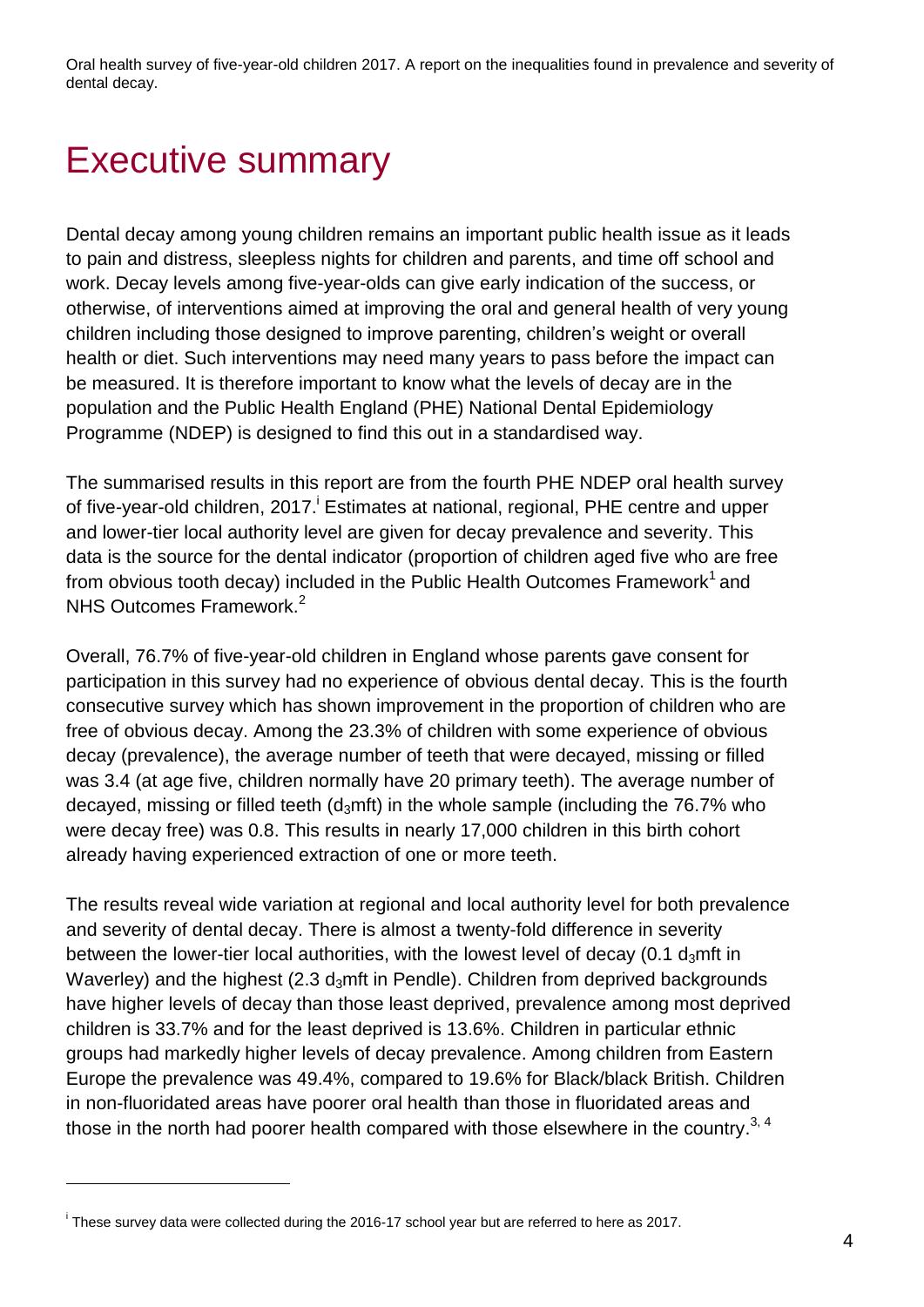Analysis shows that while dental decay levels are reducing, and there are signs that inequalities are beginning to reduce, the inequalities gap remains unacceptably high.

Summary results can be found in Appendix 1 and Appendix 2 of this report. Full tables of results are available at [www.nwph.net/dentalhealth/](http://www.nwph.net/dentalhealth/)

The methods used in this survey were the same as those used in previous surveys during 2008,  $\degree$  2012 $\degree$  and 2015, $\degree$  therefore it is possible to make comparisons between the results arising from them. These show a continued increase in the proportion of children with no obvious dental decay from 69.1% in 2008, 72.1% in 2012, 75.2% in 2015 to 76.7% in 2017, equating to a change of nearly eight percentage points and an improvement of 11.0% since 2008. The average number of decayed, missing or filled teeth has fallen from 1.1 in 2008, 0.9 in 2012, 0.84 $^{\vee}$  in 2015 to 0.78 $^{\vee}$  in 2017, a reduction in severity of 29.0% since 2008.

The requirement for positive consent for children to take part prevents comparison with the 1992 to 2006 series of surveys<sup>vi</sup>. During the 1992 to 2006 series there was little change in the prevalence or severity of decay, however, data from the 2008 to 2017 series show a reduction that is most likely due to manufacturers increasing concentrations of fluoride in children's toothpastes in response to evidence based recommendations in PHE's Delivering Better Oral Health and local authority commissioned evidence based community programmes recommended in Commissioning Better Oral Health.<sup>5, 6, 7</sup> Surveys in Wales and Scotland have shown comparable trends over a similar period.<sup>8, 9</sup>

The observation that inequalities persist confirms the need to continue taking action so that all children can reach the better levels of oral health that have been shown to be possible. Information about the groups at greatest risk that this survey provides should be used to target communities where extra effort is required.

Local authorities have had responsibility for improving health, including oral health, since April 2013, following the transfer of responsibilities from PCTs.<sup>10, 11</sup> This report provides benchmarking data that may be used in joint strategic needs assessments and oral health needs assessments to plan and commission oral health improvement interventions. Two national documents were published in June 2014 which aimed to support local authorities in these activities.<sup>12, 13</sup>

l

<sup>&</sup>lt;sup>ii</sup> These survev data were collected during the 2007-08 school year but are referred to here as 2008.

iii These survey data were collected during the 2011-12 school year but are referred to here as 2012.

<sup>&</sup>lt;sup>iv</sup> These survey data were collected during the 2014-15 school year but are referred to here as 2015.

 $\rm{v}$  At one decimal place the figures for 2015 and 2017 are the same (0.8), so we have used two decimal places here to show the difference.

vi Department of Health guidance in 2007 required written parental consent be gained for children to be examined in the surveys. This replaced passive consent which had been used for the previous 20 years.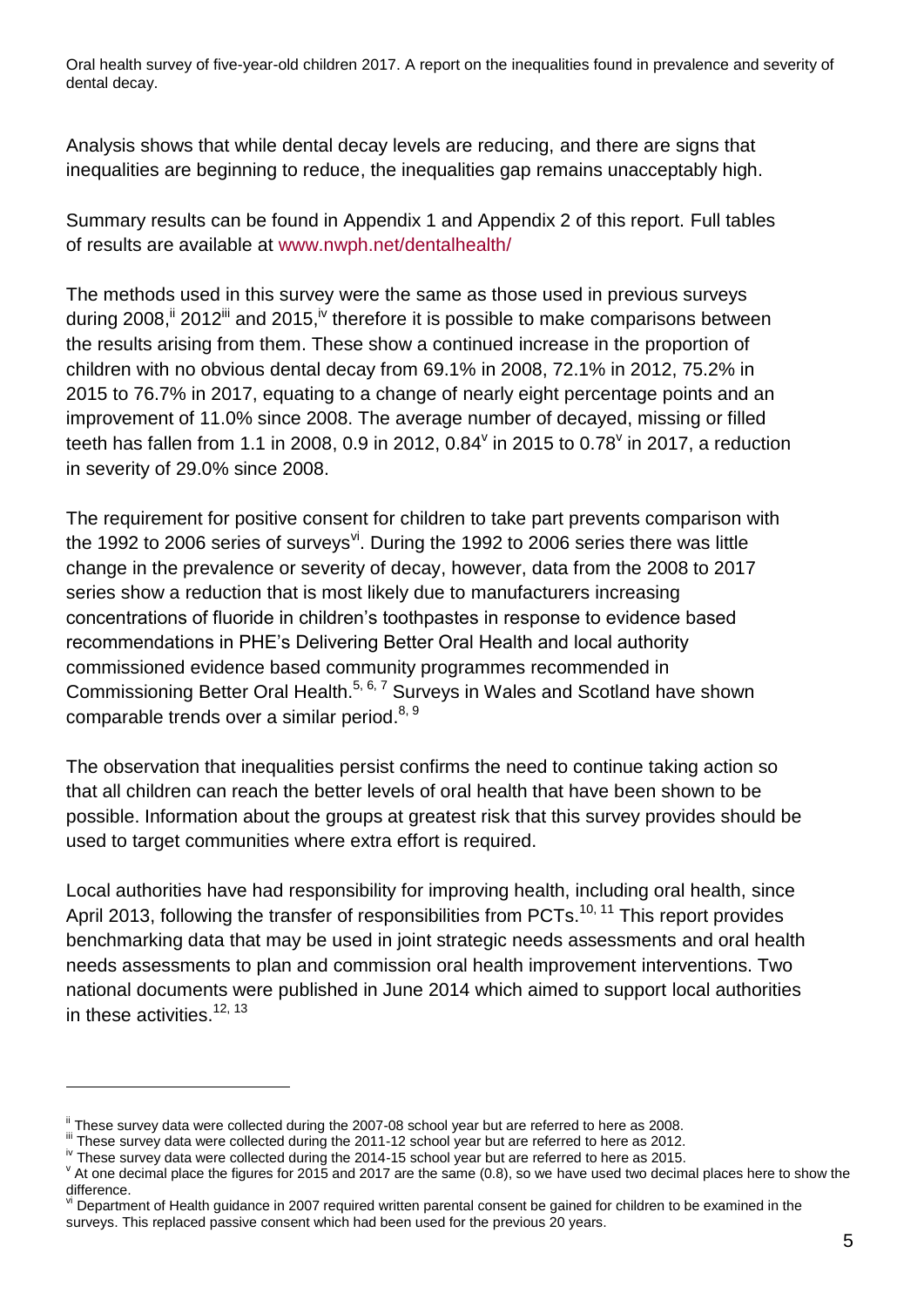## <span id="page-5-0"></span>Introduction

As part of Public Health England's co-ordinated National Dental Epidemiology Programme (NDEP), standard examinations of a random sample of five-year-old children were undertaken in the academic year 2016 to 2017. This was the fourth national dental survey of this age group to take place under positive consent for participation.<sup>iv</sup>

Since 1985, standardised and coordinated surveys of child dental health have been conducted across the United Kingdom (UK). These have produced robust, comparable information for use at regional and local government level and for varying health geographies. The first national survey of five-year-olds took place in 1992. PHE now has responsibility for coordinating these surveys in England as part of an annual programme. The PHE dental public health epidemiology team facilitated the survey and worked with the British Association for the Study of Community Dentistry (BASCD) who ensured standardisation of examiners. Each local authority commissioned local dental providers to undertake the fieldwork according to a national protocol.<sup>14</sup>

NHS and local authority commissioners and other health planners use the information produced from the surveys when conducting oral health needs assessments at a local level. These form an important component of the commissioning cycle when planning and evaluating local services and health improvement interventions. The data is also required to provide the dental indicator (proportion of children aged five who are free from obvious tooth decay) for the Public Health Outcomes Framework,<sup>1</sup> and NHS Outcomes Framework<sup>2</sup> which is used to monitor health improvement and the reduction of health inequalities at national and local levels.

The survey reported here involved children from mainstream, state-funded schools. Information concerning the oral health of five- and twelve- year-old children attending special support schools was the focus of a previous PHE NDEP survey and was reported in September 2015.<sup>15</sup>

## <span id="page-5-1"></span>Section 1. Methods

The sampling frame for this survey was children attending mainstream schools who were aged five years at the time of the survey. It was undertaken during the 2016/17 school year. Data was collected by trained and calibrated clinicians who were generally employed by NHS trusts providing community dental services. Pine et al.<sup>16</sup> described the methods whereby examiners should be trained and calibrated and these standards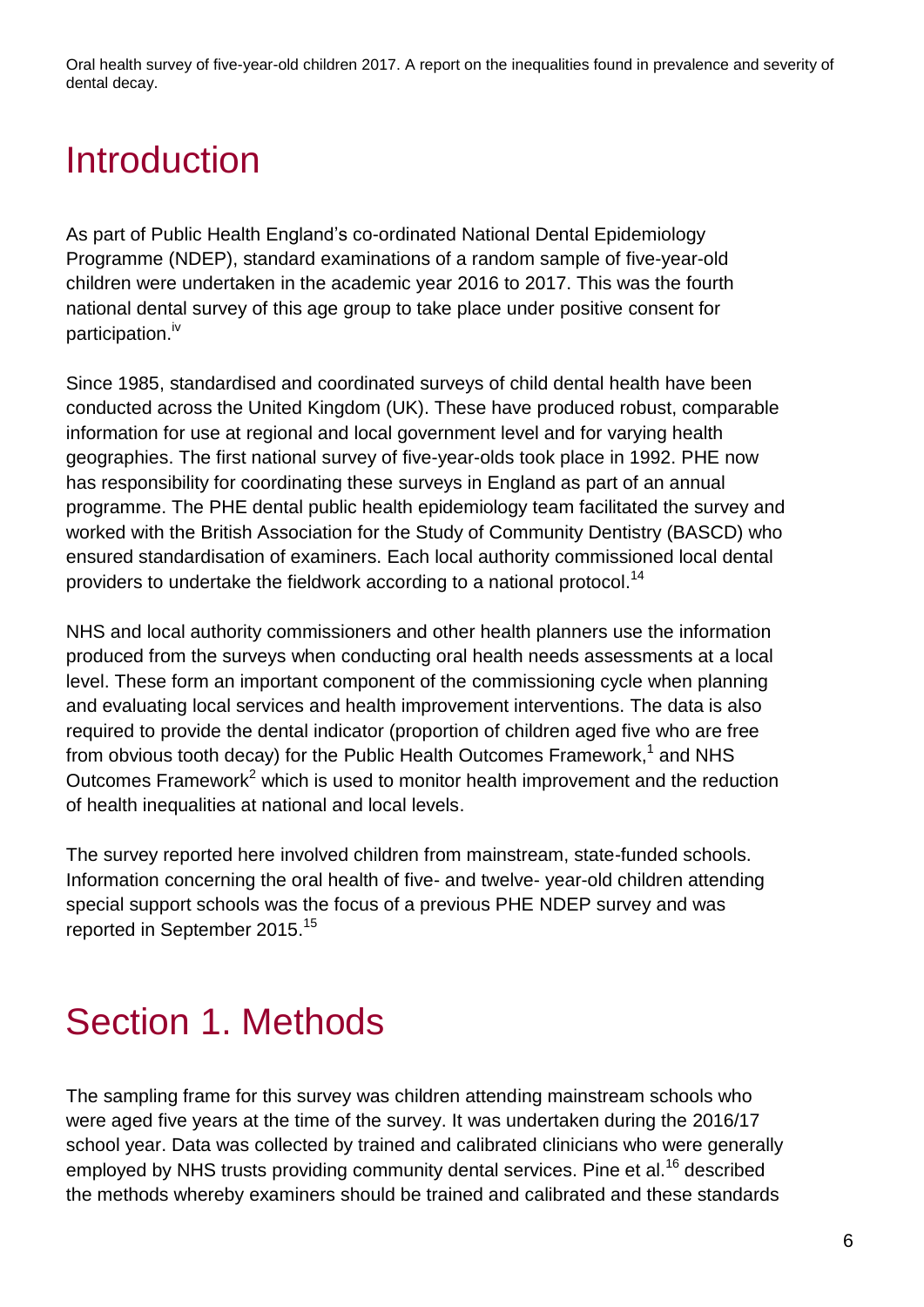were applied, along with BASCD standards for sampling and clinical examination $17,18$  as in previous surveys. A visual-only examination method was used and informed the standard severity index for teeth with experience of dental decay; missing teeth due to decay (mt), filled teeth due to decay (ft) and teeth with visually obvious decay into dentine, which was the threshold for recording the presence of decay and is indicated by the subscript  $\frac{1}{3}$  (d<sub>3</sub>t). This threshold is widely accepted in the literature as a standard but that it provides an underestimate of the true prevalence and severity of disease. The presence and absence of plaque and oral sepsis were also recorded.

The primary sampling unit was lower-tier local authority areas. Samples were drawn for each local authority in England using the same methods and similar sampling intensities used in previous surveys and according to the survey protocol.<sup>14</sup> In some local authority areas larger samples were drawn at the request of commissioners to facilitate analysis at smaller geographical levels.

Sampled schools were contacted to seek co-operation and age-eligible children were identified. In larger schools random samples of children were taken. Requests for consent for sampled children were sent to parents and followed by a second request where no response was made to the first.

Data was collected using a tailor made data collection format in Microsoft Access with a very small number of teams still using the Dental Survey Plus 2 computer program. Electronic files of the raw, anonymised data were uploaded to a secure folder on a shared network drive by regional dental epidemiology coordinators (DECs). The DPH intelligence team collated, checked and cleaned the data then linked it using home postcodes so that lower super output areas and Index of Multiple Deprivation 2015 (IMD 2015) scores could be assigned. $^{19}$ 

Population weighting<sup>vii</sup> was used to calculate estimates of a range of measures of oral health for each local authority. Deprivation scores were then used to allow weighting of the sample data to more closely match the actual distribution of deprivation quintiles<sup>VIII</sup> in the source population.

Error bars indicate 95% confidence limits on charts in this report and in the tables available from [www.nwph.net/dentalhealth/](http://www.nwph.net/dentalhealth)

Data suppression was applied when there were insufficient children examined in a group to allow production of a reliable estimate.

l

vii The sampling methodology used for this survey was school based and therefore not truly representative of the population of five-year-old children by Index of Multiple Deprivation (IMD) quintile. Thus, the sample was treated as a stratified random sample, that is, children were selected randomly from each IMD quintile but the sampling probability varied between IMD quintiles. For this reason, IMD-weighted estimates were produced to provide more robust estimates of overall prevalence.

viii Deprivation quintiles divide populations into fifths according to distribution of IMD scores.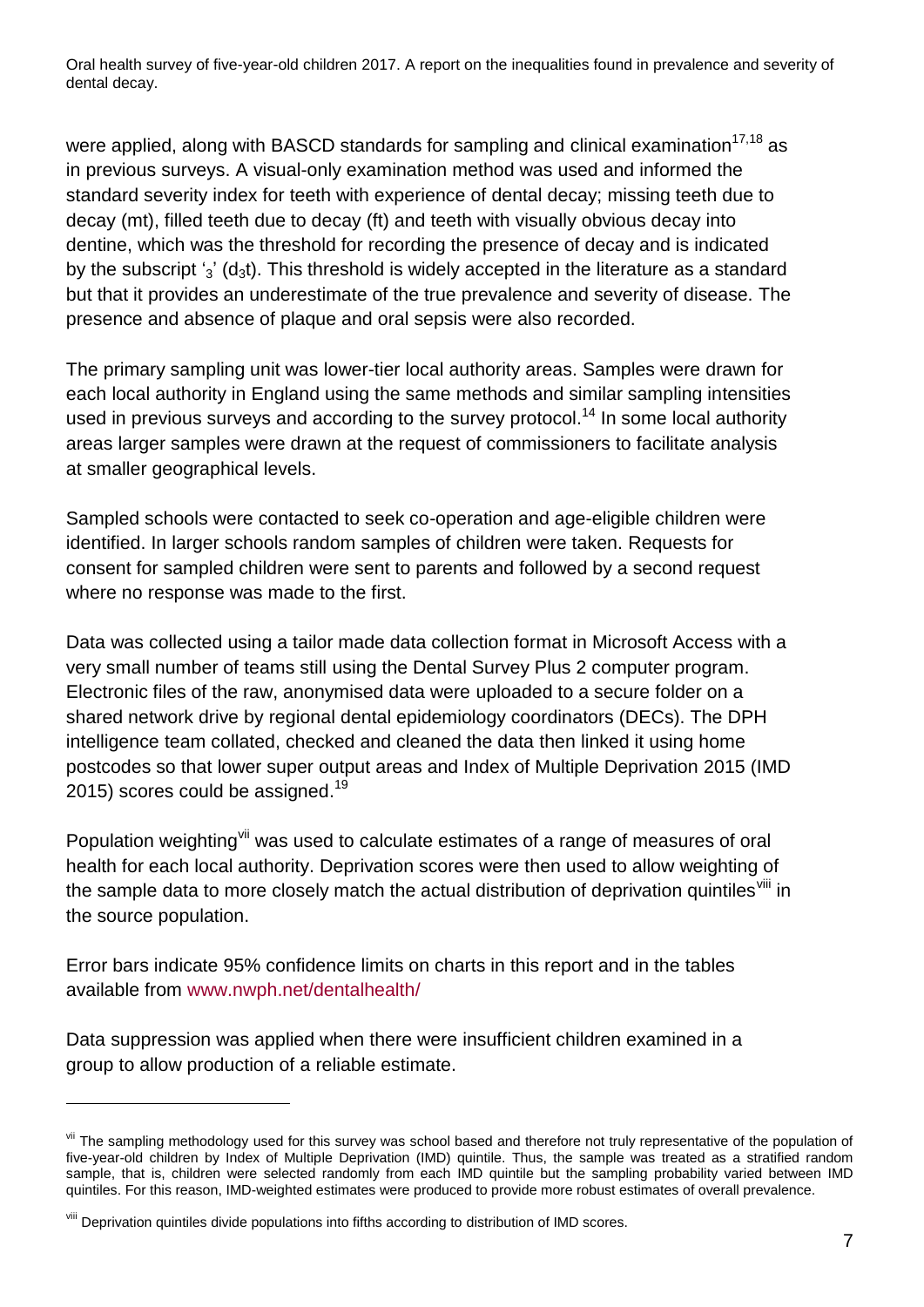# <span id="page-7-0"></span>Section 2. Results

Headline results are presented here along with an indication of the range of measures and some high-level illustrations of the inequalities noted. Full tables and charts of results at national, government region, lower- and upper-tier local authorities and for PHE centres are available from [www.nwph.net/dentalhealth/](http://www.nwph.net/dentalhealth)

## <span id="page-7-1"></span>Participation in the survey

In total, 134 out of 152 upper-tier local authorities took part in the survey covering 303 out of 326 lower-tier local authorities.

A small proportion of parents (6.0%) actively stated they did not want their children included in the survey, while 0.5% of children with consent declined to take part on the day. Absenteeism on the day of examination accounted for a loss of 3.3% of consented children. Simple non-response to the request was the most common reason for nonconsent (32.0%), despite two requests and schools actively seeking returned forms.

From the drawn sample 58.9% of children were examined, this response varied from 52.5% in the North West to 66.4% in the South West. At lower-tier local authority level the response rate varied from 25.7% in Woking, Surrey to 93.1% in Ryedale, North Yorkshire.

Of the children with parental consent 96,005 clinical examinations were included in the final analysis, representing 96.2% of the main consented sample. This represented 13.6% of the population of this age cohort attending mainstream state schools.

The proportion of consented children who were examined varied at regional and lowertier local authority level. Across the regions, this varied from 95.1% in London to 97.5% in the East Midlands. At lower-tier local authority level it varied from 90.5% in Waverley, Surrey to 100.0% in Hyndburn, Lancashire.

## <span id="page-7-2"></span>Prevalence of dental decay at age five

The PHOF indicator refers to the proportion of children who are free from obvious decay and this report also quotes the reverse of this, the proportion of children with experience of decay. The latter is more consistent with the measure for severity of decay; mean d3mft (the number of decayed teeth and those missing or filled due to decay).

The proportion of five-year-old children in England who were free from visually obvious dental decay was 76.7%. The remaining 23.3% had experience of dental decay with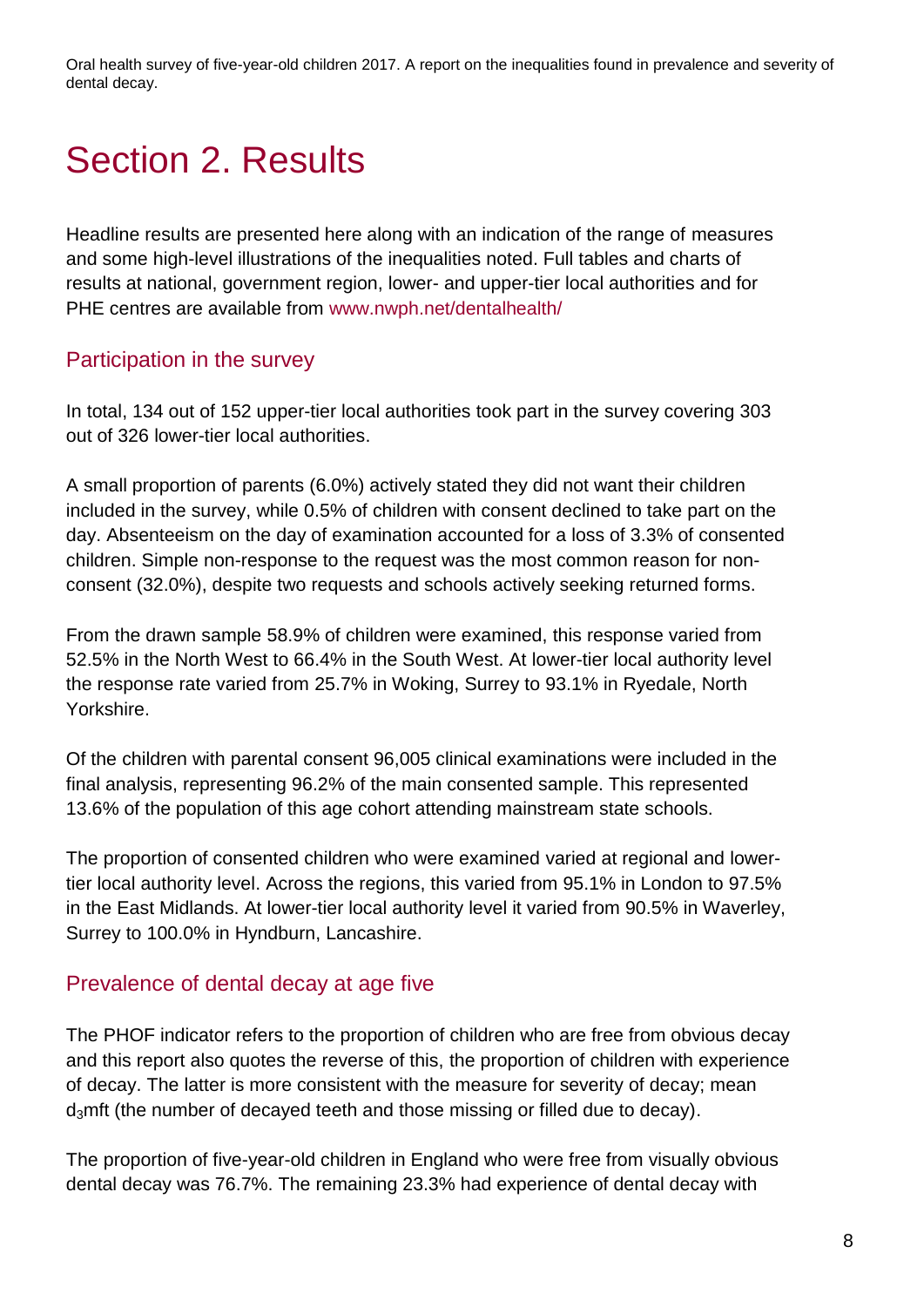one or more teeth that were decayed to dentinal level, extracted or filled because of caries. This represents 164,000 children with the disease in one year cohort.

Comparison of prevalence of having the condition at regional level, the estimates of those with obvious decay experience ranged from 16.4% in the South East to 33.9% in the North West (Figure 1). Between the upper-tier local authorities there were wider variations, ranging from Cambridgeshire where 12.9% had obvious decay experience to Rochdale where 47.1% were affected.





Error bars represent 95% confidence limits

## <span id="page-8-0"></span>Inequalities in severity of dental decay at age five

The average number of teeth affected by decay (decayed, missing or filled teeth – d<sub>2</sub>mft) per child was 0.8. There was a large variation in the levels of decay between the regions, with the average  $d_3$ mft score ranging from 0.5 in the South East to 1.3 in the North West (Figure 2).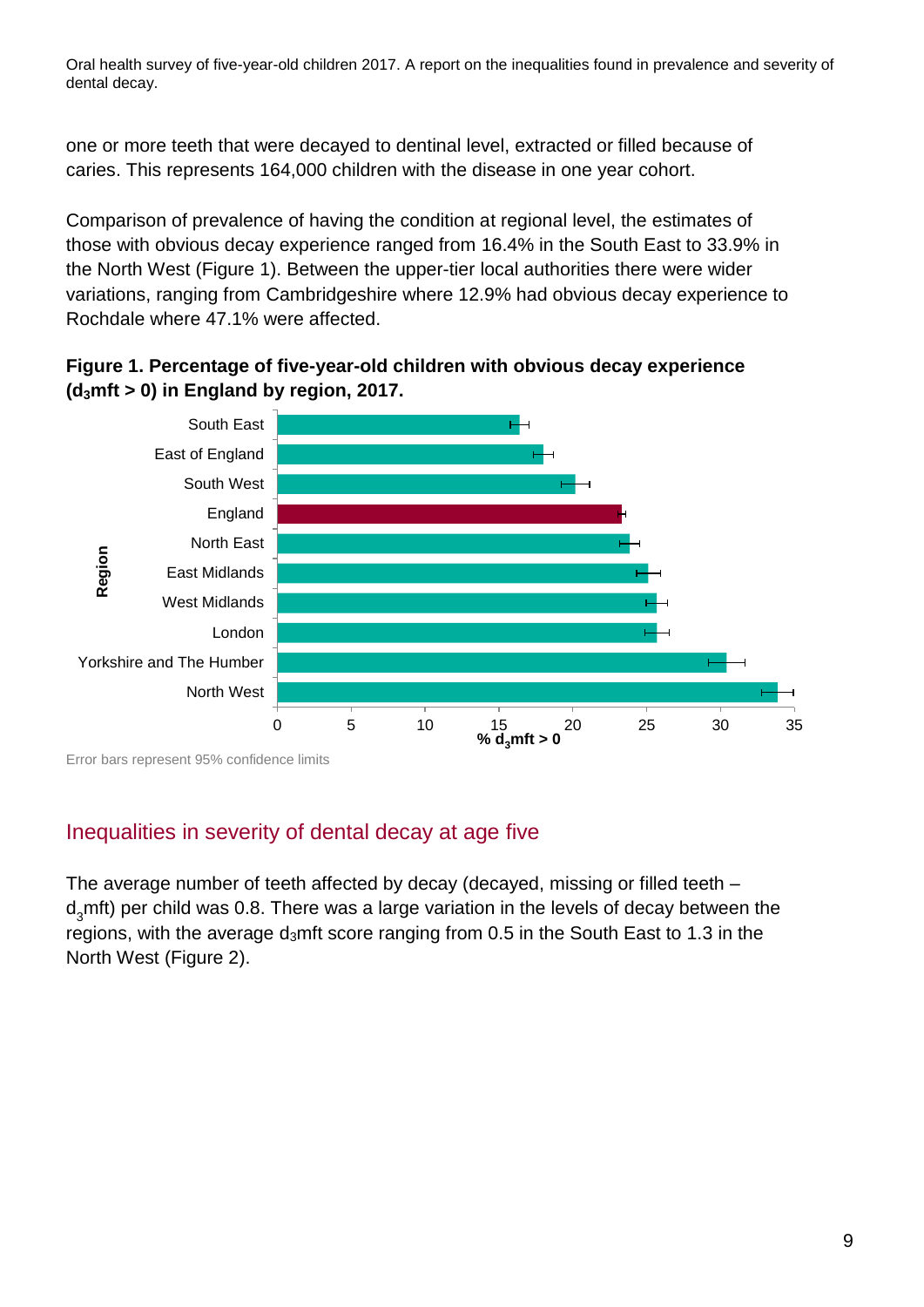



Error bars represent 95% confidence limits

l

The major component of the d<sub>2</sub>mft index in this age group is obvious, untreated dentinal decay (d<sub>3</sub>t) (Figure 2). On average, five-year-old children in England had 0.6 teeth with untreated decay into dentine. At the regional level the average number of currently decayed teeth ranged from 0.4 in the South East to 1.0 in the North West with wide variation between upper-tier local authority areas, ranging from 0.2 in North Somerset and Brighton and Hove areas to 1.6 in Rochdale. For further details please refer to the care index section.

There was also wide variation in the average  $d_3$ mft scores across upper-tier local authority areas, ranging from 0.4 in thirteen<sup>ix</sup> local authorities to 1.9 in Harrow, Manchester and Rochdale.

There is wide variation evident at the lower-tier local authority area level (Figure 3), with a twenty-fold difference in severity between the areas with the lowest levels of decay (0.1  $d_3$ mft in Waverley) and the highest (2.3  $d_3$ mft in Pendle).

<sup>&</sup>lt;sup>ix</sup> Rutland, Cambridgeshire, Essex, Hertfordshire, Bexley, Southwark, Brighton and Hove, East Sussex, Hampshire, Surrey, West Sussex, North Somerset, Staffordshire.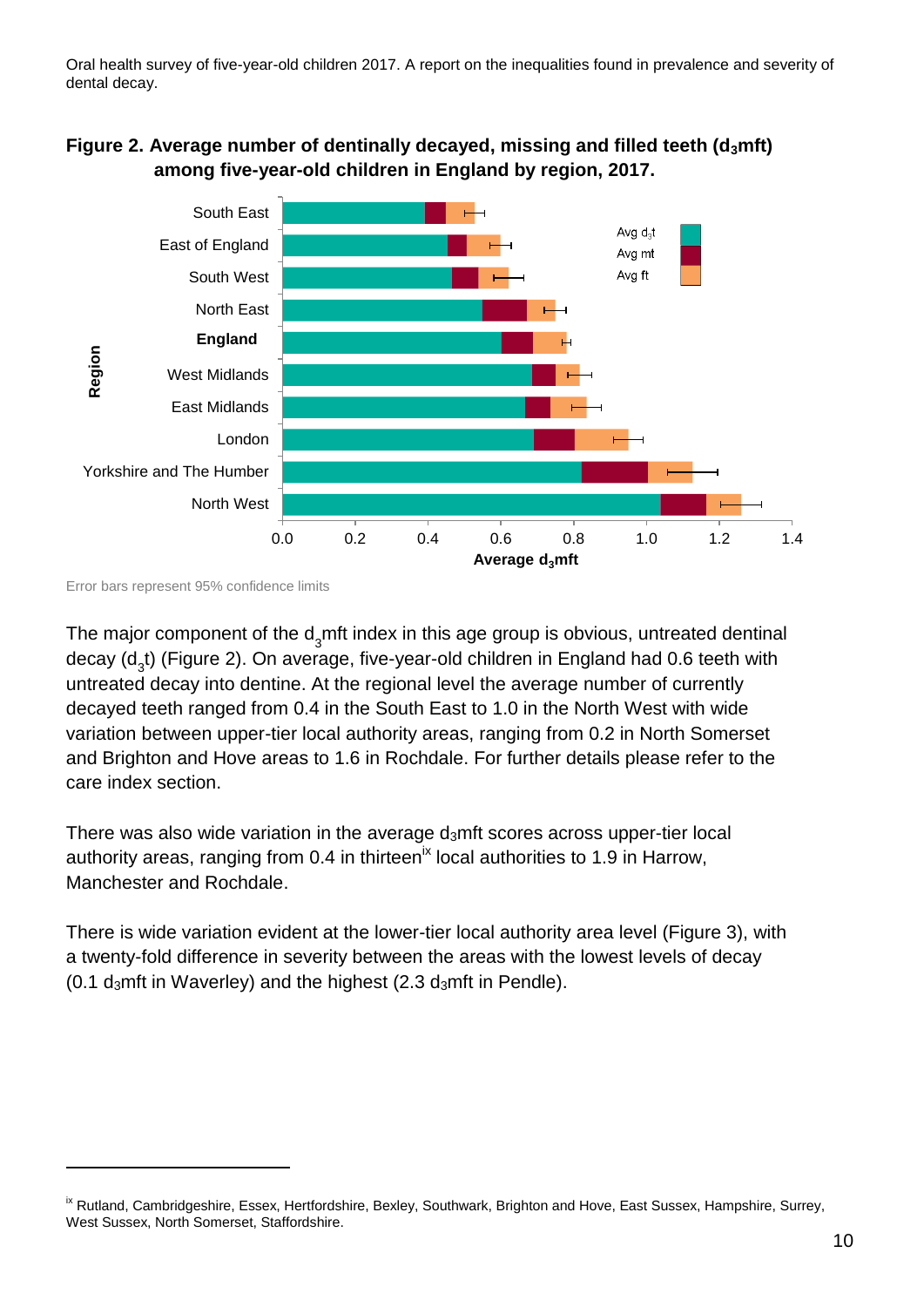**Figure 3. Variation in the average number of dentinally decayed, missing (due to decay) and filled teeth (d3mft) among five-year-old children in England by lower-tier local authority areas, 2017.**

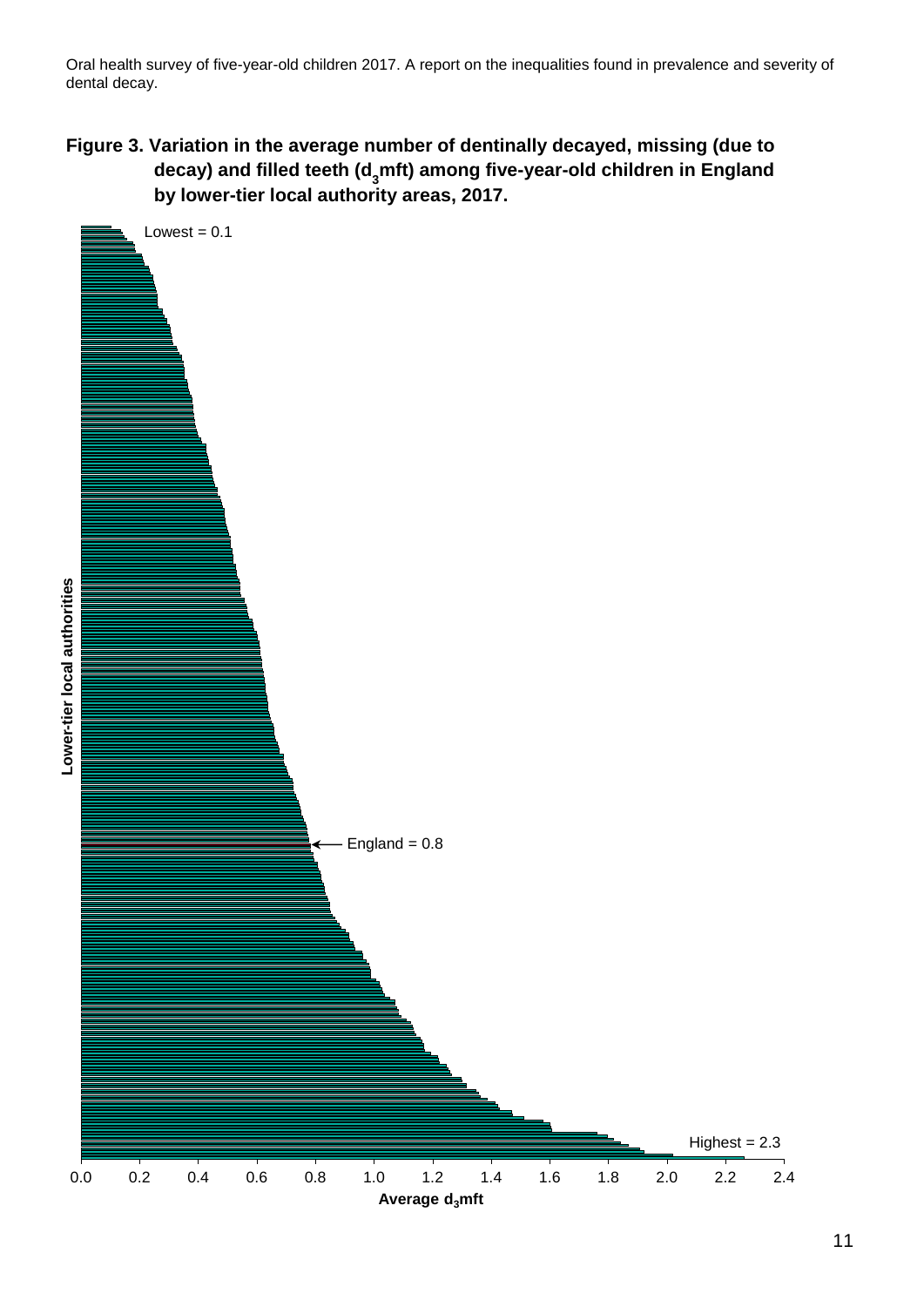## <span id="page-11-0"></span>Inequalities in prevalence of dental decay at age five

Within regions there are differing levels of variation in the proportion of children with decay experience within local authority areas (Figure 4). The widest level of variation is found in the South East region, where the best local authority area had less than five percent of children having caries experience  $(d_3mft>0)$  and the highest with over 40 per cent of children affected. In the North East the range was narrower, being 19 percent to 32 percent.





Vertical error bars represent 95% confidence limits

Figures 5 to 13 show the inequalities in prevalence of dental decay experience between local authority areas within each PHE region.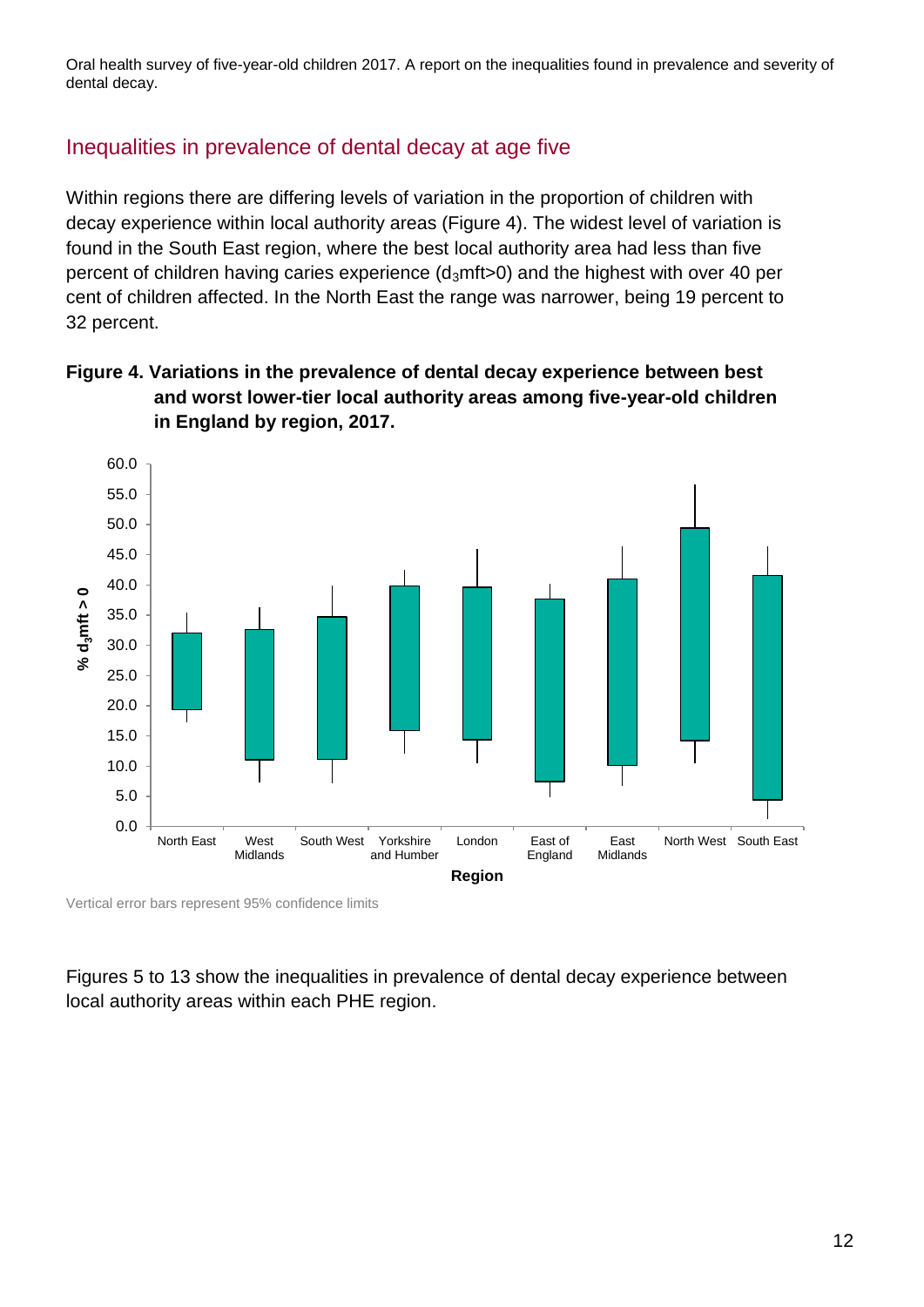**Figure 5. Variation in the percentage of five-year-old children with decay experience (d3mft>0) in the East Midlands by lower-tier local authority areas, 2017.**



**Figure 6. Variation in the percentage of five-year-old children with decay experience (d3mft>0) in the East of England by lower-tier local authority areas, 2017.**

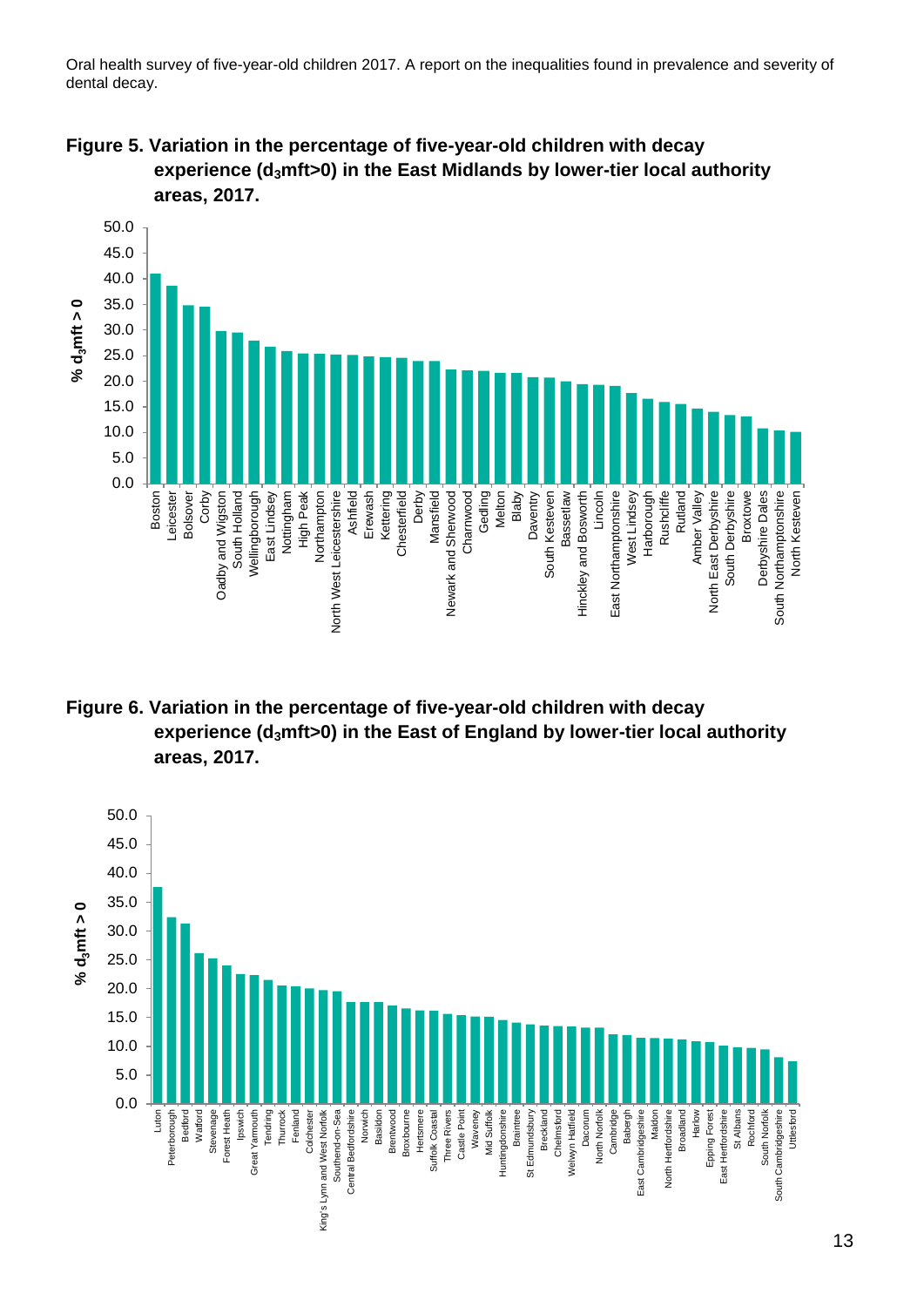

**Figure 7. Variation in the percentage of five-year-old children with decay experience (d3mft>0) in London lower-tier local authority areas, 2017.**

**Figure 8. Variation in the percentage of five-year-old children with decay experience (d3mft>0) in the North East by lower-tier local authority areas, 2017.**

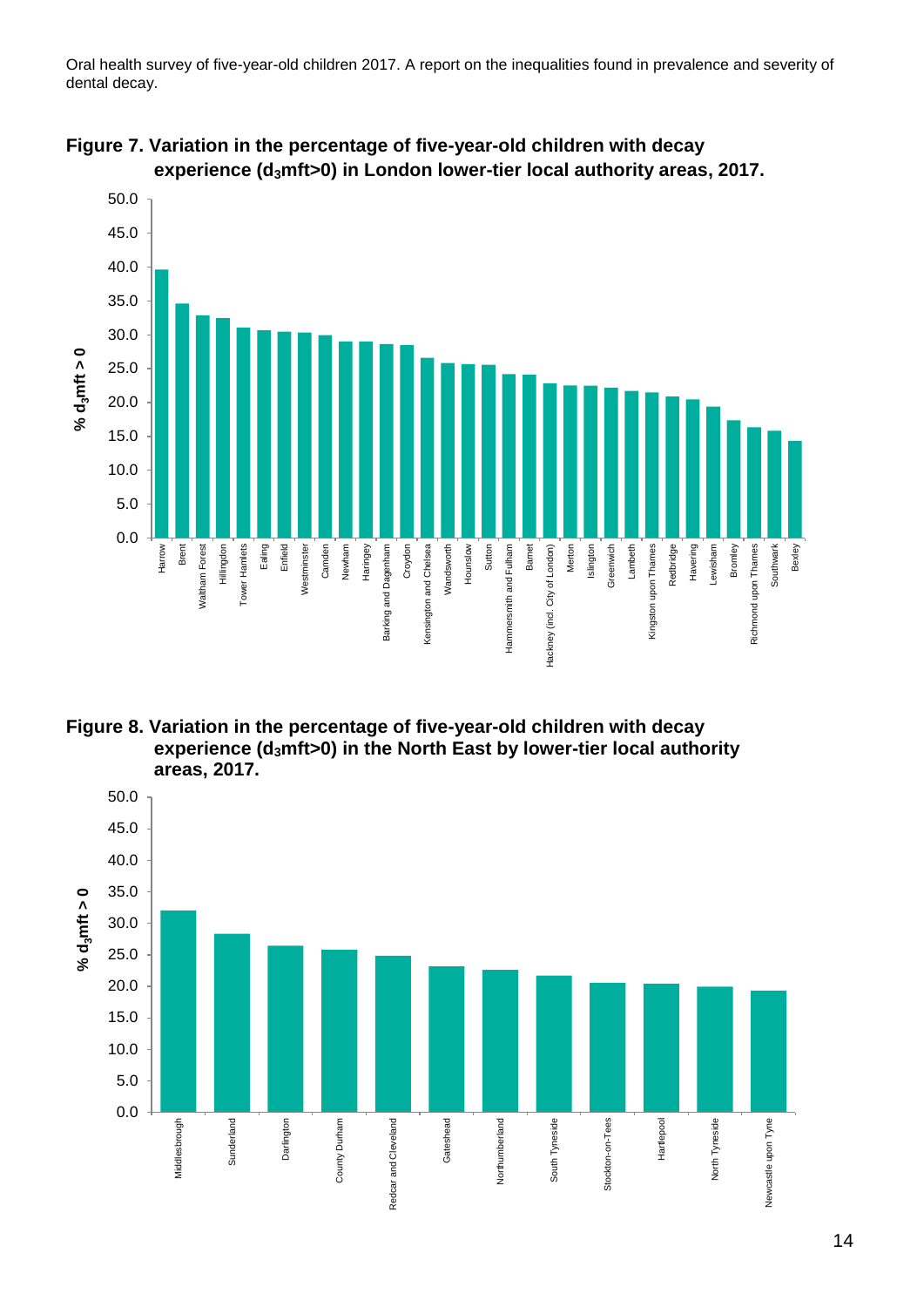

**Figure 9. Variation in the percentage of five-year-old children with decay experience (d3mft>0) in the North West by lower-tier local authority areas, 2017.**



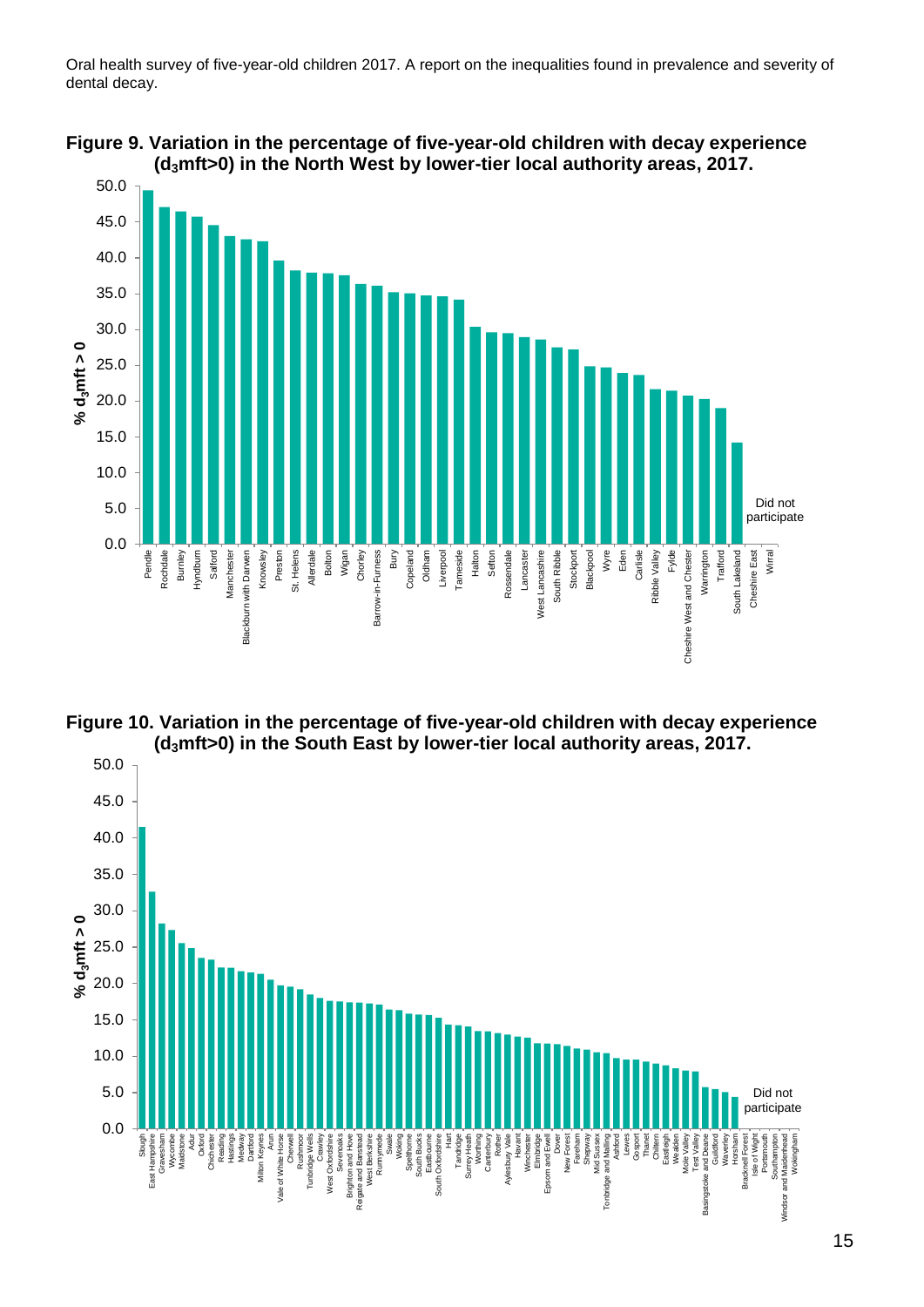





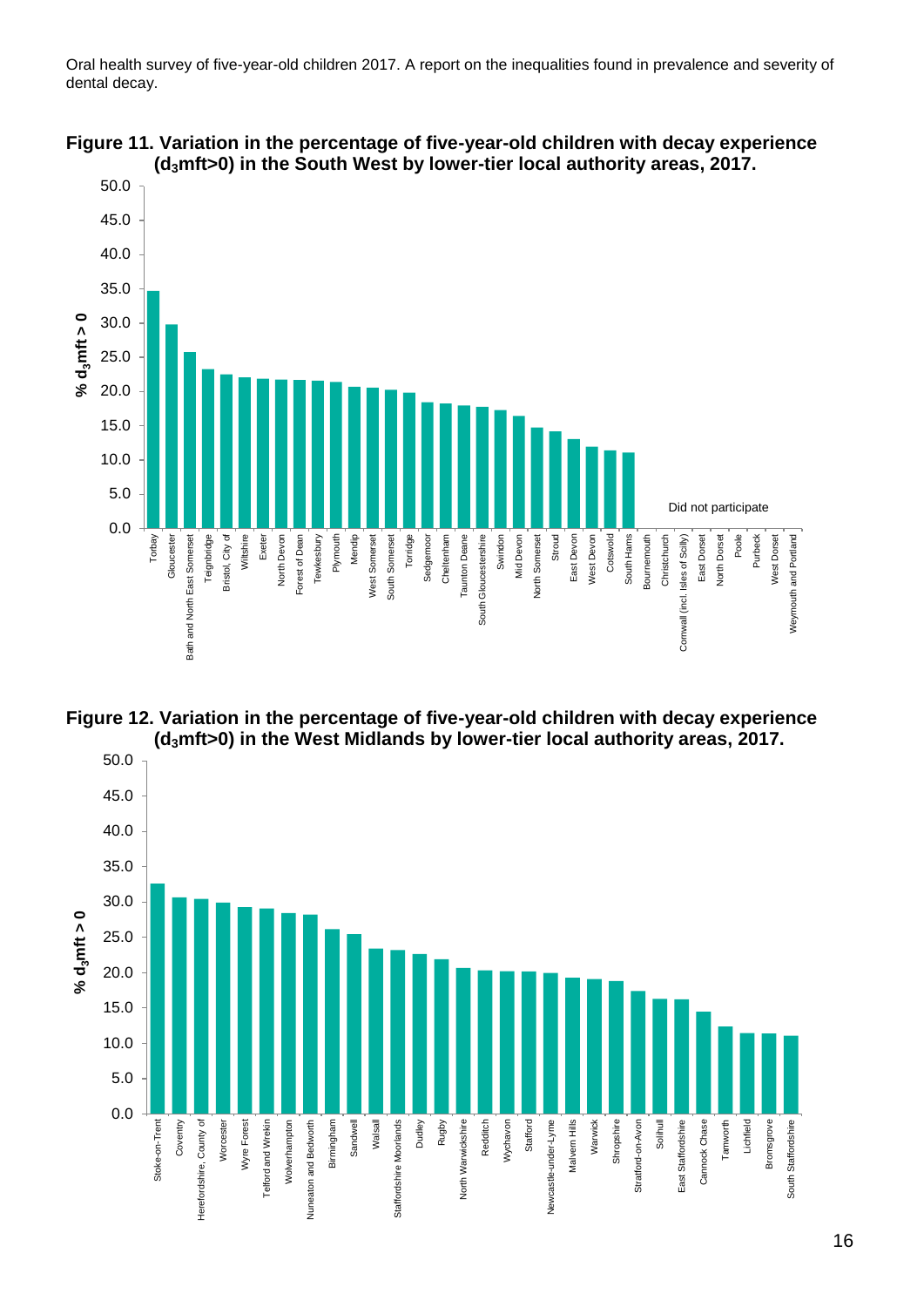



## <span id="page-16-0"></span>Severity levels among those with any decay

Looking at the severity of decay among only those children with decay experience, separately from children with no obvious decay, allows us to understand more about the extent of disease in these children. In 2017, 23.3% of the examined children had experienced decay. Among these children, the average number of decayed, missing (due to decay) or filled teeth was 3.4 (a child at this age normally has 20 primary teeth). Evidence shows that these are the children who are more likely to develop more carious lesions later in their childhood.<sup>20</sup>

Figure 14 shows the England average and variation across the regions. At upper-tier local authority level there is clear variation of this measure with affected children in Rutland and Wiltshire having only 2.3 teeth affected on average, while those in Harrow had 4.8.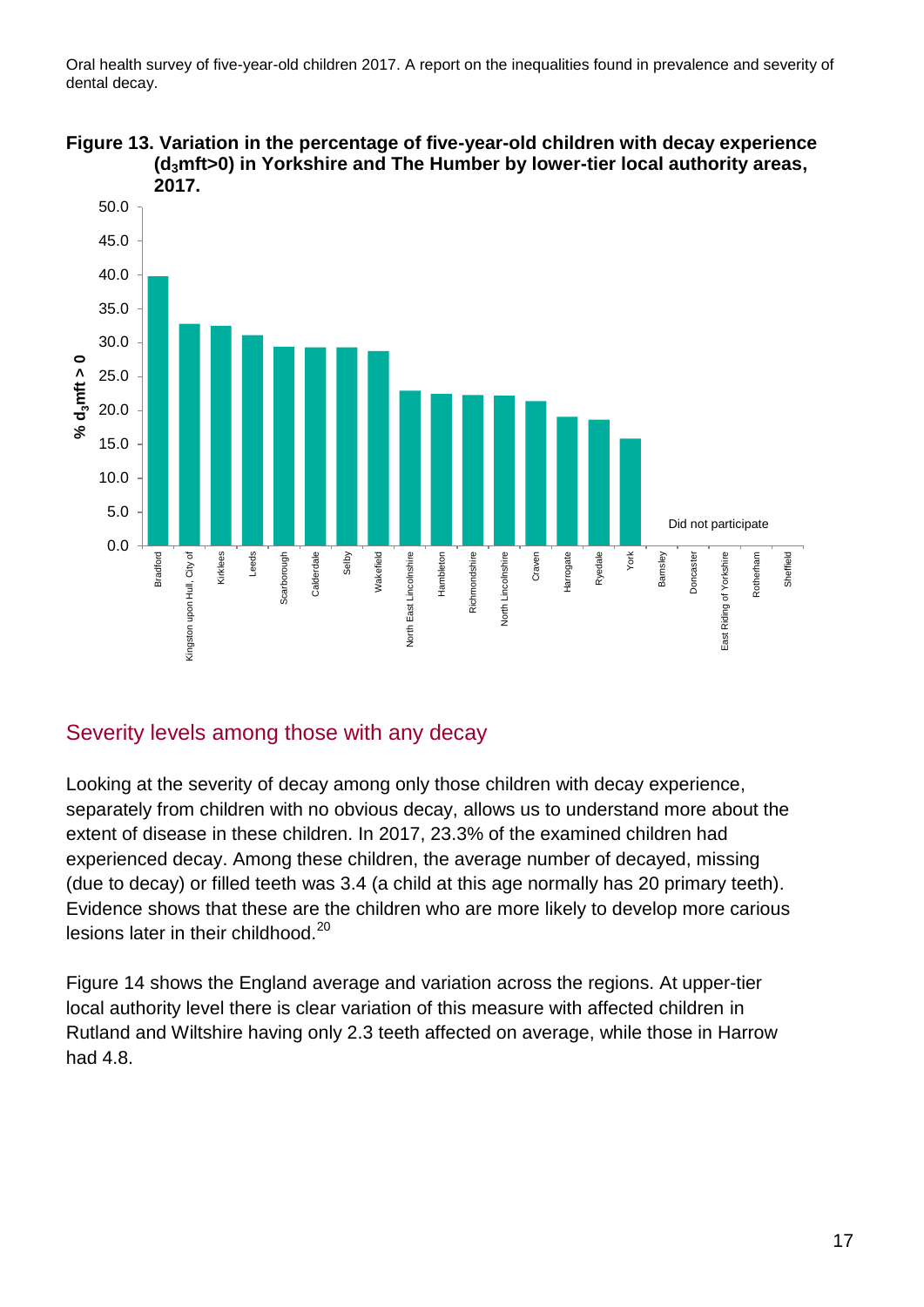### **Figure 14. Average number of dentinally decayed, missing (due to decay) and filled teeth (d3mft) among five-year-old children with any decay experience (d3mft>0). England by region, 2017.**



Error bars represent 95% confidence limits

## <span id="page-17-0"></span>The care index

The care index gives an indication of the restorative activity of dentists in each area. It is the percentage of teeth with decay experience that have been treated by filling ( $ft/d<sub>3</sub>$ mft). Care should be taken in making assumptions about the extent or the quality of clinical care available when using this index. Other intelligence such as levels of deprivation, disease prevalence and the provision of dental services should be taken into account when trying to interpret the implications of high or low scores.

The proportion of decayed teeth that were filled was 11.8% across England as a whole. This varied between regions from 7.6% in the North West to 15.5% in London and the South East (Figure 15), and between upper-tier local authority areas from 2.7% in Blackpool to 31.7% in Islington. Within regions there was also considerable variation, for example, in London the index varied from 11.0% in Merton to 31.7% in Islington.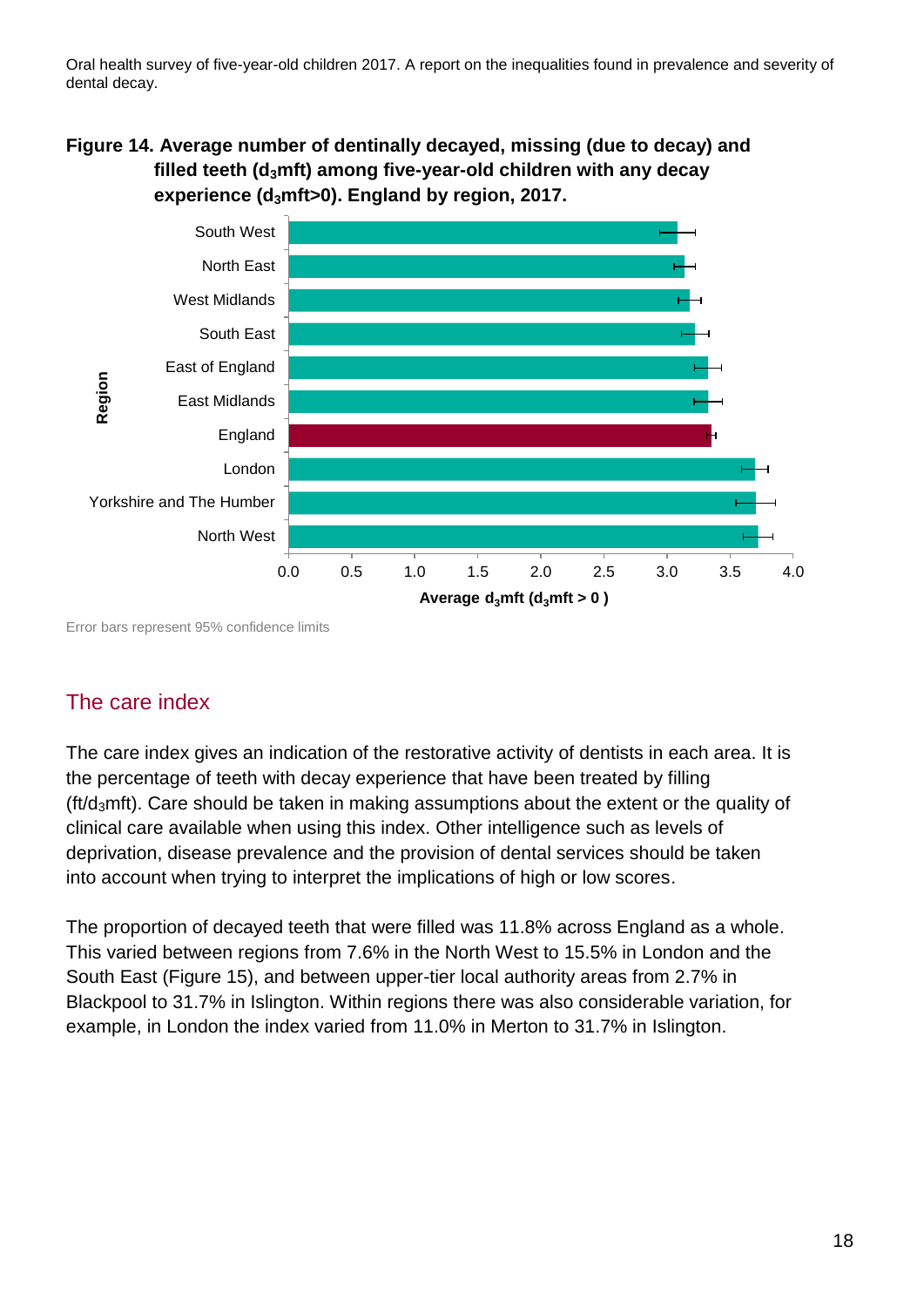



Error bars represent 95% confidence limits

### <span id="page-18-0"></span>Prevalence of children with extracted teeth (due to dental decay) at age five

Extraction of teeth in young children often involves admission to hospital and a general anaesthetic. This might have occurred at any age prior to the survey, from 12 months onwards.<sup>21</sup> The proportion of five-year-old children with experience of extraction (those with an mt score of one or more) across England was 2.4%. At regional level this ranged from 1.6% to 4.1% (Figure 16). For local authority areas this also varied from 0.0% in Shropshire in the West Midlands to 7.2% in Tower Hamlets in London.



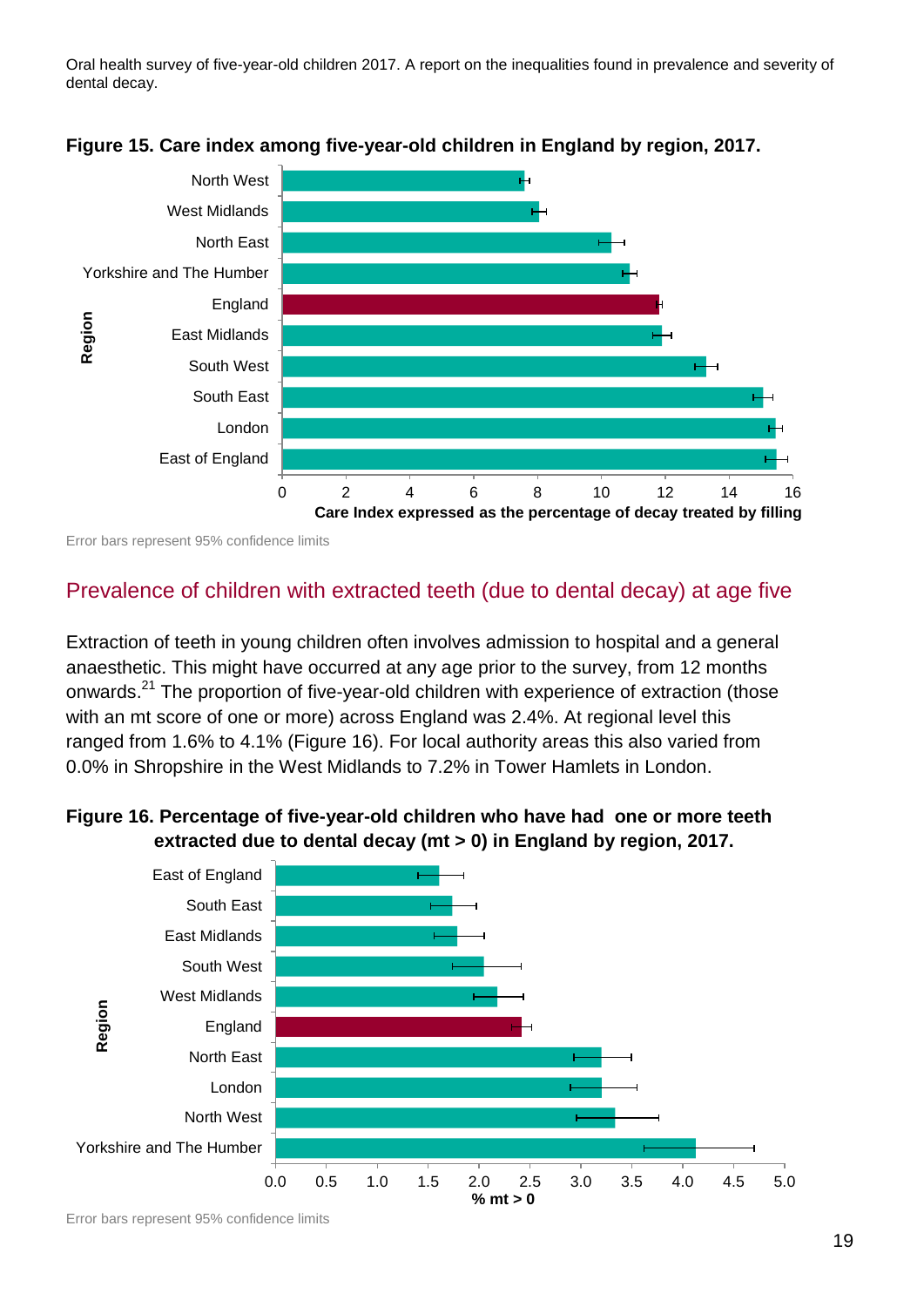## <span id="page-19-0"></span>Children with oral sepsis at the time of the examination

At the age of five-years, nearly all oral sepsis will be the result of the dental decay process rather than originating from gum problems. A small number of cases will be linked to traumatic injury of teeth, but no diagnosis of cause was recorded during this survey. Oral sepsis was simply defined in the protocol as the presence of a dental abscess or sinus recorded by visual examination of the soft tissues. Oral sepsis was recorded for 1.1% of volunteers. As expected, the level was generally higher in those areas where there were higher levels of decay. For example, the highest levels occurred in Yorkshire and The Humber (2.8%) and the lowest in the South East and East of England (0.7% Figure 17).





Error bars represent 95% confidence limits

## <span id="page-19-1"></span>Children with substantial amounts of plaque at the time of the examination

The presence of substantial amounts of plaque compared with 'visible' or no plaque provides a proxy measure of children who do not brush their teeth, or brush them rarely. Such children cannot benefit from the protective effects of fluoride in toothpaste on dental decay. A 'Substantial amount of plaque' was recorded for 1.5% of volunteers, ranging from 0.7% in the East of England to 2.7% in the North East (Figure 18).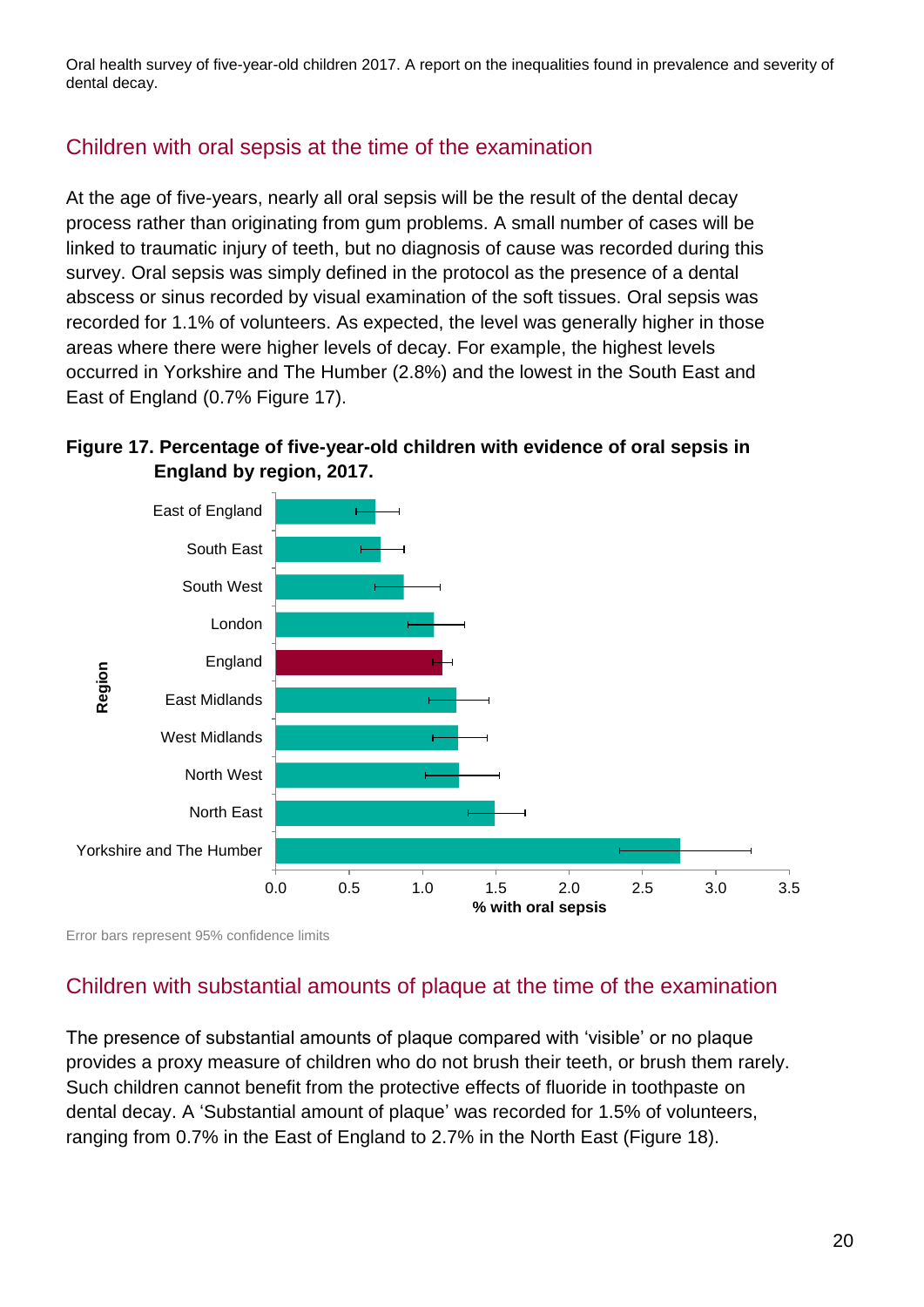



Error bars represent 95% confidence limits

## <span id="page-20-0"></span>Dental decay affecting incisors

It is useful to know what proportion of children had dental decay affecting one or more of their incisor (front) teeth. This type of decay is usually associated with long term bottle use with sugar-sweetened drinks, especially when these are given overnight or for long periods during the day.

Overall, the prevalence of incisor decay was 5.1% (Figure 19) and varied by region, ranging from 3.3% in the South East to 7.9% in the North West. Comparison at uppertier local authority level shows far wider variation with a prevalence of 0.8% in North Somerset to 17.8% in Harrow. Within some local authorities there is likely to be marked geographic variation as this type of decay is closely linked with specific health behaviours which are influenced by local cultural norms. Children with incisor decay are likely to have more teeth affected than is the case for general decay, so tackling this problem may lead to relatively higher benefits.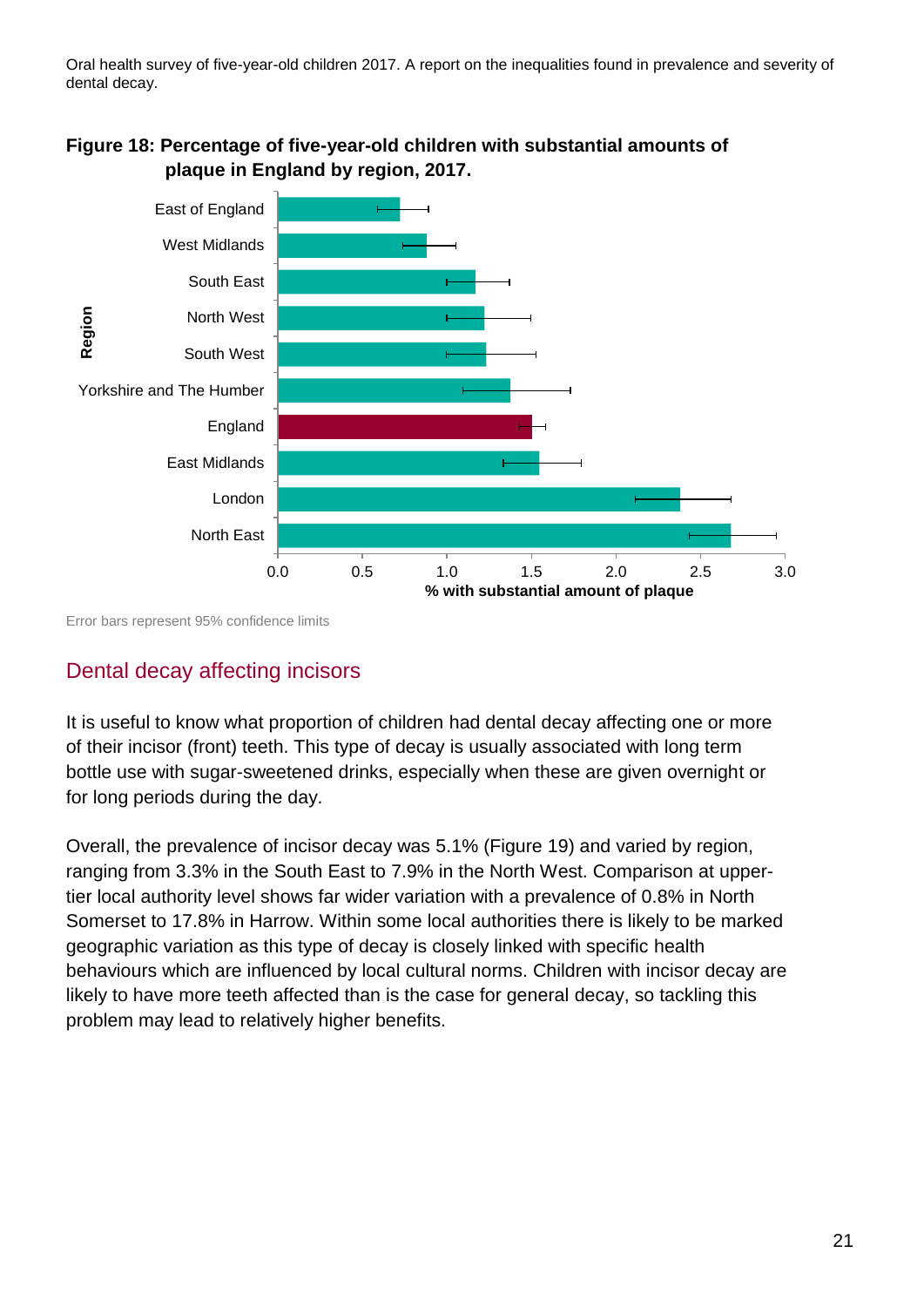

**Figure 19. Percentage of five-year-old children with caries affecting incisors in England by region, 2017.**

Error bars represent 95% confidence limits

## <span id="page-21-0"></span>Comparisons by ethnic background

The compulsory collection of ethnicity data resulted in 97.7% of the volunteers being allocated an ethnicity code. The information source was school records which used parents' reporting of family ethnic group when their child started at school. The higher level ethnicity code set, used for school census returns, reflects categories used in the 2001 national population census, with additional sub-categories for Travellers of Irish heritage, pupils of Gypsy/Roma heritage and those from Sri Lanka and Eastern Europe.

Table 1 summarises four measures calculated for six specific ethnic codes and a group 'other' which drew together all those whose ethnic classification did not fit with the other six. Five-year-old children from Eastern European and from Chinese backgrounds had higher prevalence, severity and extent of dental decay than other ethnic groups.

The proportion of children with obvious decay was significantly higher in the Eastern European (49.4%) and Chinese (41.5%) ethnic groups than for other groups, which ranged from 19.6% to 40.9%. The mean  $d_3$ mft scores among the Eastern European (2.5) and Chinese (1.9) groups were more than three times higher than the white children (0.6). Among those with any obvious decay experience the number of teeth affected in the Eastern European and Chinese groups was 5.1 and 4.6 respectively, significantly higher than for other groups.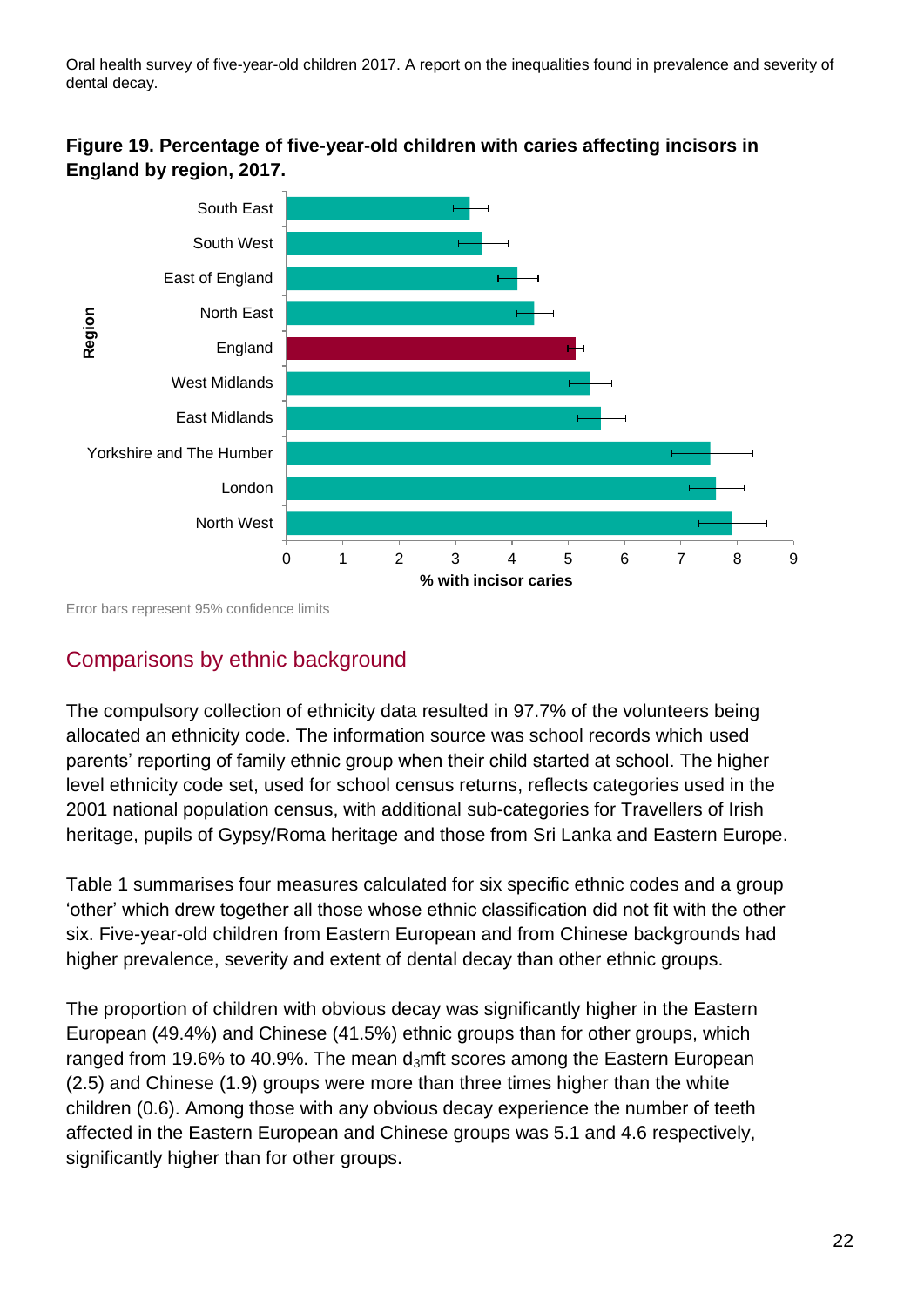The proportion of children with dental decay affecting one or more incisor teeth was highest among Chinese (21.6%) and Eastern European (18.6%) ethnic groups. These proportions compare with 3.5% of the white children, 5.3% of black/black British and 13.6% of those from an Asian background.

Varying levels of caries are found within the Asian/Asian British group and these are shown in Table 2. Children from a Pakistani family are more likely to have general decay than other Asian/Asian British groups and their levels of incisor caries are also higher.

Figures 20 and 21 show prevalence and severity scores for each ethnic group.

### **Table 1. Inequalities in caries levels found in five-year-old children from different ethnic backgrounds, using several measures\***

| Ethnic group   | Sample  | Proportion of              | Mean                   | Mean $d_3$ mft of      | Proportion with        |
|----------------|---------|----------------------------|------------------------|------------------------|------------------------|
|                | size(n) | children with<br>$d_3$ mft |                        | those with             | incisor decay of       |
|                |         | obvious caries             |                        | caries                 | whole sample           |
|                |         | experience                 |                        | experience             |                        |
|                |         |                            |                        |                        |                        |
| White          | 74,142  | 20.9<br>$(20.57 - 21.16)$  | 0.6<br>$(0.63 - 0.65)$ | 3.1<br>$(3.03 - 3.11)$ | 3.5<br>$(3.42 - 3.68)$ |
|                |         | 23.2                       | 0.7                    | 3.1                    | 4.5                    |
| Mixed          | 4,321   | $(21.93 - 24.45)$          | $(0.67 - 0.78)$        | $(2.96 - 3.28)$        | $(3.93 - 5.17)$        |
| Asian/Asian    | 9,264   | 36.4                       | 1.5                    | 4.2                    | 13.6                   |
| <b>British</b> |         | $(35.44 - 37.40)$          | $(1.47 - 1.58)$        | $(4.08 - 4.29)$        | $(12.95 - 14.35)$      |
| Black/black    |         | 19.6                       | 0.7                    | 3.4                    | 5.3                    |
| <b>British</b> | 3,628   | $(18.31 - 20.89)$          | $(0.61 - 0.73)$        | $(3.20 - 3.61)$        | $(4.64 - 6.10)$        |
| Chinese -      |         | 41.5                       | 1.9                    | 4.6                    | 21.6                   |
| oriental       | 499     | $(37.24 - 45.85)$          | $(1.64 - 2.20)$        | $(4.17 - 5.09)$        | $(18.25 - 25.47)$      |
| Eastern        |         | 49.4                       | 2.5                    | 5.1                    | 18.6                   |
| European       | 539     | $(45.15 - 53.56)$          | $(2.22 - 2.79)$        | $(4.70 - 5.47)$        | $(15.50 - 22.05)$      |
| Other ethnic   |         | 40.9                       | 1.6                    | 4.0                    | 14.9                   |
| background     | 1,414   | $(38.34 - 43.46)$          | $(1.49 - 1.77)$        | $(3.75 - 4.23)$        | $(13.09 - 16.80)$      |
| Not provided   | 2,198   | 21.3                       | 0.8                    | 3.7                    | 5.5                    |
|                |         | $(19.68 - 23.10)$          | $(0.71 - 0.88)$        | $(3.45 - 3.97)$        | $(4.59 - 6.49)$        |
| Total          | 96,005  | 23.3<br>$(23.03 - 23.56)$  | 0.8<br>$(0.77 - 0.79)$ | 3.4<br>$(3.31 - 3.39)$ | 5.1<br>$(4.99 - 5.27)$ |
|                |         |                            |                        |                        |                        |

\* 95% lower and upper confidence limits are shown in brackets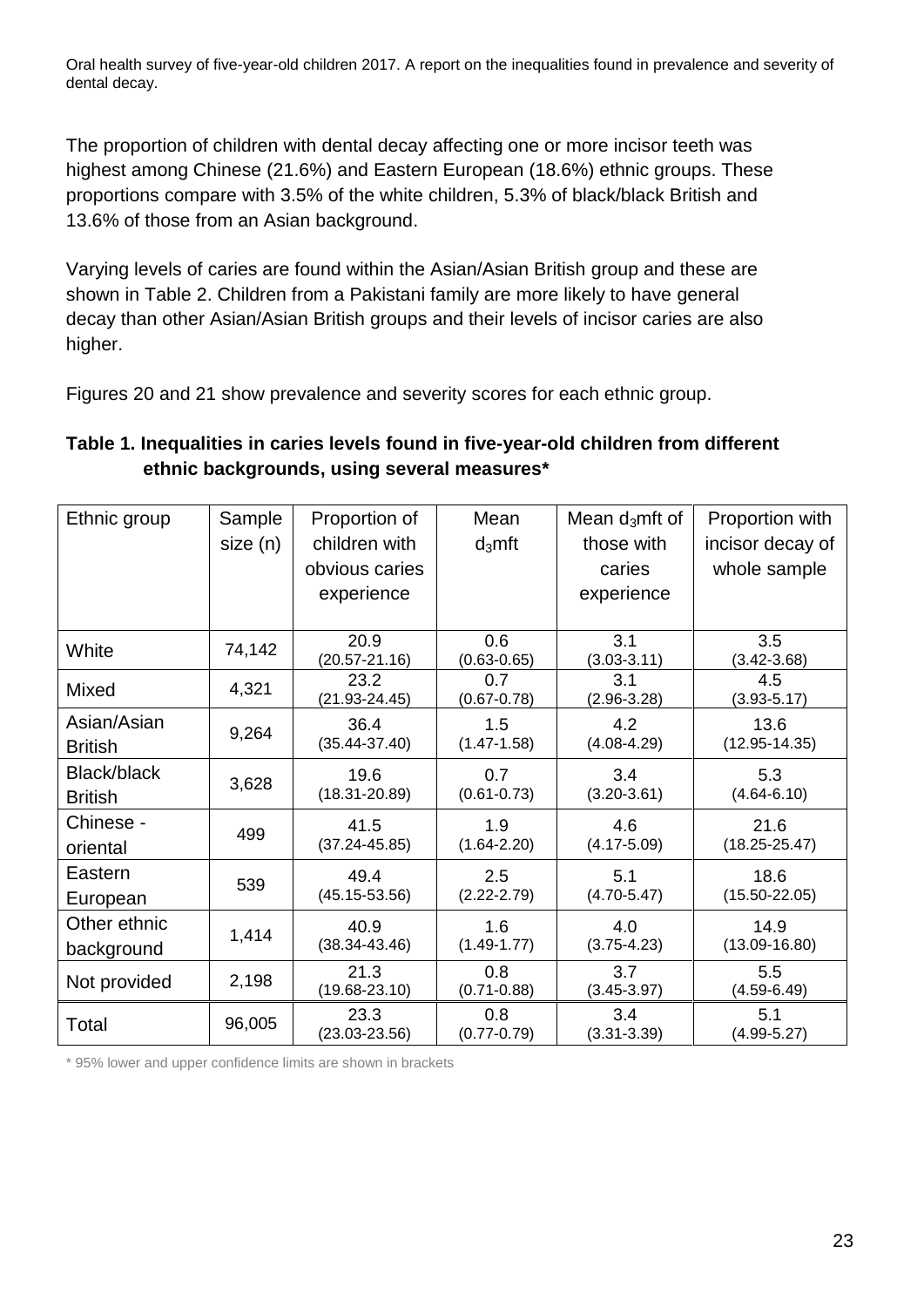| Ethnic group                     | Sample<br>size(n) | Proportion<br>of children<br>with obvious<br>caries<br>experience | Mean<br>$d_3$ mft      | Mean $d_3$ mft<br>of those<br>with caries<br>experience | Proportion<br>with incisor<br>decay of<br>whole sample |
|----------------------------------|-------------------|-------------------------------------------------------------------|------------------------|---------------------------------------------------------|--------------------------------------------------------|
| Indian                           | 3,207             | 28.7<br>$(27.21 - 30.34)$                                         | 1.1<br>$(0.99 - 1.15)$ | 3.7<br>$(3.52 - 3.90)$                                  | 10.6<br>$(9.61 - 11.75)$                               |
| Pakistani                        | 2,884             | 45.2<br>$(43.44 - 47.07)$                                         | 2.0<br>$(1.90 - 2.12)$ | 4.4<br>$(4.28 - 4.62)$                                  | 16.4<br>$(15.06 - 17.76)$                              |
| Bangladeshi                      | 1,509             | 34.6<br>$(32.23 - 37.03)$                                         | 1.4<br>$(1.31 - 1.59)$ | 4.2<br>$(3.92 - 4.46)$                                  | 12.9<br>$(11.32 - 14.71)$                              |
| Asian other                      | 1,664             | 37.5<br>$(35.21 - 39.85)$                                         | 1.6<br>$(1.48 - 1.76)$ | 4.3<br>$(4.06 - 4.57)$                                  | 15.3<br>$(13.67 - 17.14)$                              |
| <b>Total Asian/Asian British</b> | 9,264             | 36.4<br>$(35.44 - 37.40)$                                         | 1.5<br>$(1.47 - 1.58)$ | 4.2<br>$(4.08 - 4.29)$                                  | 13.6<br>$(12.95 - 14.35)$                              |

### **Table 2. Inequalities in caries levels found in five-year-old children from different Asian/Asian British sub-groups, using several measures\***

### **Figure 20. Variations in the percentage of five-year-old children with obvious decay experience (d3mft > 0) in England by ethnic group, 2015.**



Error bars represent 95% confidence limits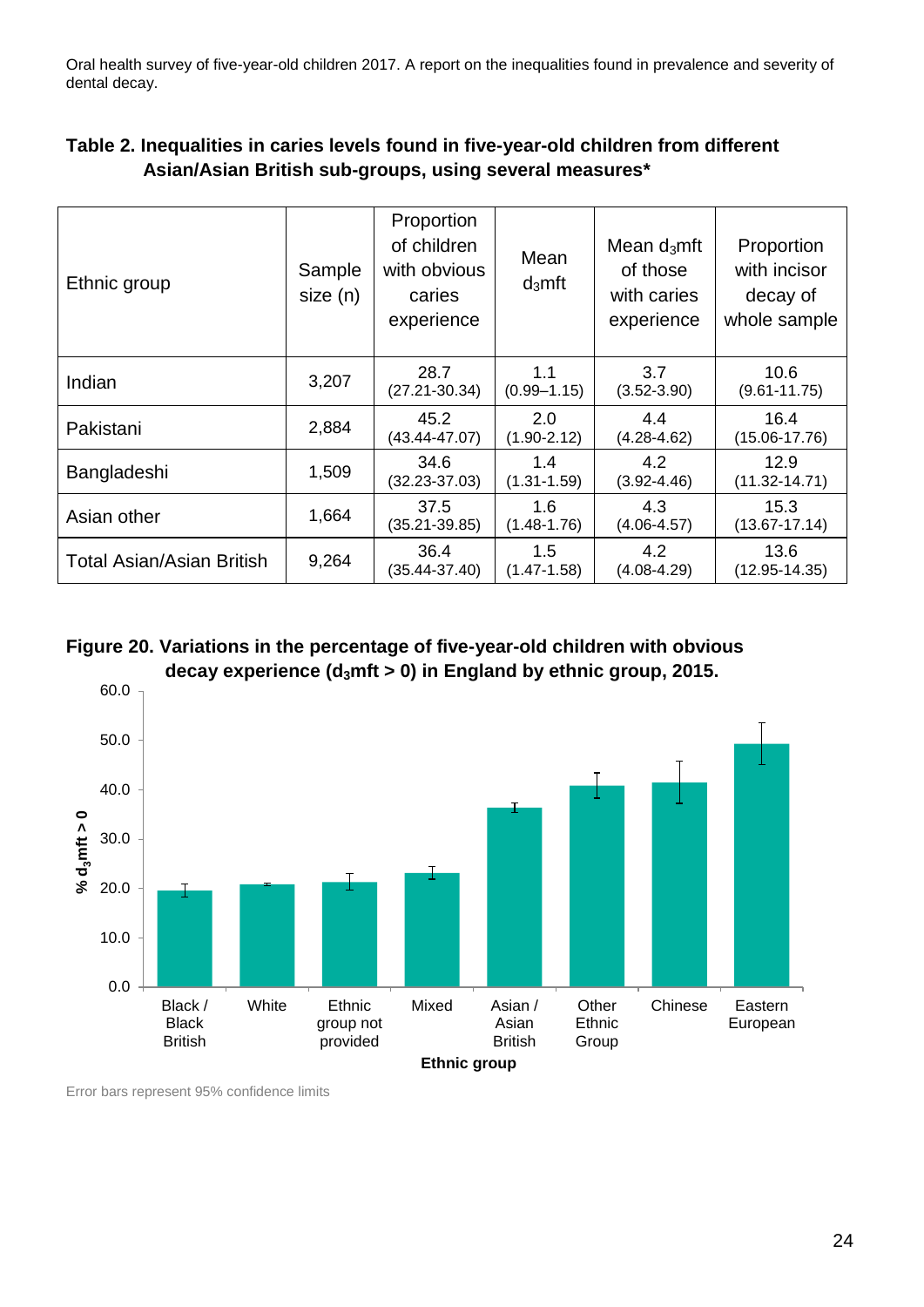



Error bars represent 95% confidence limits

## <span id="page-24-0"></span>Comparisons with other surveys over time

The change from passive to explicit consent for dental surveys from 2007 onwards introduced a response bias which is unquantifiable and means that direct comparison cannot be made between surveys in 2008, 2012, 2015 and 2017 with those conducted before 2006. 22

The same methods regarding consent and application of weighting were used in the 2008, 2012 and 2015 surveys and the one reported here. Direct comparison of the results of these surveys is therefore valid. Similar response rates were found in the first three surveys: 66.8% in 2008, 65.2% in 2012 and 66.5% in 2015. The response level in 2017 was 58.9%. It is likely that non-response bias applies in all four surveys and reference should be made to the response levels when making comparisons, particularly when the sample sizes are small and response levels are low.

Comparing whole population results across the four surveys from 2008 to 2017, using the standard PHE method of assessing trend, reveals a clear trend of significant improvement in prevalence of decay levels.<sup>23, 24</sup> The proportion of children in England with experience of obvious decay decreased from 30.9% in 2008 to 27.9% in 2012 to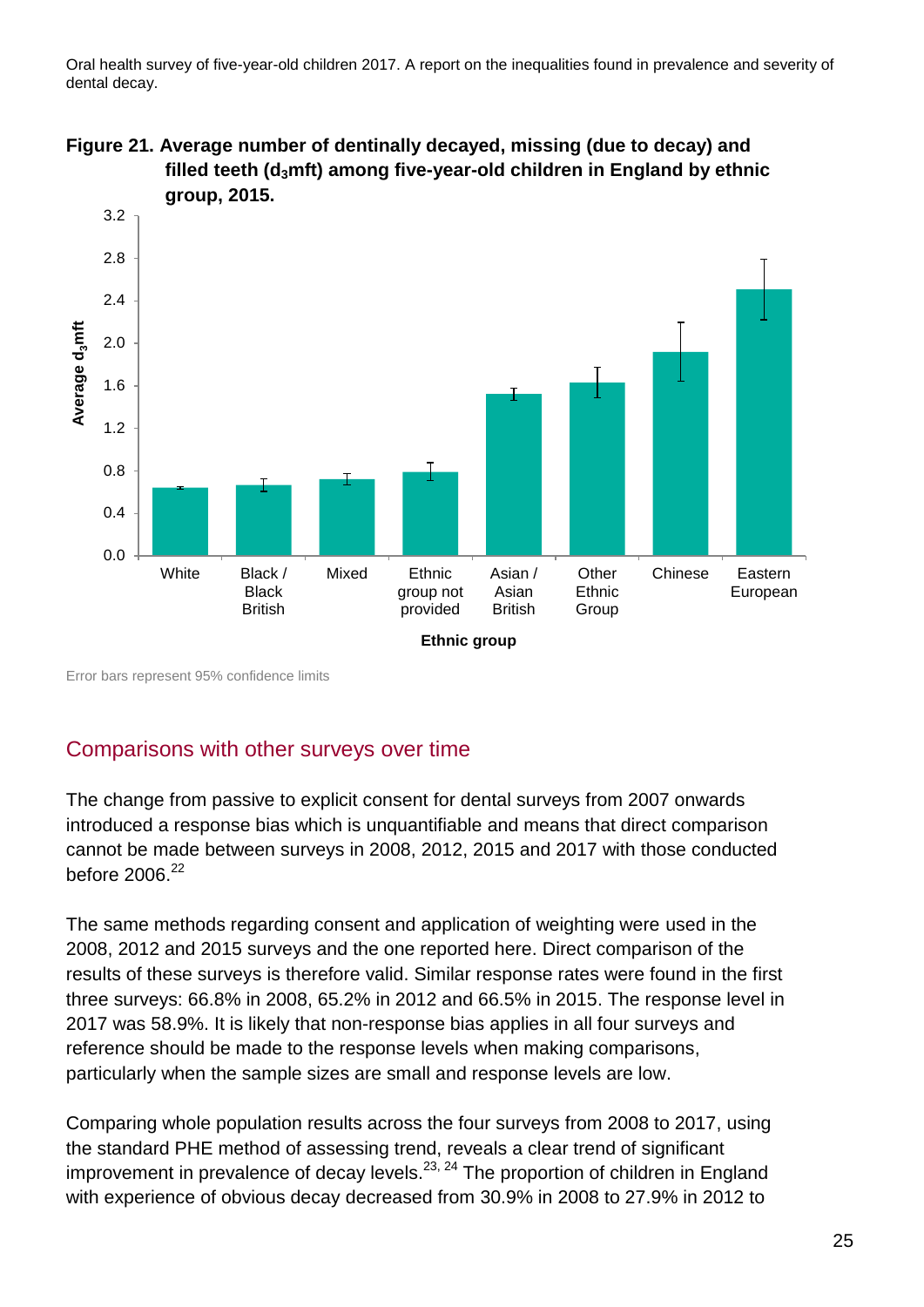24.7% in 2015 and to 23.3% in 2017 (Figure 22). This represents a decrease of nearly eight percentage points and a percentage change of 24.6% since 2008.

Using the same trend analysis method shows that there is an overall trend of improvement in all regions over the four surveys. Recent local variations from this trend require further investigation.





Severity has also decreased over this time with the mean  $d_3$ mft reducing from 1.1 in 2008, to 0.9 in 2012, to 0.8 (0.84) in 2015 and 0.8 (0.78) in 2017 (Figure 23). This represents a reduction of 0.3 d<sub>3</sub>mft, a decline of 29.0% between 2008 and 2017.

Error bars represent 95% confidence limits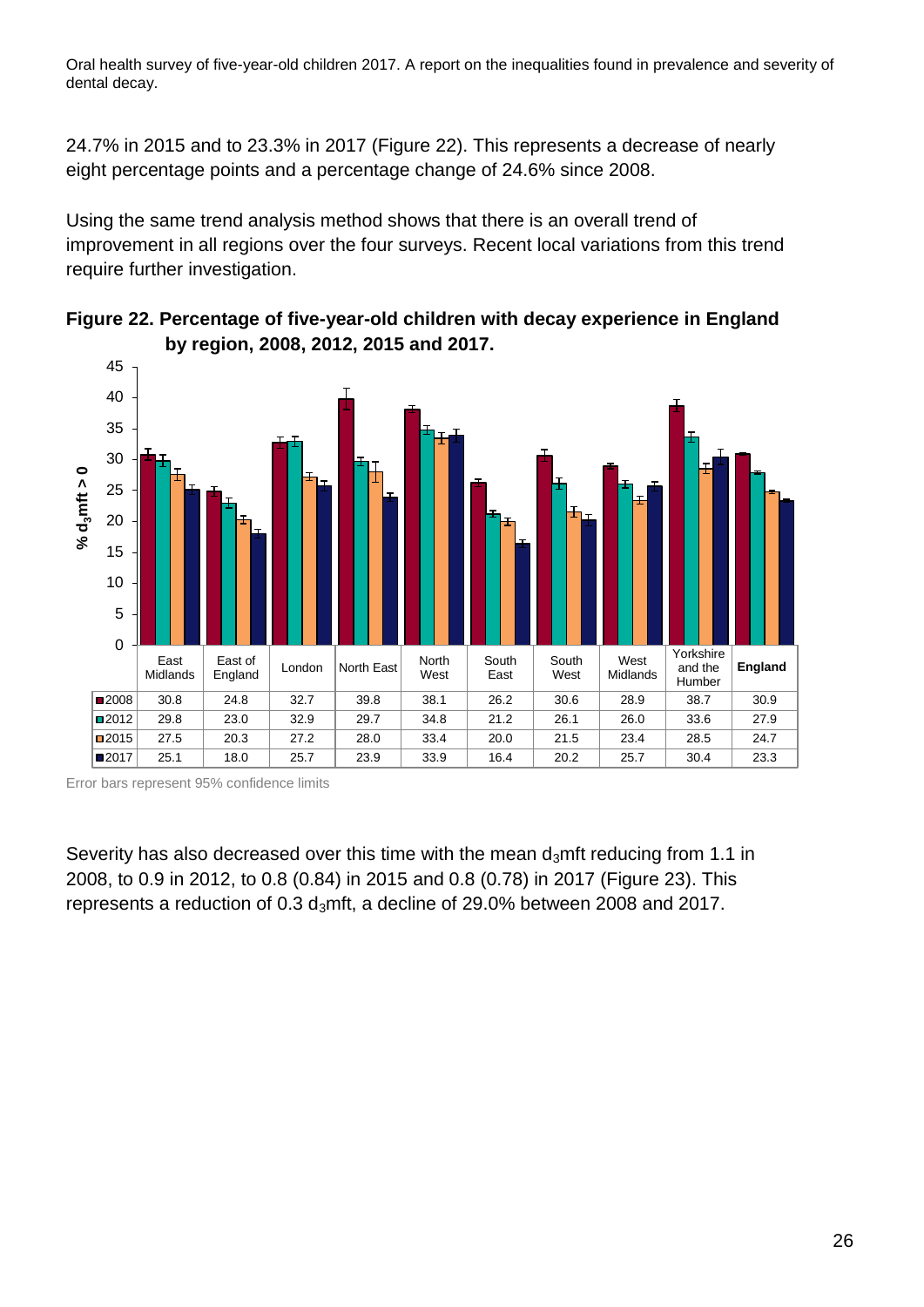



Error bars represent 95% confidence limits

While comparison is limited across the full timeline of these surveys (for the reasons highlighted above), the general trends still give an indication of what has been happening over time. Figure 24 shows there was little change in either the prevalence or severity of dental decay in this age group between 1998 and 2006. Following the change to consent methods it is not possible to determine if any of the change between 2006 and 2008 was due to an actual change in disease levels. However, the surveys carried out using explicit positive consent show a significant reduction in prevalence and severity between 2008 and 2017, as described above. The chart shows the series of decennial child dental health surveys (CDH) which used a slightly different method but also introduced explicit consent for the 2013 survey. The same pattern of stability between 1980 and 2003 is seen, followed by a marked reduction in the 2013 survey.<sup>22</sup>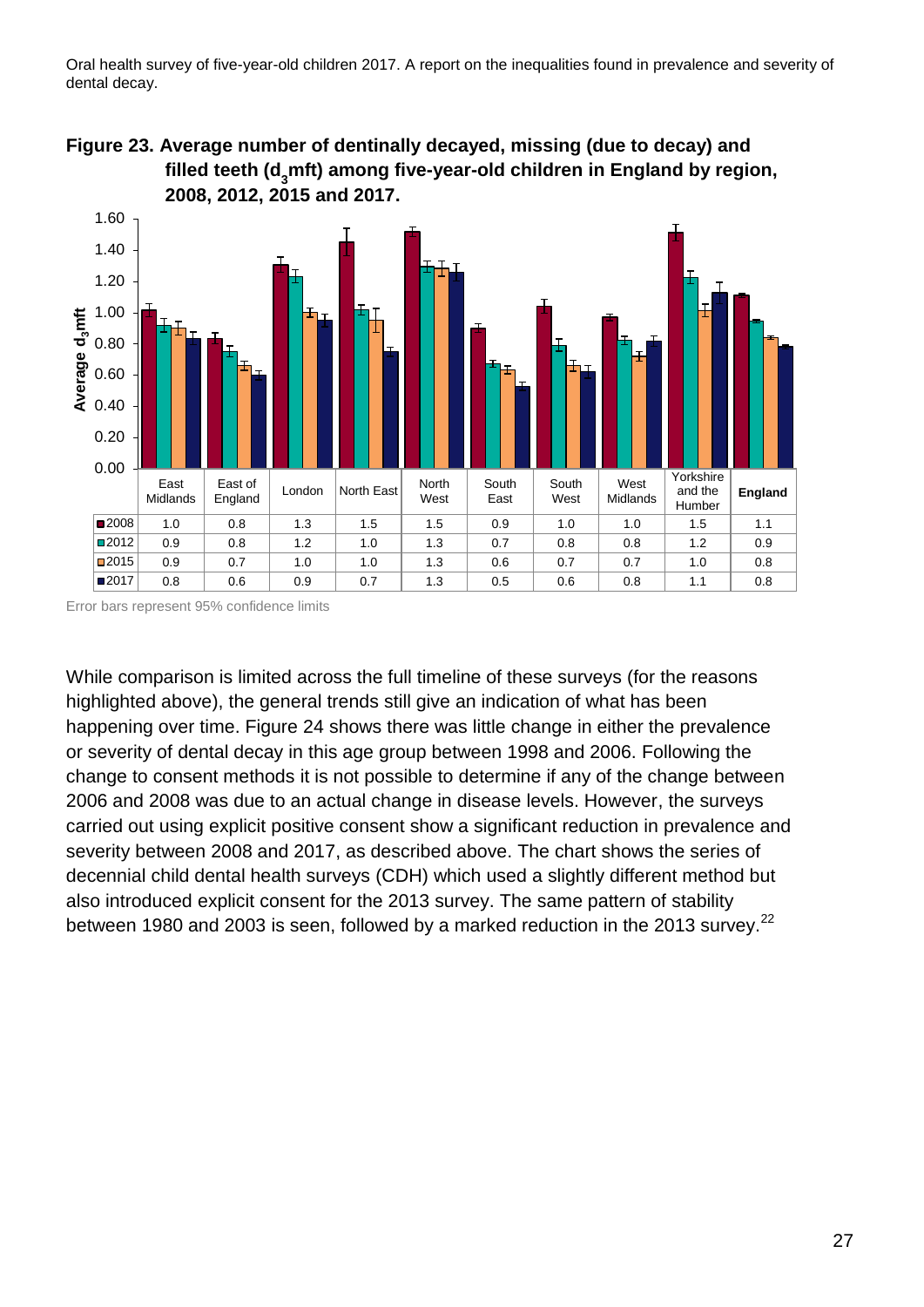### **Figure 24. Results of dental surveys of five-year-olds in England from National Child Dental Health surveys and PHE Dental Public Health Epidemiology Programme surveys, 1973 to 2017.**



## <span id="page-27-0"></span>Comparison of inequalities due to deprivation over time

Over many years and in most dental epidemiological surveys in the UK, the relationship between deprivation and dental decay levels has been illustrated. Figures 25 and 26 show the caries prevalence and mean severity split across five deprivation groups (known as deprivation quintiles) in England.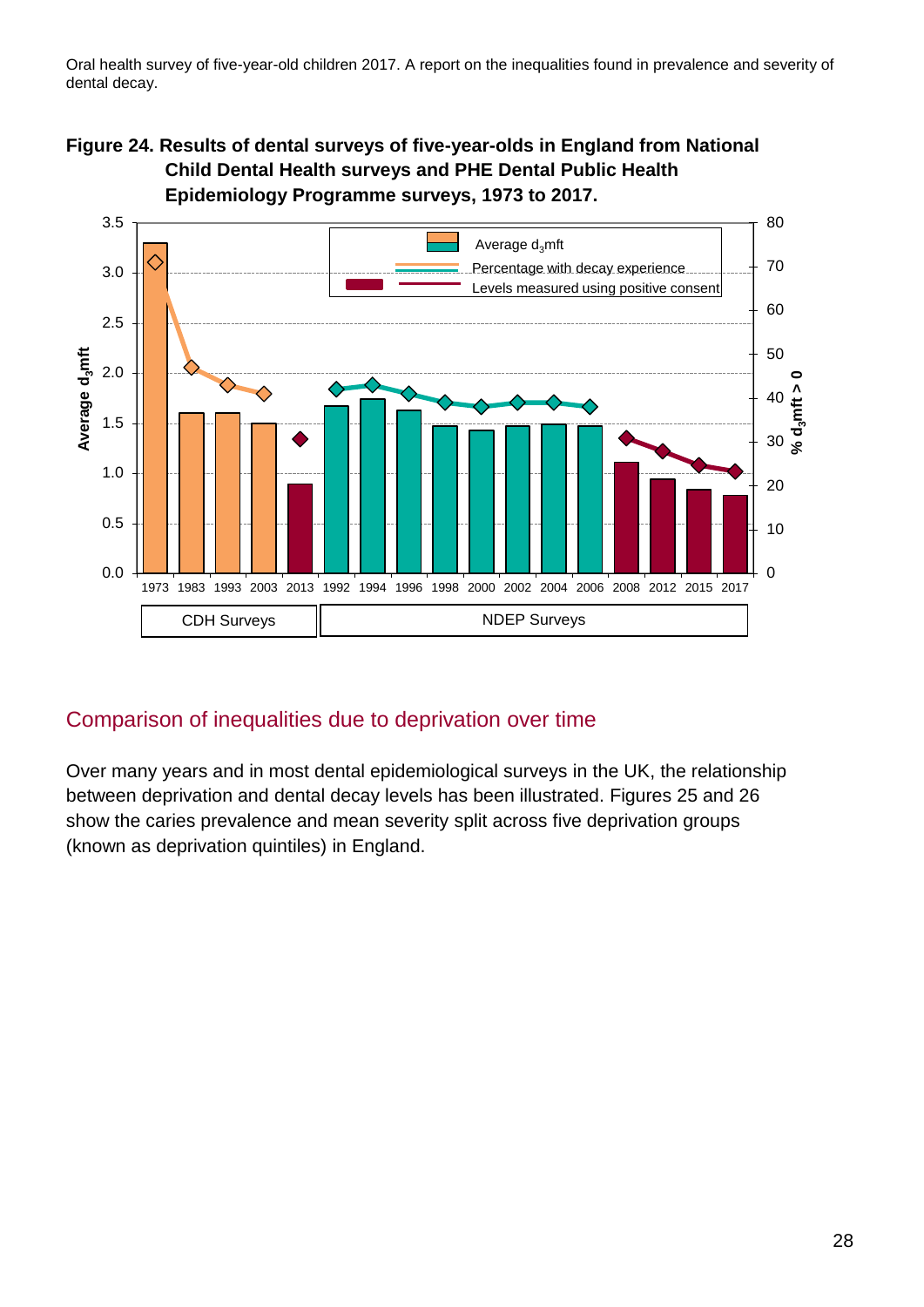

**Figure 25. Percentage of five-year-old children with decay experience in England by national Index of Multiple Deprivation (IMD 2015) quintiles, 2017.**

Error bars represent 95% confidence limits





Error bars represent 95% confidence limits

Decay levels are higher in local authority areas where mean deprivation scores are higher. Figure 27 shows the strength of the correlation between the estimates of mean decay severity (d<sub>3</sub>mft) and mean Index of Multiple Deprivation (IMD 2015) scores for lower-tier local authority areas in England.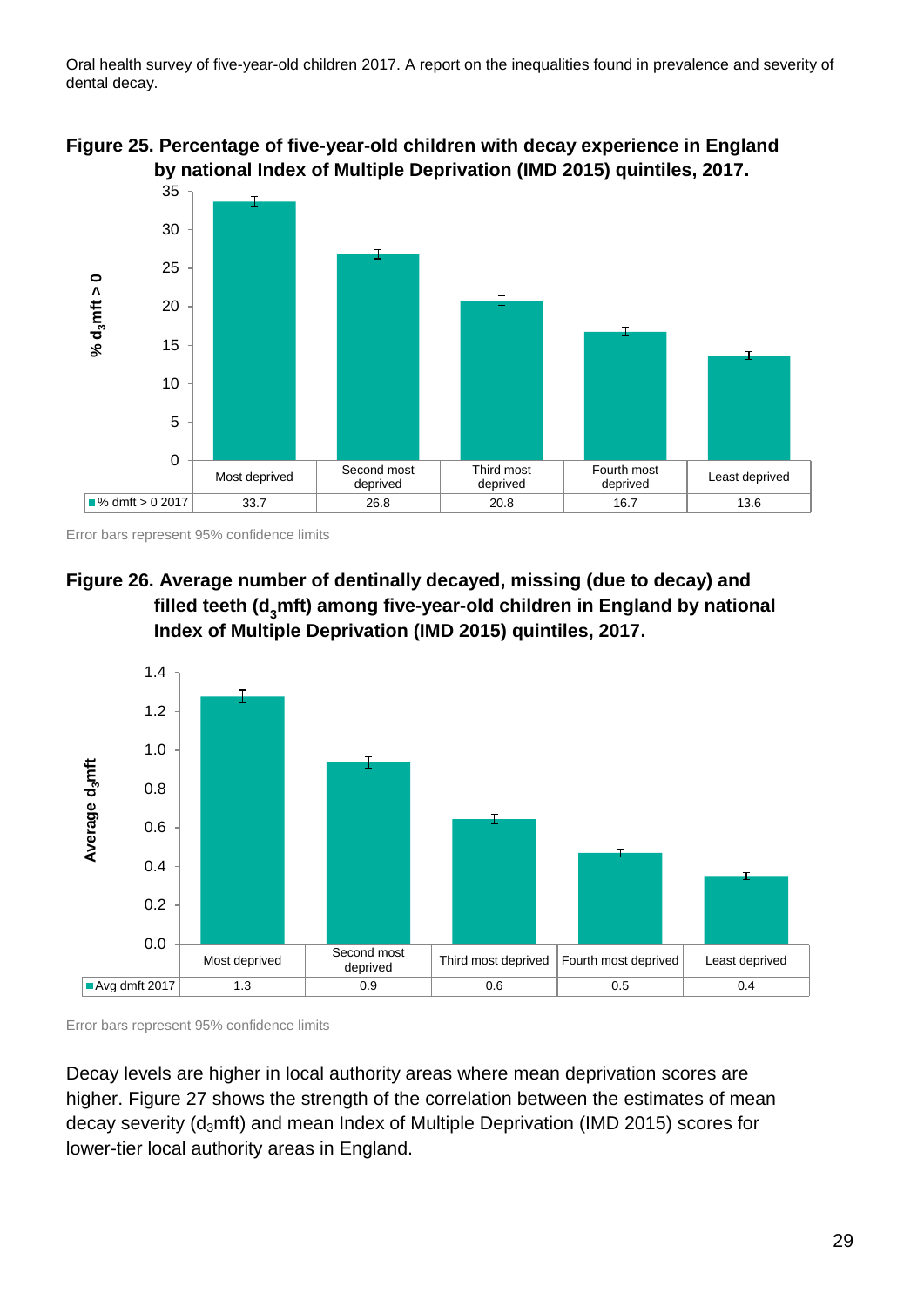**Figure 27. Correlation between number of dentinally decayed, missing (due to decay) and filled teeth (d3mft) among five-year-old children and Index of Multiple Deprivation (IMD 2015) score. Lower-tier local authority areas in England, 2017.**



The same correlations have been carried out for the results from the 2008, 2012, 2015 and current survey and are shown in Figure 28. The slope of the lines for each survey and the correlation coefficients appear to remain similar over time, however further analysis of these trends is indicated using the Slope Index of Inequality (Figure 29).

**Figure 28. Correlation between numbers of dentinally decayed, missing (due to decay) and filled teeth (d3mft) among five-year-old children and Index of Multiple Deprivation score. Lower-tier local authority areas in England, 2008 (IMD 2007), 2012 (IMD 2010), 2015 and 2017 (IMD 2015).**

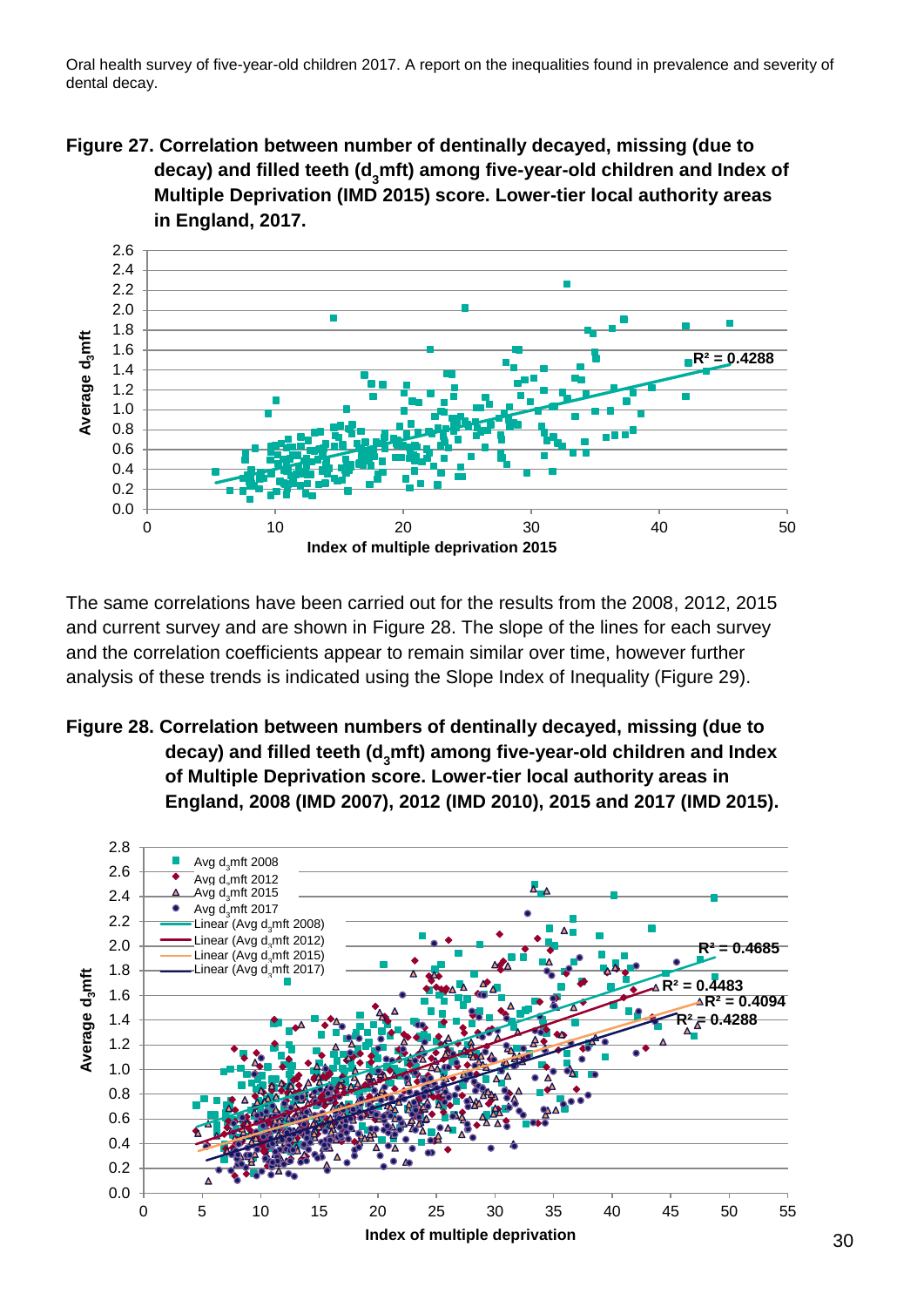The gradient in Figure 29 is known as the Slope Index of Inequality (SII). The steeper the gradient the greater the social distribution observed in the outcome indicator. Effectively the SII is like putting a line of best fit through the ten deprivation groups (known as deprivation deciles<sup>x</sup>), but it adjusts for the size of the samples. It would appear that the gap between the slopes is narrowing among the more deprived groups and this suggests that inequalities in caries levels between deprivation groups are reducing (measured using the SII).





## <span id="page-30-0"></span>Section 3. Implications of results

## <span id="page-30-1"></span>Inequalities in health

l

Inequalities in the levels of dental decay experienced by five-year-old children living in different parts of the country and in different life circumstances persist. Frequent exposure of teeth to free sugars, most commonly through eating and drinking sugary snacks and drinks, is the cause of decay.<sup>25</sup> Free sugars are also contributory factors to other issues of public health concern in children, for example, childhood obesity and development of Type II diabetes later in life.

<sup>x</sup> Deprivation deciles divide populations into tenths according to distribution of IMD scores.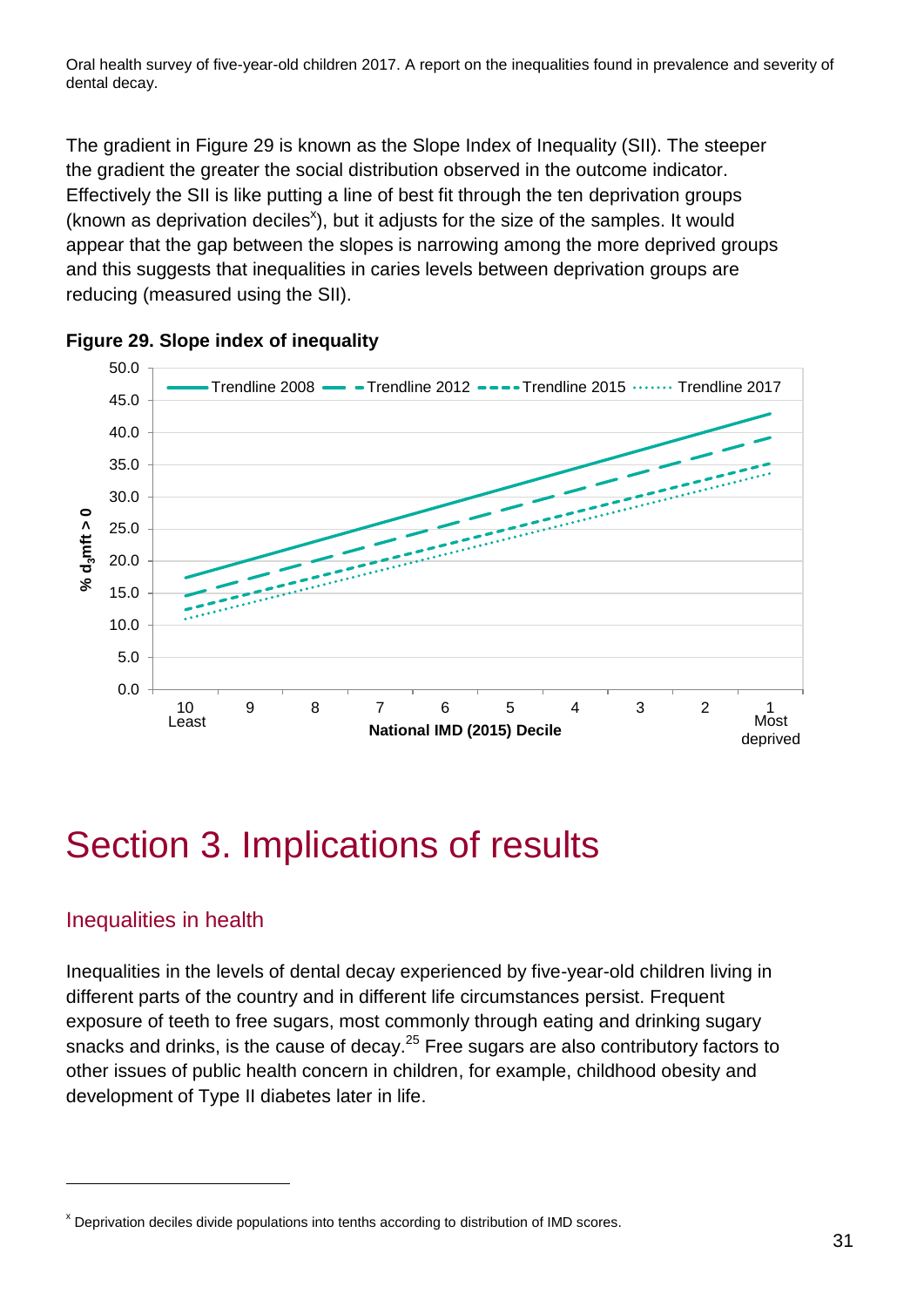There is a clear correlation at lower-tier local authority level between the index of multiple deprivation and decay levels. A similar pattern is also seen in the National Child Measurement Programme (NCMP), $^{26}$  with the highest levels of unhealthy weight tending to be found in the most deprived areas. It is not surprising that both surveys show a common association as the factors that lead to dental decay and obesity are similar. Work is underway to link the results of this oral health survey with child level data drawn from the NCMP to establish the nature of the relationship between dental decay levels and childhood height and weight as previously this has not been clearly established.<sup>27</sup> It should also be noted that other factors such as ethnicity, exposure to water fluoridation and geographic location are also independently associated with decay levels in children, over and above that for deprivation.<sup>4</sup>

## <span id="page-31-0"></span>Changes in levels of dental decay over time

The use of standardised BASCD criteria and a prescribed training and calibration process ensures the ability to look at trend data over time. This is the fourth survey to be carried out since some methodological changes, including the requirement to seek explicit consent in 2007. It provides a fourth data point which confirms a clear trend for lower levels of decay in this age group and signs of a reduction in oral health inequalities.

This finding may be explained by several factors, most likely due to manufacturers increasing concentrations of fluoride in children's toothpastes in response to evidence based recommendations in PHE's Delivering Better Oral Health and local authority commissioned, evidence based community programmes recommended in Commissioning Better Oral Health.<sup>5, 6, 7</sup> The likely effect of these recommended programmes on oral health inequalities has also been highlighted.

## <span id="page-31-1"></span>Putting this information to use

Data from this survey will be used to produce the dental indicator (4.2 tooth decay in children aged five) in the Public Health Outcomes Framework (PHOF)<sup>1</sup> and NHS Outcomes Framework.<sup>2</sup> This reports the proportion of children who are free of obvious decay for local authority areas.

Summary results can be found in Appendix 1 and Appendix 2 of this report. Full tables of results at PHE, NHS England and local government region, and upper and lower tier local authority level, are available at [www.nwph.net/dentalhealth/](http://www.nwph.net/dentalhealth/)

For local authorities these data are used as important contributions to joint strategic needs assessments. This is because dental decay levels among five-year-olds can give early indication of the success, or otherwise, of interventions aimed at improving the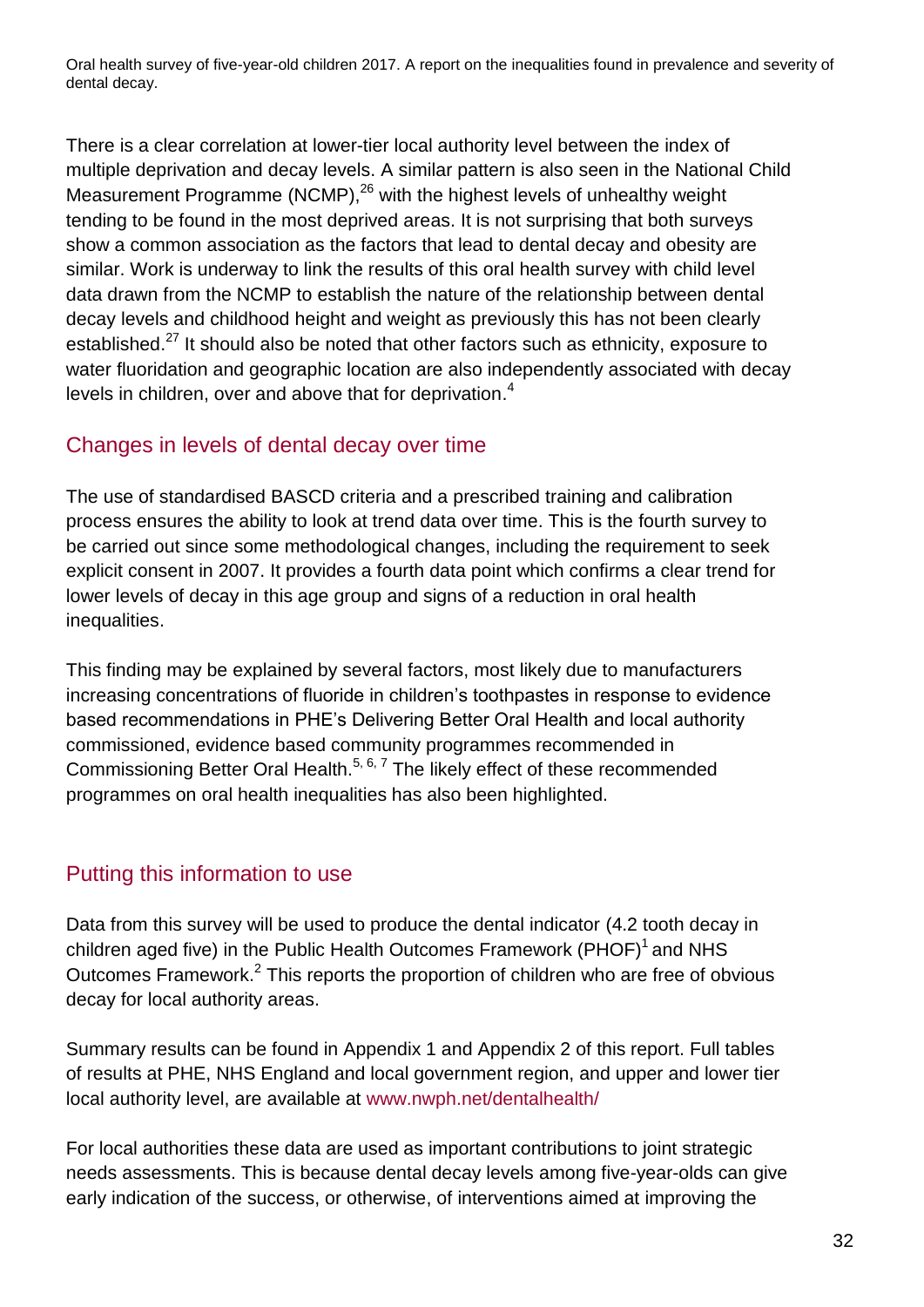oral and general health of very young children including those designed to improve parenting, overall health or diet. Such interventions may need many years to pass before the impact can be measured.

Reliable data on dental decay levels can assist with planning and commissioning dental health improvement programmes, which are the responsibility of local authorities. These would be commissioned following strategic planning, taking into account the measured health needs of the population. Toolkits are available from PHE<sup>12</sup> and NICE<sup>13</sup> about commissioning oral health improvement programmes and there is good evidence that, in addition to place-based generic health improvement activities, which will address some of the common risk factors for dental decay, strategies to increase the exposure to fluoride are effective. In addition PHE have developed a return on investment (ROI) tool that can assist with decision-making about oral health improvement programmes and support the case to invest.<sup>28</sup>

Improving the oral health of children is a PHE priority and in 2016 PHE launched the Children's Oral Health Improvement Programme Board (COHIPB) to provide national systems leadership. The board has over 20 organisational partners who have the shared ambition that, every child grows up free of tooth decay as part of getting the best start in life. The COHIPB has developed a number of resources which support local authorities to deliver their oral health improvement functions for children.

Use of the data at a lower level than local authority boundaries can help to show where inequalities lie within a local authority and therefore where targeted interventions are required. The introduction of a measure showing children with incisor caries will indicate where interventions are required to tackle this specific problem which is related to long term use of a baby bottle and sugary drinks.

Consistent data are available to indicate which ethnic groups are at higher risk of decay, over and above the impact of deprivation.<sup>4</sup> The country level estimates for ethnic groups can be used locally to inform planners about tailoring interventions for specific groups in the population according to their cultural needs.

Local authorities may seek dental public health advice from consultants in dental public health, in PHE centres, with regard to commissioning additional surveys using this method. This would allow them to evaluate their interventions and to investigate specific population groups.

Cleaned and verified copies of the raw, anonymised data will be available to Dental Epidemiology Coordinators.<sup>29</sup> This will enable them and their colleagues working in PHE centres to make maximum use of their data if further analysis is required for local use.

Local authority personnel can apply to become a super-user and access the raw, anonymised data for specific purposes via this process: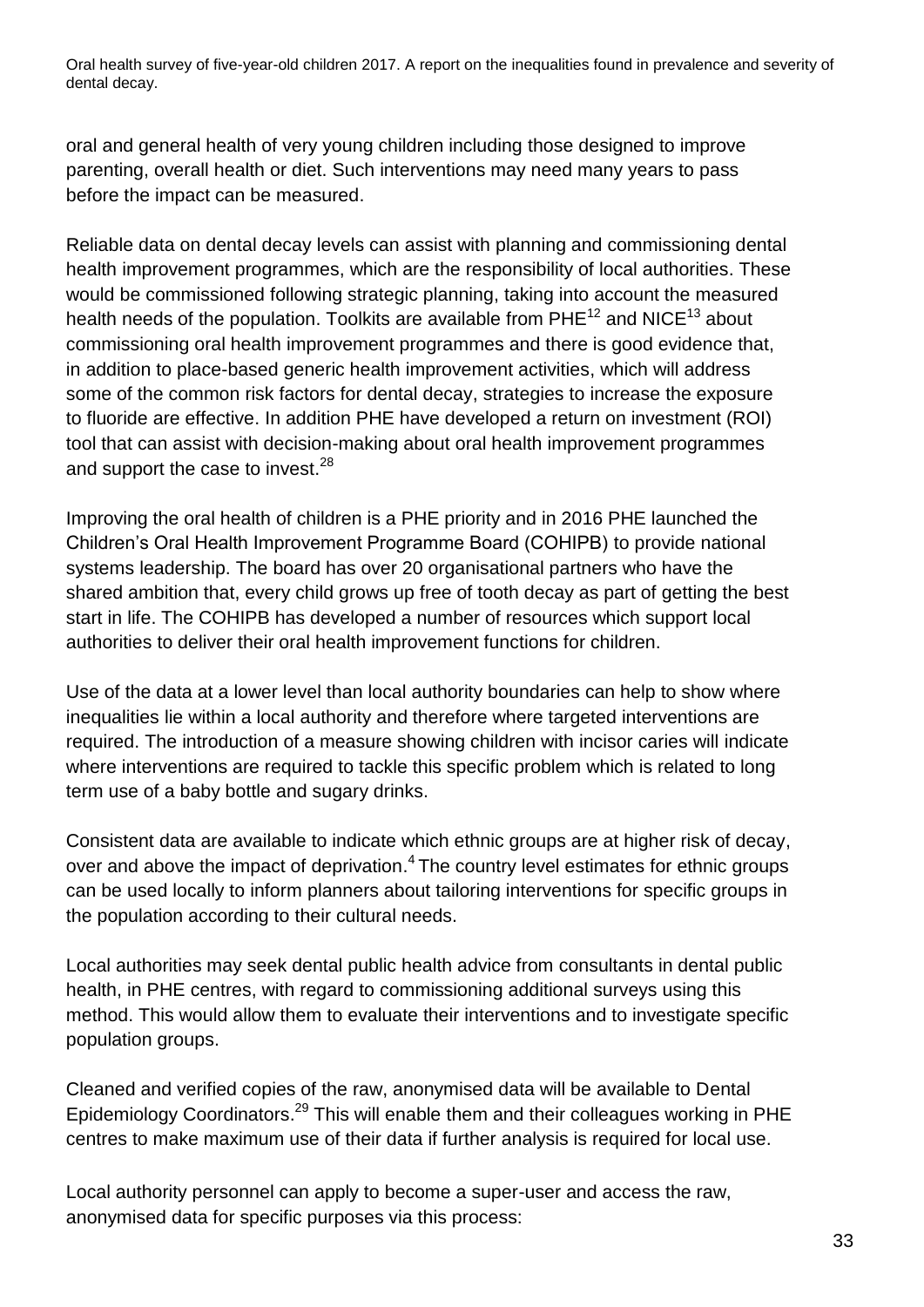- 1. Local authority requestor to send an email to [DentalPHIntelligence@phe.gov.uk](mailto:DentalPHIntelligence@phe.gov.uk) providing the following information:
	- a. Name of individual to be allocated as 'super user'
	- b. Local Authority
	- c. Contact details
- 2. The nominated 'Super User' will be contacted by a member of the Dental Public Health Intelligence Team who will send a data sharing agreement to be sent over for signing.
- 3. Once the signed agreement has been received, the super user will be sent their (anonymised) data along with a set of analysis guidance notes.

Any other data requests that are for national data, or complex queries, should be emailed to [DentalPHIntelligence@phe.gov.uk](mailto:DentalPHIntelligence@phe.gov.uk)

## <span id="page-33-0"></span>Section 4. References

- 1. Public Health England. Public Health Outcomes Framework [Internet]. Last updated February 2018 [cited 2018 Mar 14]. Available from: https://fingertips.phe.org.uk/profile/public-health-outcomes-framework
- 2. Department of Health. NHS Outcomes Framework 2016. Available from: [www.gov.uk/government/publications/nhs-outcomes-framework-2016-to-2017](http://www.gov.uk/government/publications/nhs-outcomes-framework-2016-to-2017)
- 3. Public Health England. Water fluoridation: health monitoring report for 2018. Available from: [www.gov.uk/government/publications/water-fluoridation-health](http://www.gov.uk/government/publications/water-fluoridation-health-monitoring-report-for-england-2018)[monitoring-report-for-england-2018](http://www.gov.uk/government/publications/water-fluoridation-health-monitoring-report-for-england-2018)
- 4. Weston-Price S, Copley V, Smith H and Davies GM. A multi-variable analysis of four factors affecting caries levels among five-year-old children; deprivation, ethnicity, exposure to fluoridated water and geographic region. Accepted for publication by Community Dental Health.
- 5. GM Davies, J Neville, K Jones and S White. Why are caries levels reducing in fiveyear-olds in England? British Dental Journal (2017) **223**, 1-5.
- 6. Public Health England. Delivering better oral health: an evidence based toolkit for prevention [Internet]. Third edition, 2014 [cited 2016 Feb 9]. Available from: [www.gov.uk/government/publications/delivering-better-oral-health-an-evidence](http://www.gov.uk/government/publications/delivering-better-oral-health-an-evidence-based-toolkit-for-prevention)[based-toolkit-for-prevention](http://www.gov.uk/government/publications/delivering-better-oral-health-an-evidence-based-toolkit-for-prevention)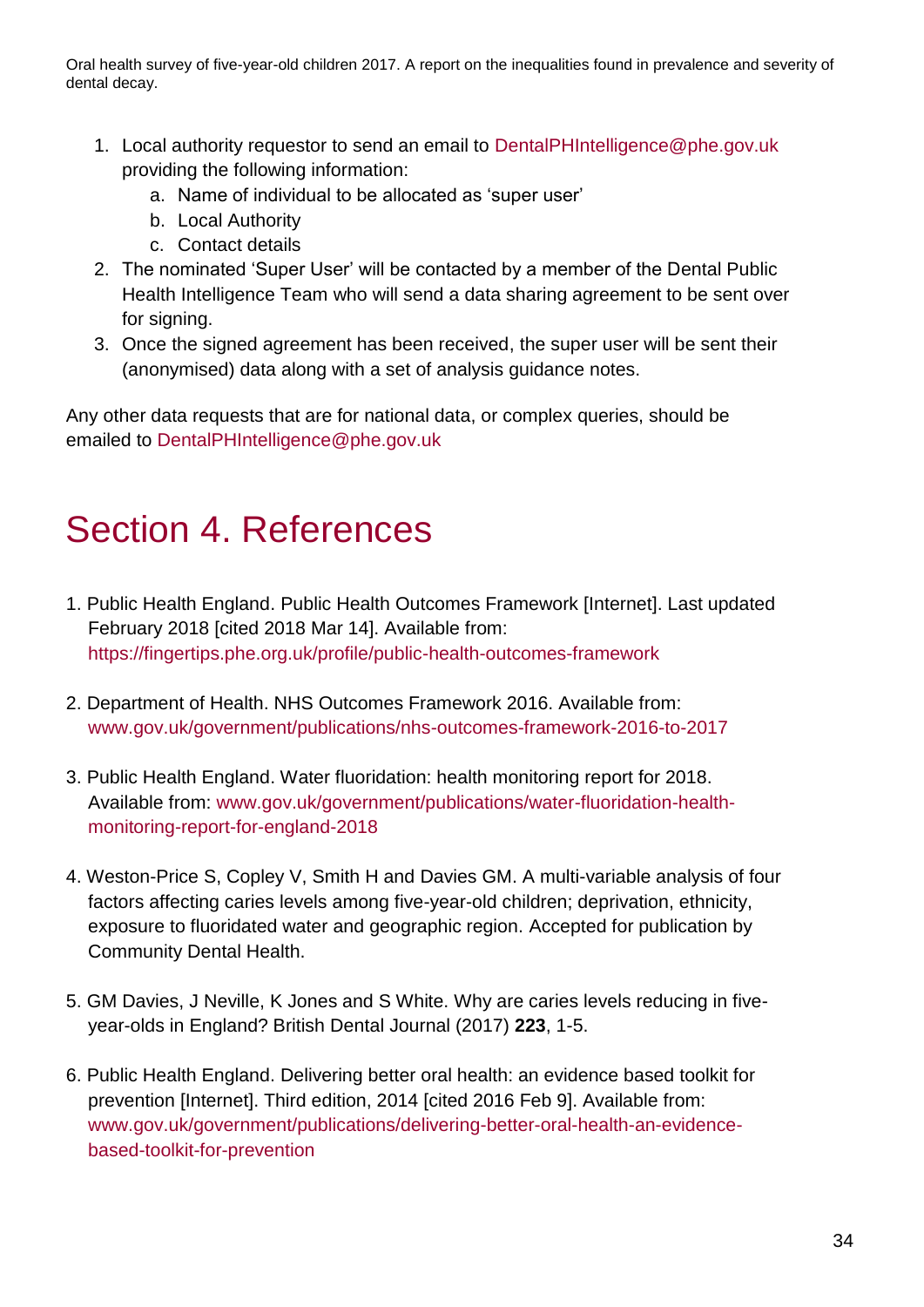- 7. Public Health England. Local authorities improving oral health: commissioning better oral health for children and young people. An evidence-informed toolkit for local authorities. Available from: [www.gov.uk/government/publications/improving-oral](http://www.gov.uk/government/publications/improving-oral-health-an-evidence-informed-toolkit-for-local-authorities)[health-an-evidence-informed-toolkit-for-local-authorities](http://www.gov.uk/government/publications/improving-oral-health-an-evidence-informed-toolkit-for-local-authorities)
- 8. National Dental Inspection Programme (NDIP) 2014. Report of the 2014 Detailed National Dental Inspection Programme of Primary 1 children and the Basic Inspection of Primary 1 and Primary 7 children. Available from: http:/[/ndip.scottishdental.org/wp-content/uploads/2014/10/2014-10-28-NDIP-](http://ndip.scottishdental.org/wp-content/uploads/2014/10/2014-10-28-NDIP-Report.pdf)[Report.pdf](http://ndip.scottishdental.org/wp-content/uploads/2014/10/2014-10-28-NDIP-Report.pdf)
- 9. Picture of oral health 2016. Dental epidemiological survey of 5 year olds 2014/15. Welsh oral health information unit, Cardiff University. Available from: www.cardiff.ac.uk/ data/assets/pdf file/0006/218589/Picture-of-Oral-Health-2016.pdf
- 10. The Stationery Office. Health & Social Care Act 2012 [Internet]. 2006 [cited 2016 Feb 9]. Available from: [www.legislation.gov.uk/ukpga/2012/7/enacted](http://www.legislation.gov.uk/ukpga/2012/7/enacted)
- 11. Secretary of State. Statutory Instrument No 3094. National Health Service, England Social Care Fund, England Public Health, England. The NHS Bodies and Local Authorities (Partnership Arrangements, Care Trusts, Public Health and Local Healthwatch) Regulations 2012 [Internet]. 2012 [cited 2016 Feb 9]. Available from: [www.legislation.gov.uk/uksi/2012/3094/part/4/made](http://www.legislation.gov.uk/uksi/2012/3094/part/4/made)
- 12. Public Health England. Local authorities improving oral health: commissioning better oral health for children and young people. An evidence-informed toolkit for local authorities [Internet]. 2014 [cited 2016 Feb 9]. Available from: [www.gov.uk/government/publications/improving-oral-health-an-evidence-informed](http://www.gov.uk/government/publications/improving-oral-health-an-evidence-informed-toolkit-for-local-authorities)[toolkit-for-local-authorities](http://www.gov.uk/government/publications/improving-oral-health-an-evidence-informed-toolkit-for-local-authorities)
- 13. National Institute for Health and Care Excellence. Oral health: approaches for local authorities and their partners to improve the oral health of their communities [Internet]. NICE quidelines [PH55] 2014 [cited 2016 Feb 9]. Available from: [www.nice.org.uk/guidance/ph55](http://www.nice.org.uk/guidance/ph55)
- 14. Dental public health epidemiology programme. Oral health survey of five-year-old children 2016-17 National protocol Version 1 Public Health England 2016. Gateway ref: 2016226. Available from: [www.nwph.net/dentalhealth/survey5\(16\\_17\).aspx](http://www.nwph.net/dentalhealth/survey5(16_17).aspx)
- 15. Public Health England. Oral health survey of five-year-old and 12-year-old children attending special support schools 2014. A report on the prevalence and severity of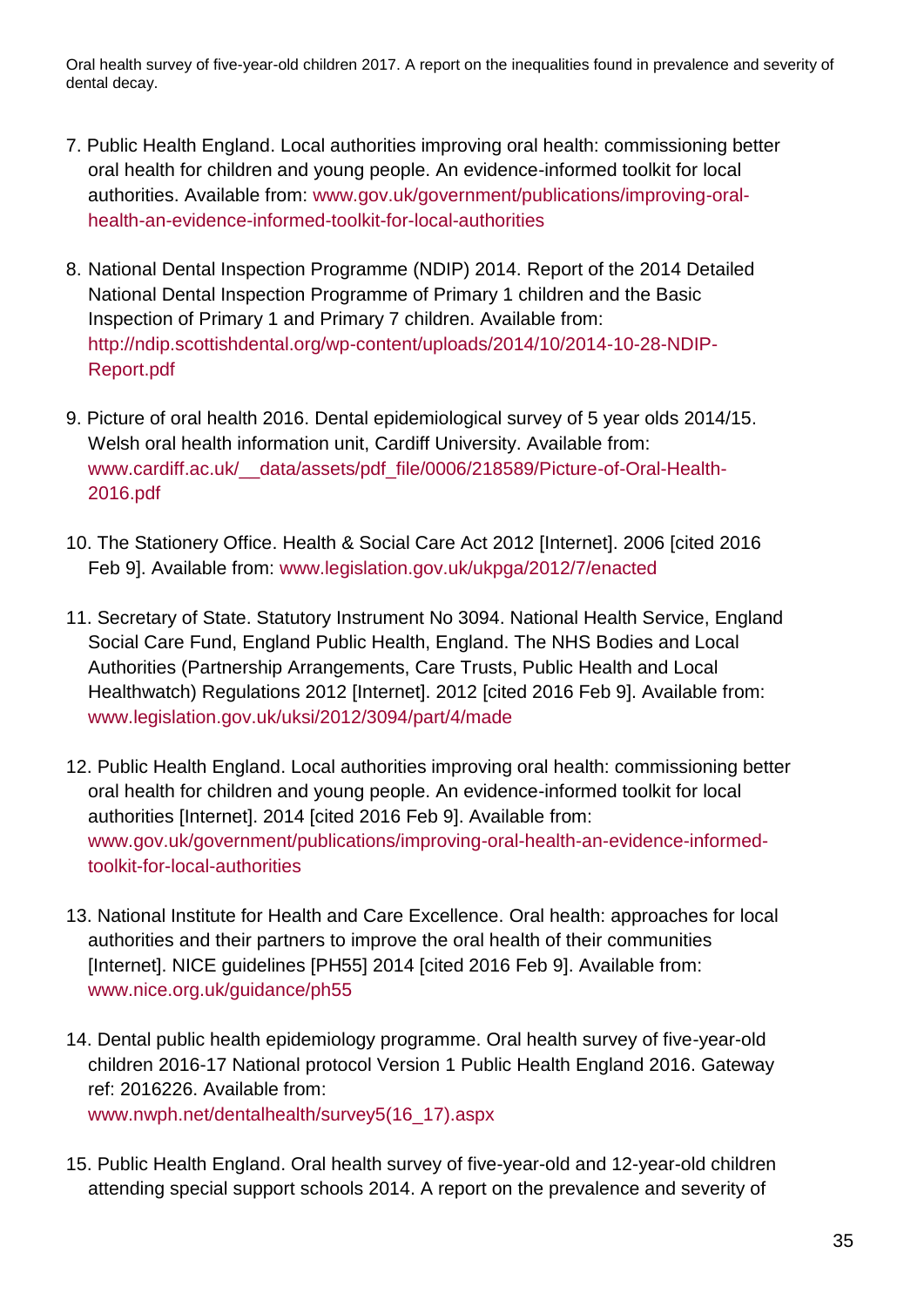dental decay [Internet]. Dental public health epidemiology programme 2015 [cited 2016 Feb 9]. Available from: [www.nwph.net/dentalhealth/](http://www.nwph.net/dentalhealth)

- 16. Pine CM, Pitts NB, Nugent ZJ. British Association for the Study of Community Dentistry (BASCD) guidance on the statistical aspects of training and calibration of examiners for surveys of child dental health. A BASCD co-ordinated dental epidemiology programme quality standard. Community Dental Health. 1997a 14 (Supplement 1):18-29.
- 17. Pitts NB, Evans DJ, Pine CM. British Association for the Study of Community Dentistry (BASCD) diagnostic criteria for caries prevalence surveys – 1996/97. Community Dental Health. 1997 14 (Supplement 1): 6-9.
- 18. Pine CM, Pitts NB, Nugent ZJ. British Association for the Study of Community Dentistry (BASCD) guidance on sampling for surveys of child dental health. A BASCD coordinated dental epidemiology programme quality standard. Community Dental Health.1997b 14 (Supplement 1):10-17.
- 19. Office for National Statistics. Ward population estimates, mid 2011(Census based) [Internet]. Statistical bulletin, 2013 [cited 2016 Feb 9]. Available from: [www.ons.gov.uk/ons/dcp171778\\_311891.pdf](http://www.ons.gov.uk/ons/dcp171778_311891.pdf)
- 20. Hall-Scullin, E, Whitehead, H, Milsom, K, Tickle, M, Su, T-L & Walsh, T (2017): Longitudinal study of caries development from childhood to adolescence. Journal of Dental Research **96**, no. 7, 762-767.
- 21. PHE Hospital episodes for teeth extraction for children 0-19 years, 2011-12 to 2016- 17 [Internet]. Last updated April 2018. Available from: [www.nwph.net/dentalhealth/Extractions\\_270317.aspx](http://www.nwph.net/dentalhealth/Extractions_270317.aspx)
- 22. Davies G.M., Robinson R., Neville J. and Burnside G. (2014): Investigation of bias related to non-return of consent for a dental epidemiological survey of caries among five year olds. Community Dental Health **31**, 21-26.
- 23. Davies G.M., Jones C.M., Monaghan N., Morgan M.Z., Pine C.M., Pitts N.B., Neville J.S. and Rooney E. (2011): The caries experience of 5 year-old children in Scotland, Wales and England in 2007-2008 and the impact of consent arrangements. Reports of Co-ordinated surveys using BASCD criteria. Community Dental Health **28**, 5-11.
- 24. Public Health England. Oral health survey of five-year-old children 2012. A report on the prevalence and severity of dental decay [Internet]. National dental epidemiology programme, 2013 [cited 2016 Feb 9]. Available from: [www.nwph.net/dentalhealth/](http://www.nwph.net/dentalhealth/)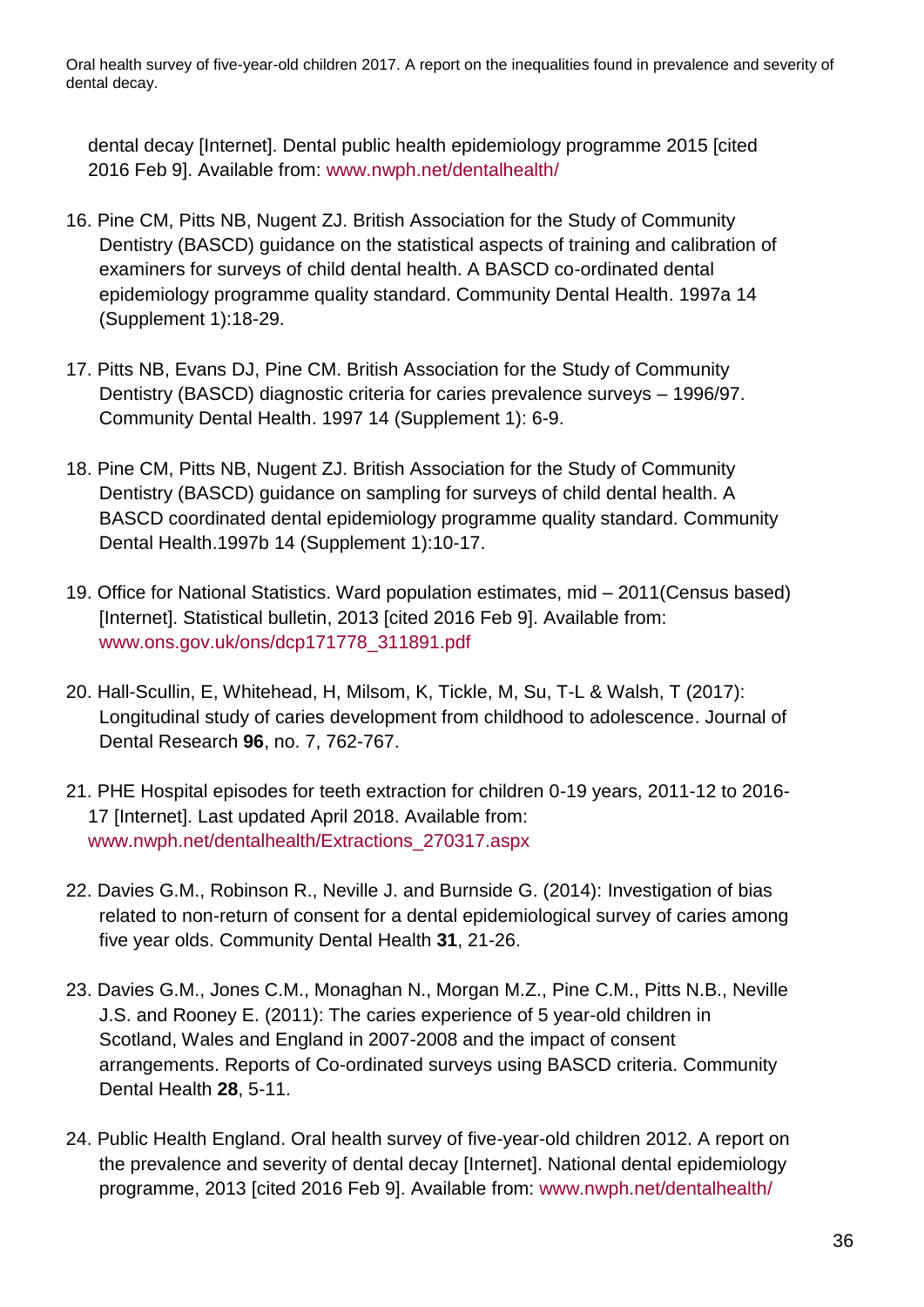- 25. Carbohydrates and Health Scientific Advisory Committee on Nutrition 2015. The stationery office, London. Available from: [www.gov.uk/government/publications/sacn-carbohydrates-and-health-report](http://www.gov.uk/government/publications/sacn-carbohydrates-and-health-report)
- 26. National Child Measurement Programme: England, 2014/15 school year. 2015. Health and Social Care Information Centre. Available from: [www.hscic.gov.uk/catalogue/PUB19109/nati-chil-meas-prog-eng-2014-2015-rep.pdf](http://www.hscic.gov.uk/catalogue/PUB19109/nati-chil-meas-prog-eng-2014-2015-rep.pdf)
- 27. Public Health England. The relationship between dental caries and obesity in children: an evidence summary 2015. Available from: [www.gov.uk/government/uploads/system/uploads/attachment\\_data/file/466334/Cari](http://www.gov.uk/government/uploads/system/uploads/attachment_data/file/466334/Caries_obesity_Evidence_SummaryOCT2015FINAL.pdf) [es\\_obesity\\_Evidence\\_SummaryOCT2015FINAL.pdf](http://www.gov.uk/government/uploads/system/uploads/attachment_data/file/466334/Caries_obesity_Evidence_SummaryOCT2015FINAL.pdf)
- 28. Public Health England. Improving the oral health of children: cost effective commissioning. Available from: [www.gov.uk/government/publications/improving](http://www.gov.uk/government/publications/improving-the-oral-health-of-children-cost-effective-commissioning)[the-oral-health-of-children-cost-effective-commissioning](http://www.gov.uk/government/publications/improving-the-oral-health-of-children-cost-effective-commissioning)
- 29. Contact details of local Dental Epidemiology Coordinators available from: [www.n](http://www./)wph.net/dentalhealth/

## <span id="page-36-0"></span>Section 5. Summary tables

The complete sets of tables with detailed results are available from: [www.nwph.net/dentalhealth/](http://www.nwph.net/dentalhealth)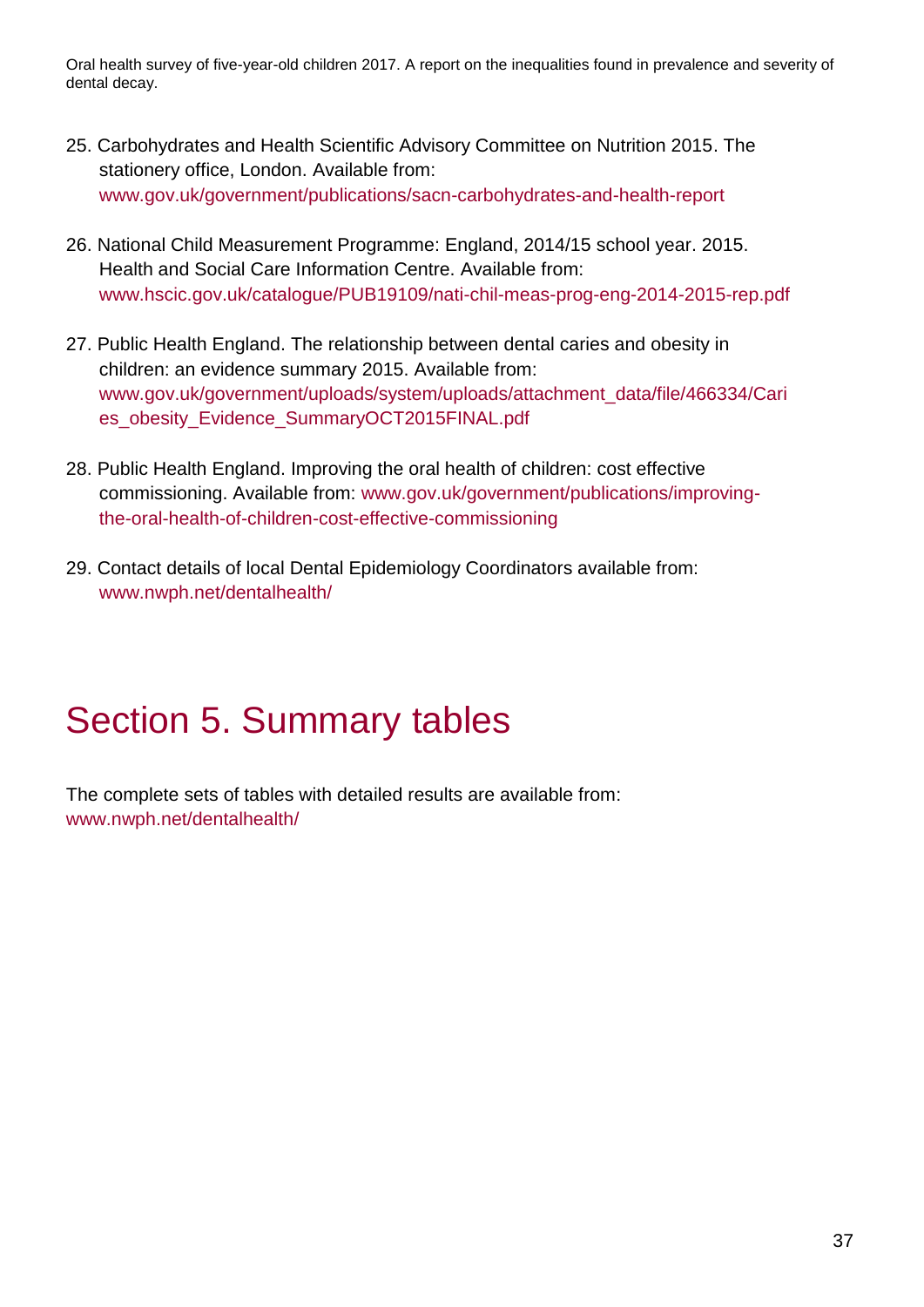| 燃                    |                                        |                                              |                                            |                          |                       |                                  |                          |                                                     |                   |
|----------------------|----------------------------------------|----------------------------------------------|--------------------------------------------|--------------------------|-----------------------|----------------------------------|--------------------------|-----------------------------------------------------|-------------------|
| <b>Public Health</b> |                                        | LA did not partake in survey                 |                                            |                          |                       |                                  |                          |                                                     |                   |
| England              |                                        | Based on fewer than 30 volunteers            |                                            |                          |                       |                                  | <b>Weighted Measures</b> |                                                     |                   |
| <b>Region</b>        | <b>Upper-Tier</b><br><b>LA Code</b>    | <b>Upper-Tier LA Name</b>                    | % of sample<br>examined<br>(* unavailable) | <b>Mean</b><br>$d_3$ mft | <b>Mean</b><br>$d_3t$ | % $d_3$ mft = 0  % $d_3$ mft > 0 |                          | Mean d <sub>3</sub> mft<br>% d <sub>3</sub> mft > 0 | % with<br>incisor |
| Country              | E92000001 England                      |                                              | 58.9                                       | 0.8                      | 0.6                   | 76.7                             | 23.3                     | 3.4                                                 | caries<br>5.1     |
|                      |                                        |                                              |                                            |                          |                       |                                  |                          |                                                     |                   |
|                      | E06000015   Derby                      |                                              | 47.8                                       | 0.9                      | 0.7                   | 76.0                             | 24.0                     | 3.8                                                 | 5.9               |
|                      | E10000007                              | Derbyshire                                   | 55.1                                       | 0.6                      | 0.5                   | 79.6                             | 20.4                     | 3.1                                                 | 3.4               |
|                      | E06000016   Leicester                  |                                              | 69.9                                       | 1.6                      | 1.2                   | 61.3                             | 38.7                     | 4.1                                                 | 12.1              |
| East Midlands        |                                        | E10000018   Leicestershire                   | 72.0                                       | 0.6                      | 0.5                   | 77.7                             | 22.3                     | 2.6                                                 | 3.6               |
|                      |                                        | E10000019   Lincolnshire                     | 67.8                                       | 0.9                      | 0.7                   | 76.0                             | 24.0                     | 3.8                                                 | 7.0               |
|                      |                                        | E10000021 Northamptonshire                   | 70.9                                       | 0.7                      | 0.6                   | 75.7                             | 24.3                     | 3.0                                                 | 4.4               |
|                      | E06000018 Nottingham                   |                                              | 70.5                                       | 1.2                      | 1.0                   | 74.1                             | 25.9                     | 4.7                                                 | 8.0               |
|                      |                                        | E10000024 Nottinghamshire                    | 57.1                                       | 0.6                      | 0.4                   | 79.9                             | 20.1                     | 2.8                                                 | 3.2               |
|                      | E06000017   Rutland                    |                                              | 70.7                                       | 0.4                      | 0.3                   | 84.4                             | 15.6                     | 2.3                                                 | 1.3               |
|                      |                                        |                                              |                                            |                          |                       |                                  |                          |                                                     |                   |
|                      | E06000055   Bedford                    |                                              | 72.7                                       | 1.3                      | 0.9                   | 68.7                             | 31.3                     | 4.0                                                 | 10.7              |
|                      |                                        | E10000003 Cambridgeshire                     | 60.9                                       | 0.4                      | 0.3                   | 87.1                             | 12.9                     | 2.8                                                 | 3.0               |
|                      |                                        | E06000056 Central Bedfordshire               | 79.3                                       | 0.5                      | 0.3                   | 82.3                             | 17.7                     | 2.6                                                 | 3.7               |
| East of England      | E10000012 Essex                        |                                              | 52.0                                       | 0.4                      | 0.3                   | 85.5                             | 14.5                     | 2.7                                                 | 1.9               |
|                      |                                        | E10000015   Hertfordshire                    | 56.4                                       | 0.4                      | 0.3                   | 84.6                             | 15.4                     | 2.6                                                 | 3.7               |
|                      | E06000032   Luton                      |                                              | 52.3                                       | 1.6                      | 1.1                   | 62.4                             | 37.6                     | 4.3                                                 | 12.7              |
|                      | E10000020 Norfolk                      |                                              | 60.2                                       | 0.7                      | 0.5                   | 84.6                             | 15.4                     | 4.2                                                 | 3.5               |
|                      | E06000031                              | Peterborough                                 | 54.0                                       | 1.1                      | 0.9                   | 67.6                             | 32.4                     | 3.3                                                 | 8.4               |
|                      | E06000033                              | Southend-on-Sea                              | 55.4                                       | 0.5                      | 0.4                   | 80.4                             | 19.6                     | 2.7                                                 | 2.7               |
|                      | E10000029                              | Suffolk                                      | 54.6                                       | 0.5                      | 0.4                   | 83.0                             | 17.0                     | 3.1                                                 | 3.4               |
|                      | E06000034 Thurrock                     |                                              | 57.7                                       | 0.6                      | 0.5                   | 79.5                             | 20.5                     | 2.9                                                 | 3.7               |
|                      |                                        |                                              |                                            |                          |                       |                                  |                          |                                                     |                   |
|                      |                                        | E09000002 Barking and Dagenham               | 37.3                                       | 1.0                      | 0.7                   | 71.4                             | 28.6                     | 3.4                                                 | 8.9               |
|                      | E09000003   Barnet                     |                                              | 50.2                                       | 0.8                      | 0.5                   | 75.9                             | 24.1                     | 3.2                                                 | 5.5               |
|                      | E09000004   Bexley                     |                                              | 59.7                                       | 0.4                      | 0.3                   | 85.6                             | 14.4                     | 2.7                                                 | 2.0               |
|                      | E09000005                              | Brent                                        | 59.9                                       | 1.3                      | 0.9                   | 65.4                             | 34.6                     | 3.7                                                 | 9.2               |
|                      | E09000006   Bromley                    |                                              | 62.0                                       | 0.5                      | 0.4                   | 82.6                             | 17.4                     | 2.7                                                 | 4.6               |
|                      | E09000007                              | Camden                                       | 58.6                                       | 1.0                      | 0.7                   | 70.0                             | 30.0                     | 3.4                                                 | 9.9               |
|                      | E09000008 Croydon                      |                                              | 52.8<br>$\star$                            | 1.0                      | 0.7                   | 71.5                             | 28.5                     | 3.6                                                 | 8.3               |
|                      | E09000009                              | Ealing                                       |                                            | 1.0                      | 0.6                   | 69.3                             | 30.7                     | 3.4                                                 | 6.5               |
|                      | E09000010   Enfield                    |                                              | 51.0                                       | 1.1                      | 0.7                   | 69.5                             | 30.5                     | 3.7                                                 | 10.6              |
|                      | E09000011                              | Greenwich                                    | 64.7                                       | 0.8                      | 0.5                   | 77.8                             | 22.2                     | 3.5                                                 | 6.5               |
|                      |                                        | E09000012 Hackney (including City of London) | 37.0                                       | 0.7                      | 0.6                   | 77.1                             | 22.9                     | 3.2                                                 | 7.1               |
|                      |                                        | E09000013 Hammersmith and Fulham             | 41.4                                       | 0.8                      | 0.7                   | 75.8                             | 24.2                     | 3.4                                                 | 6.2               |
|                      | E09000014 Haringey                     |                                              | 63.1                                       | 1.3                      | 0.9                   | 71.0                             | 29.0                     | 4.5                                                 | 12.4              |
|                      | E09000015   Harrow                     |                                              | 63.8                                       | 1.9                      | 1.5                   | 60.4                             | 39.6                     | 4.8                                                 | 17.8              |
|                      | E09000016   Havering                   |                                              | 51.7                                       | 0.5                      | 0.4                   | 79.5                             | 20.5                     | 2.5                                                 | 2.2               |
| London               | E09000017 Hillingdon                   |                                              | 74.3                                       | 1.2                      | 1.0                   | 67.5                             | 32.5                     | 3.8                                                 | 13.8              |
|                      | E09000018   Hounslow                   |                                              | 52.1                                       | 0.8                      | 0.6                   | 74.3                             | 25.7                     | 3.3                                                 | 6.4               |
|                      | E09000019   Islington                  |                                              | 54.2                                       | 0.6                      | 0.4                   | 77.5                             | 22.5                     | 2.5                                                 | 4.3               |
|                      |                                        | E09000020 Kensington and Chelsea             | 41.9                                       | 0.8                      | 0.5                   | 73.4                             | 26.6                     | 3.1                                                 | 10.0              |
|                      |                                        | E09000021 Kingston upon Thames               | 64.7                                       | 0.6                      | 0.4                   | 78.5                             | 21.5                     | 2.9                                                 | 6.0               |
|                      | E09000022 Lambeth                      |                                              | 63.0                                       | 0.6                      | 0.4                   | 78.3                             | 21.7                     | 2.9                                                 | 4.5               |
|                      | E09000023 Lewisham                     |                                              | 69.3                                       | 0.5                      | 0.3                   | 80.6                             | 19.4                     | 2.8                                                 | 3.8               |
|                      | E09000024   Merton<br>E09000025 Newham |                                              | 58.5                                       | 0.8                      | 0.6                   | 77.5                             | 22.5                     | 3.8                                                 | 5.2               |
|                      |                                        |                                              | 65.8                                       | 1.3                      | 1.0                   | 71.0                             | 29.0                     | 4.5                                                 | 8.8               |
|                      | E09000026 Redbridge                    |                                              | 47.5                                       | 0.7                      | 0.6                   | 79.1                             | 20.9                     | 3.5                                                 | 5.9               |
|                      |                                        | E09000027 Richmond upon Thames               | 69.9                                       | 0.5                      | 0.4                   | 83.6                             | 16.4                     | 3.0                                                 | 3.5               |
|                      | E09000028 Southwark                    |                                              | 68.9                                       | 0.4                      | 0.3                   | 84.1                             | 15.9                     | 2.4                                                 | 2.8               |
|                      | E09000029 Sutton                       |                                              | 60.6                                       | 0.6                      | 0.4                   | 74.4                             | 25.6                     | 2.5                                                 | 5.6               |
|                      |                                        | E09000030 Tower Hamlets                      | 40.4                                       | 1.2                      | 0.8                   | 68.9                             | 31.1                     | 3.9                                                 | 10.8              |
|                      | E09000031                              | <b>Waltham Forest</b>                        | 36.6                                       | 1.4                      | 1.1                   | 67.1                             | 32.9                     | 4.3                                                 | 12.8              |
|                      |                                        | E09000032 Wandsworth                         | 53.0                                       | 1.0                      | 0.7                   | 74.2                             | 25.8                     | 3.8                                                 | 8.4               |
|                      |                                        | E09000033 Westminster                        | 53.0                                       | 0.9                      | 0.7                   | 69.7                             | 30.3                     | 3.1                                                 | 9.0               |

**Appendix 1 continued. Oral health survey of five-year-old children 2017, upper-tier local authority (LA)**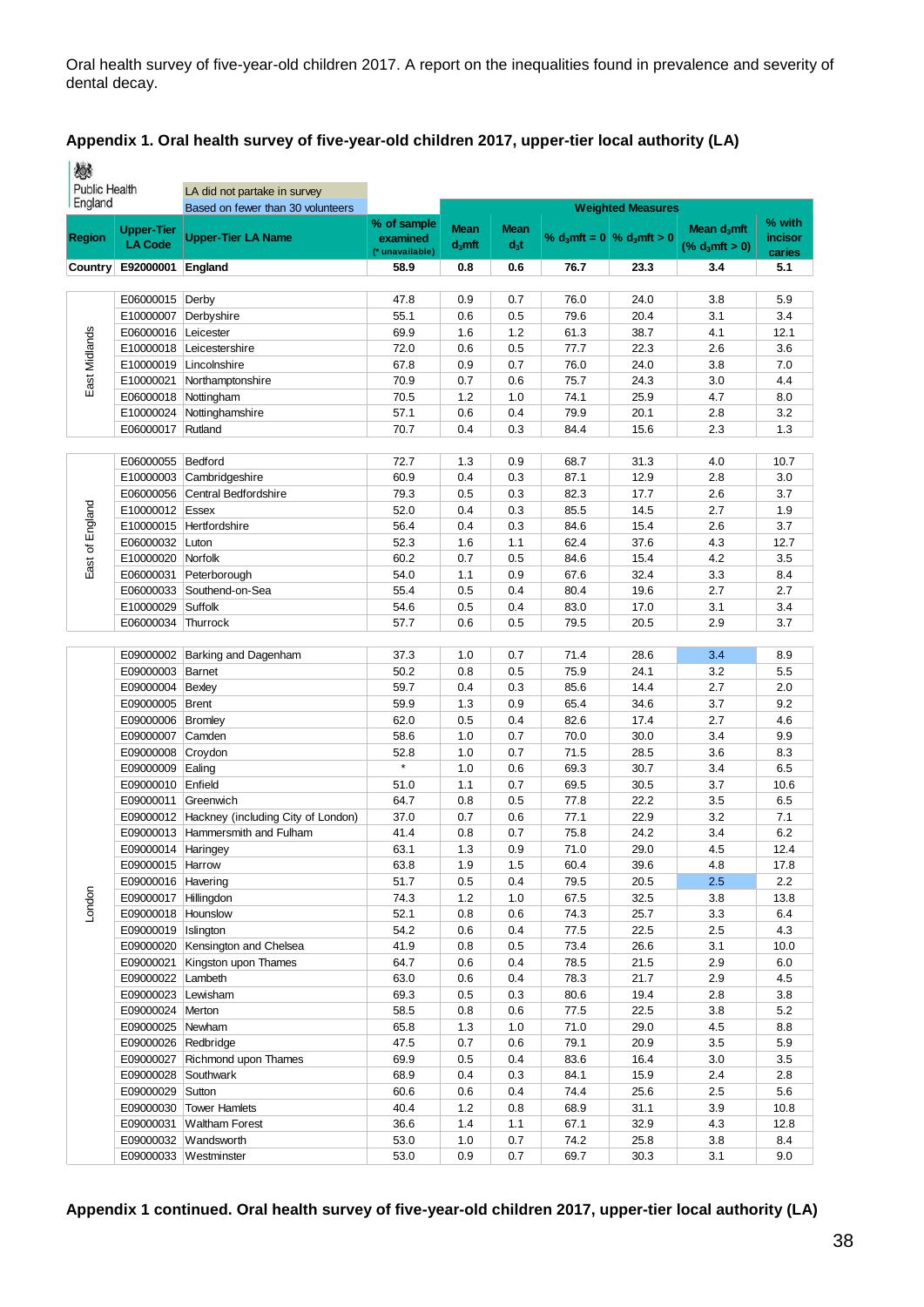| 燃                               |                                     |                                                                   |                                            |                         |                          |      |                                  |                                   |                                    |
|---------------------------------|-------------------------------------|-------------------------------------------------------------------|--------------------------------------------|-------------------------|--------------------------|------|----------------------------------|-----------------------------------|------------------------------------|
| <b>Public Health</b><br>England |                                     | LA did not partake in survey<br>Based on fewer than 30 volunteers |                                            |                         | <b>Weighted Measures</b> |      |                                  |                                   |                                    |
| <b>Region</b>                   | <b>Upper-Tier</b><br><b>LA Code</b> | <b>Upper-Tier LA Name</b>                                         | % of sample<br>examined<br>(* unavailable) | <b>Mean</b><br>$d3$ mft | <b>Mean</b><br>$d_3t$    |      | % $d_3$ mft = 0  % $d_3$ mft > 0 | Mean $d_3$ mft<br>$% d3$ mft > 0) | % with<br><i>incisor</i><br>caries |
|                                 | E06000047                           | County Durham                                                     | 52.3                                       | 0.8                     | 0.6                      | 74.2 | 25.8                             | 3.1                               | 4.9                                |
|                                 | E06000005                           | Darlington                                                        | 50.9                                       | 0.9                     | 0.6                      | 73.6 | 26.4                             | 3.3                               | 4.8                                |
|                                 | E08000037                           | Gateshead                                                         | 60.3                                       | 0.6                     | 0.5                      | 76.8 | 23.2                             | 2.7                               | 3.6                                |
|                                 | E06000001                           | Hartlepool                                                        | 60.0                                       | 0.6                     | 0.5                      | 79.5 | 20.5                             | 2.8                               | 3.5                                |
|                                 | E06000002                           | Middlesbrough                                                     | 60.2                                       | 1.2                     | 0.9                      | 67.9 | 32.1                             | 3.6                               | 8.5                                |
| North East                      | E08000021                           | Newcastle upon Tyne                                               | 50.2                                       | 0.7                     | 0.5                      | 80.7 | 19.3                             | 3.6                               | 4.1                                |
|                                 | E08000022                           | North Tyneside                                                    | 65.4                                       | 0.5                     | 0.4                      | 80.0 | 20.0                             | 2.7                               | 2.7                                |
|                                 | E06000057                           | Northumberland                                                    | 55.5                                       | 0.6                     | 0.4                      | 77.4 | 22.6                             | 2.8                               | 3.8                                |
|                                 | E06000003                           | Redcar and Cleveland                                              | 61.5                                       | 0.9                     | 0.6                      | 75.1 | 24.9                             | 3.6                               | 4.2                                |
|                                 |                                     | E08000023 South Tyneside                                          | 60.8                                       | 0.7                     | 0.4                      | 78.3 | 21.7                             | 3.1                               | 1.8                                |
|                                 | E06000004                           | Stockton-on-Tees                                                  | 64.6                                       | 0.6                     | 0.4                      | 79.4 | 20.6                             | 3.1                               | 4.0                                |
|                                 |                                     | E08000024 Sunderland                                              | 52.9                                       | 1.0                     | 0.7                      | 71.6 | 28.4                             | 3.5                               | 6.6                                |
|                                 |                                     |                                                                   |                                            |                         |                          |      |                                  |                                   |                                    |
|                                 | E06000008                           | <b>Blackburn with Darwen</b>                                      | 45.7                                       | 1.8                     | 1.5                      | 57.4 | 42.6                             | 4.3                               | 9.9                                |
|                                 | E06000009                           | Blackpool                                                         | 37.1                                       | 1.0                     | 0.8                      | 75.1 | 24.9                             | 3.9                               | 5.7                                |
|                                 | E08000001                           | <b>Bolton</b>                                                     | 58.8                                       | 1.6                     | 1.3                      | 62.2 | 37.8                             | 4.2                               | 9.9                                |
|                                 | E08000002   Bury                    |                                                                   | 43.1                                       | 1.0                     | 0.8                      | 64.8 | 35.2                             | 2.8                               | 5.7                                |
|                                 |                                     | E06000049 Cheshire East                                           |                                            |                         |                          |      |                                  |                                   |                                    |
|                                 | E06000050                           | Cheshire West and Chester                                         | 38.4                                       | 0.7                     | 0.5                      | 79.3 | 20.7                             | 3.3                               | 1.2                                |
|                                 | E10000006                           | Cumbria                                                           | 59.0                                       | 1.0                     | 0.8                      | 70.9 | 29.1                             | 3.5                               | 5.0                                |
|                                 | E06000006                           | Halton                                                            | 55.0                                       | 1.1                     | 0.8                      | 69.6 | 30.4                             | 3.6                               | 7.7                                |
|                                 | E08000011                           | Knowsley                                                          | 50.3                                       | 1.5                     | 1.3                      | 57.7 | 42.3                             | 3.5                               | 11.5                               |
|                                 | E10000017                           | Lancashire                                                        | 53.2                                       | 1.3                     | 1.1                      | 66.0 | 34.0                             | 3.7                               | 7.1                                |
| North West                      | E08000012   Liverpool               |                                                                   | 50.6                                       | 1.4                     | 1.1                      | 65.4 | 34.6                             | 4.0                               | 10.0                               |
|                                 |                                     | E08000003   Manchester                                            | 62.4                                       | 1.9                     | 1.5                      | 57.0 | 43.0                             | 4.3                               | 13.8                               |
|                                 | E08000004                           | Oldham                                                            | 40.8                                       | 1.4                     | 1.2                      | 65.2 | 34.8                             | 4.1                               | 10.3                               |
|                                 | E08000005                           | Rochdale                                                          | 47.9                                       | 1.9                     | 1.6                      | 52.9 | 47.1                             | 4.0                               | 13.2                               |
|                                 | E08000006 Salford                   |                                                                   | 65.0                                       | 1.5                     | 1.3                      | 55.4 | 44.6                             | 3.4                               | 11.1                               |
|                                 | E08000014 Sefton                    |                                                                   | 68.0                                       | 0.9                     | 0.7                      | 70.4 | 29.6                             | 3.0                               | 4.9                                |
|                                 | E08000013   St. Helens              |                                                                   | 57.1                                       | 1.4                     | 1.2                      | 61.8 | 38.2                             | 3.7                               | 11.6                               |
|                                 | E08000007                           | Stockport                                                         | 57.8                                       | 1.0                     | 0.8                      | 72.8 | 27.2                             | 3.6                               | 7.3                                |
|                                 | E08000008                           | Tameside                                                          | 53.8                                       | 1.2                     | 1.0                      | 65.9 | 34.1                             | 3.4                               | 10.5                               |
|                                 | E08000009                           | Trafford                                                          | 70.0                                       | 0.8                     | 0.6                      | 81.0 | 19.0                             | 4.0                               | 6.3                                |
|                                 | E06000007                           | Warrington                                                        | 31.1                                       | 0.8                     | 0.7                      | 79.7 | 20.3                             | 3.8                               | 5.7                                |
|                                 | E08000010                           | Wigan                                                             | 63.9                                       | 1.2                     | 0.9                      | 62.4 | 37.6                             | 3.1                               | 8.1                                |
|                                 | E08000015 Wirral                    |                                                                   |                                            |                         |                          |      |                                  |                                   |                                    |
|                                 |                                     | E06000036 Bracknell Forest                                        |                                            |                         |                          |      |                                  |                                   |                                    |
|                                 |                                     | E06000043 Brighton and Hove                                       | 89.5                                       | 0.4                     | 0.2                      | 82.6 | 17.4                             | 2.6                               | 2.7                                |
|                                 |                                     | E10000002 Buckinghamshire                                         | 68.7                                       | 0.7                     | $0.5\,$                  | 82.8 | 17.2                             | 3.9                               | 5.9                                |
|                                 |                                     | E10000011 East Sussex                                             | 48.8                                       | 0.4                     | 0.3                      | 86.9 | 13.1                             | 3.2                               | 2.2                                |
|                                 | E10000014 Hampshire                 |                                                                   | 72.0                                       | 0.4                     | 0.3                      | 86.8 | 13.2                             | 2.9                               | 2.4                                |
|                                 |                                     | E06000046 Isle of Wight                                           |                                            |                         |                          |      |                                  |                                   |                                    |
|                                 | E10000016 Kent                      |                                                                   | 62.8                                       | 0.6                     | 0.4                      | 83.7 | 16.3                             | 3.5                               | 2.9                                |
|                                 | E06000035 Medway                    |                                                                   | 56.1                                       | 0.7                     | 0.5                      | 78.3 | 21.7                             | 3.2                               | 4.1                                |
| South East                      |                                     | E06000042 Milton Keynes                                           | 72.4                                       | 0.7                     | 0.6                      | 78.7 | 21.3                             | 3.4                               | 5.9                                |
|                                 |                                     | E10000025 Oxfordshire                                             | 72.6                                       | 0.6                     | 0.5                      | 80.2 | 19.8                             | 3.2                               | 3.4                                |
|                                 |                                     | E06000044 Portsmouth                                              |                                            |                         |                          |      |                                  |                                   |                                    |
|                                 | E06000038 Reading                   |                                                                   | 65.4                                       | 0.8                     | 0.7                      | 77.8 | 22.2                             | 3.5                               | 4.2                                |
|                                 | E06000039 Slough                    |                                                                   | 64.8                                       | 1.6                     | 1.3                      | 58.5 | 41.5                             | 3.9                               | 15.6                               |
|                                 |                                     | E06000045 Southampton                                             |                                            |                         |                          |      |                                  |                                   |                                    |
|                                 | E10000030 Surrey                    |                                                                   | 58.1                                       | 0.4                     | 0.3                      | 87.0 | 13.0                             | 2.8                               | 2.1                                |
|                                 |                                     | E06000037 West Berkshire                                          | 66.6                                       | 0.5                     | 0.3                      | 82.7 | 17.3                             | 2.6                               | 2.7                                |
|                                 |                                     | E10000032 West Sussex                                             | $\star$                                    | 0.4                     | 0.3                      | 84.9 | 15.1                             | 2.9                               | 2.3                                |
|                                 |                                     | E06000040 Windsor and Maidenhead                                  |                                            |                         |                          |      |                                  |                                   |                                    |
|                                 |                                     | E06000041 Wokingham                                               |                                            |                         |                          |      |                                  |                                   |                                    |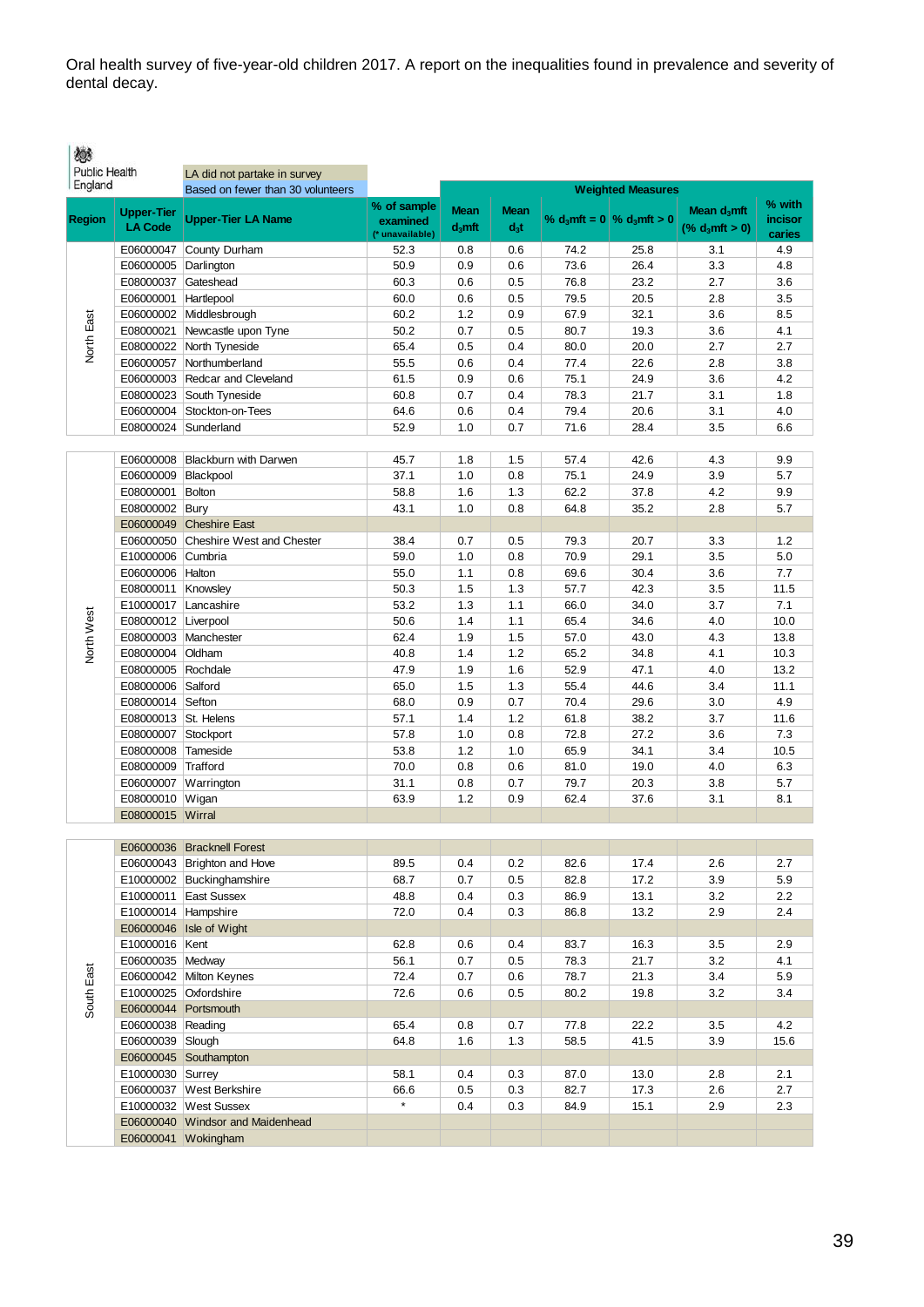#### **Appendix 1 continued. Oral health survey of five-year-old children 2017, upper-tier local authority (LA)**

燃 Public Health<br>England LA did not partake in survey **Weighted Measures** Based on fewer than 30 volunteers **% with % of sample Mean d3mft Region Upper-Tier Mean Mean LA Code Upper-Tier LA Name % d3mft = 0 % d3mft > 0 incisor examined d3mft d3t (% d3mft > 0) caries (\* unavailable)** E06000022 Bath and North East Somerset 60.2 0.7 0.6 74.2 25.8 2.8 2.5 E06000028 Bournemouth E06000023 Bristol, City of 55.8 0.8 0.6 77.5 22.5 3.6 4.7 E06000052 Cornwall (including Isles of Scilly) E10000008 Devon 75.1 0.5 0.4 82.1 17.9 2.8 2.8 E10000009 Dorset Yorkshire and the Humber South West West South West South West South West South West South West E10000013 Gloucestershire 62.7 0.7 0.5 79.9 20.1 3.5 5.3 E06000024 North Somerset 62.9 0.4 0.2 85.2 14.8 2.9 0.8 E06000026 Plymouth 88.1 0.8 0.5 78.6 21.4 3.6 2.6 E06000029 Poole E10000027 Somerset 1 50.7 0.6 0.5 80.4 19.6 3.0 2.5 E06000025 South Gloucestershire 66.6 0.6 0.4 82.2 17.8 3.5 2.4 E06000030 Swindon 71.8 0.5 0.4 82.7 17.3 2.9 5.2 E06000027 Torbay 75.5 1.2 0.9 65.3 34.7 3.4 6.7 E06000054 Wiltshire **84.3** 0.5 0.4 77.9 22.1 2.3 3.0 E08000025 Birmingham 44.9 0.8 0.7 73.9 26.1 3.0 5.3 E08000026 Coventry 68.3 1.0 0.9 69.3 30.7 3.4 8.1 E08000027 Dudley 55.3 0.6 0.4 77.4 22.6 2.5 3.2 E06000019 Herefordshire, County of 82.9 1.1 0.9 69.5 30.5 3.6 6.8 E08000028 Sandwell 57.7 0.7 0.5 74.6 25.4 2.9 4.8 West Midlands E06000051 Shropshire 55.4 0.6 0.6 81.2 18.8 3.3 5.7 E08000029 Solihull 62.1 0.5 0.4 83.7 16.3 2.8 4.2 E10000028 Staffordshire 654.2 0.4 0.4 83.7 16.3 2.5 2.2 E06000021 Stoke-on-Trent 51.9 1.2 1.0 67.4 32.6 3.6 7.3 E06000020 Telford and Wrekin 58.8 0.9 0.7 70.9 29.1 3.2 7.1 E08000030 Walsall 57.8 0.8 0.6 76.6 23.4 3.3 4.9 E10000031 Warwickshire 68.2 0.5 0.4 78.4 21.6 2.5 2.8 E08000031 Wolverhampton 56.1 1.0 0.8 71.6 28.4 3.5 7.4 E10000034 Worcestershire 1 56.1 0.6 0.5 78.2 21.8 2.9 3.3 E08000016 Barnsley E08000032 Bradford 49.5 1.8 1.2 60.2 39.8 4.5 11.4 E08000033 Calderdale 62.1 1.0 0.7 70.7 29.3 3.3 5.1 E08000017 Doncaster Yorkshire and the Humber E06000011 East Riding of Yorkshire E06000010 Kingston upon Hull, City of 60.6 1.1 0.9 67.2 32.8 3.4 8.0 E08000034 Kirklees 64.8 1.1 0.8 67.5 32.5 3.3 9.3 E08000035 Leeds 56.3 1.1 0.9 68.9 31.1 3.6 9.5 E06000012 North East Lincolnshire 46.0 0.9 0.7 77.1 22.9 3.8 5.7 E06000013 North Lincolnshire 65.2 0.6 0.4 77.8 22.2 2.9 3.6 E10000023 North Yorkshire 70.0 0.6 0.5 78.2 21.8 2.8 3.3 E08000018 Rotherham E08000019 Sheffield E08000036 Wakefield 56.2 0.9 0.7 71.2 28.8 3.2 5.2 E06000014 York 69.8 0.6 0.5 84.1 15.9 3.7 3.6 E12000004 East Midlands 65.8 0.8 0.7 74.9 25.1 3.3 5.6 E12000006 East of England 55.8 0.6 0.5 82.0 18.0 3.3 4.1 E12000007 London 55.3 0.9 0.7 74.3 25.7 3.7 7.6 E12000001 North East 57.0 0.7 0.5 76.1 23.9 3.1 4.4 E12000001 North East<br>
E12000002 North West<br>
E12000002 North West<br>
E12000008 South East<br>
E12000009 South West<br>
E12000009 South West<br>
E12000009 South West<br>
E12000000 South West<br>
E12000000 South West<br>
E12000000 South West<br>
E1 E12000002 North West 52.5 1.3 1.0 66.1 33.9 3.7 7.9 E12000008 South East 64.1 0.5 0.4 83.6 16.4 3.2 3.3 E12000009 South West 66.4 0.6 0.5 79.8 20.2 3.1 3.5 E12000005 West Midlands 1.58.1 0.8 0.7 74.3 25.7 3.2 5.4 E12000003 Yorkshire and The Humber | 59.5 | 1.1 | 0.8 | 69.6 | 30.4 | 3.7 | 7.5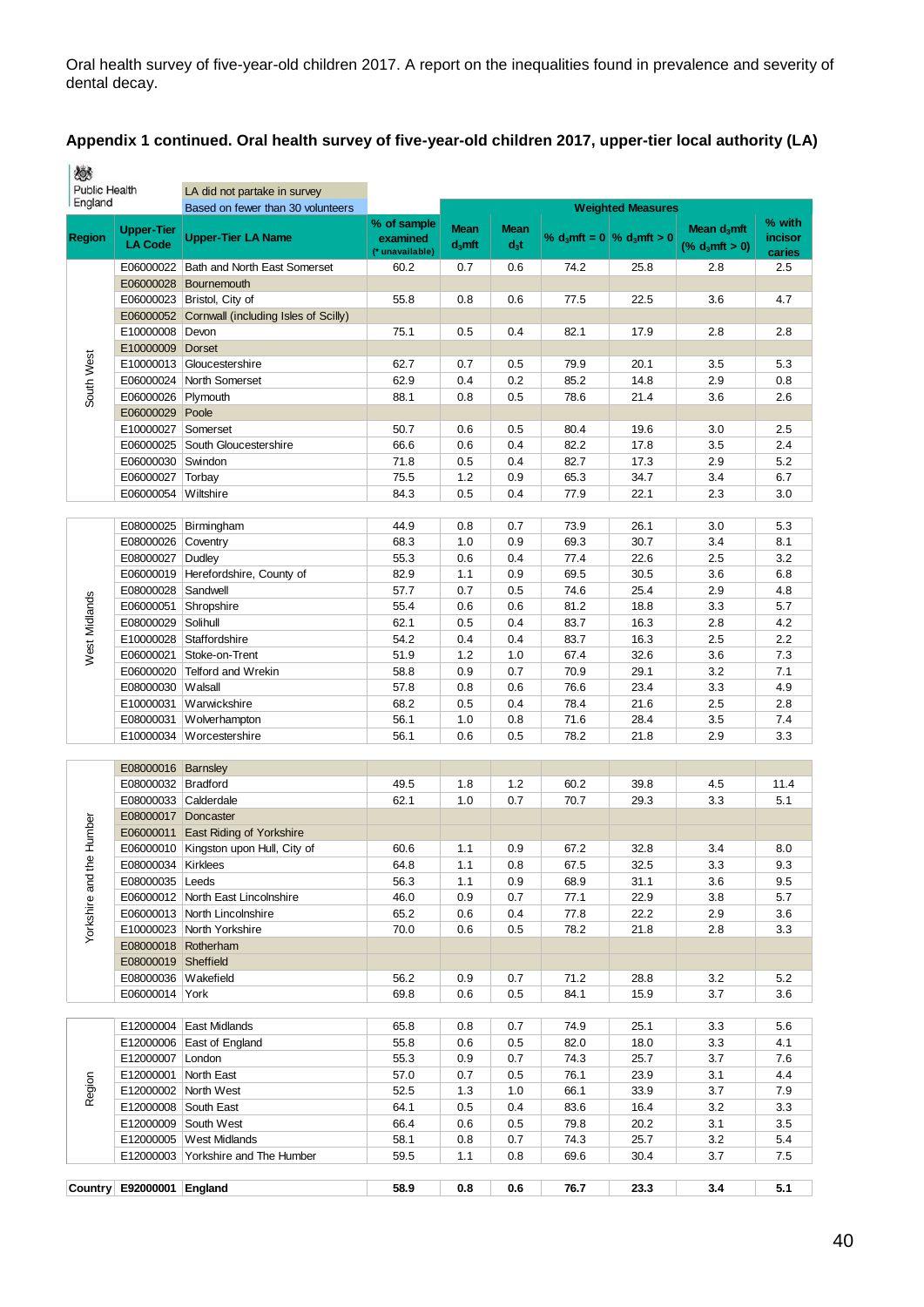| Public Health   |                        | LA did not partake in survey               |                |                          |             |              |                                   |                   |            |
|-----------------|------------------------|--------------------------------------------|----------------|--------------------------|-------------|--------------|-----------------------------------|-------------------|------------|
| England         |                        | Based on fewer than 30 volunteers          |                | <b>Weighted Measures</b> |             |              |                                   |                   |            |
|                 | <b>Lower-Tier</b>      |                                            | % of sample    | <b>Mean</b>              | <b>Mean</b> |              |                                   | Mean $d_3$ mft    | % with     |
| <b>Region</b>   | <b>LA Code</b>         | <b>Lower-Tier LA Name</b>                  | examined       | $d_3$ mft                | $d_3t$      |              | % $d_3$ mft = 0   % $d_3$ mft > 0 | (% $d_3$ mft >    | incisor    |
|                 |                        |                                            | * unavailable) |                          |             |              |                                   | $\vert 0 \rangle$ | caries     |
| Country         | E92000001              | England                                    | 58.9           | 0.8                      | 0.6         | 76.7         | 23.3                              | 3.4               | 5.1        |
|                 | E07000032              | Amber Valley                               | 59.8           | 0.4                      | 0.4         | 85.3         | 14.7                              | 3.0               | 2.7        |
|                 | E07000170              | Ashfield                                   | 49.2           | 0.7                      | 0.5         | 74.9         | 25.1                              | 2.7               | 3.4        |
|                 | E07000171              | Bassetlaw                                  | 58.6           | 0.6                      | 0.4         | 80.0         | 20.0                              | 3.0               | 2.8        |
|                 | E07000129              | Blaby                                      | 70.2           | 0.6                      | 0.5         | 78.4         | 21.6                              | 2.6               | 3.3        |
|                 | E07000033              | Bolsover                                   | 60.9           | 1.0                      | 0.7         | 65.1         | 34.9                              | 2.9               | 3.9        |
|                 | E07000136              | Boston                                     | 69.4           | 2.0                      | 1.7         | 59.0         | 41.0                              | 4.9               | 17.3       |
|                 | E07000172<br>E07000130 | Broxtowe<br>Charnwood                      | 69.7<br>72.5   | 0.3<br>0.6               | 0.3<br>0.5  | 86.8<br>77.9 | 13.2<br>22.1                      | 2.4<br>2.7        | 1.5<br>3.3 |
|                 | E07000034              | Chesterfield                               | 34.4           | 0.9                      | 0.7         | 75.4         | 24.6                              | 3.7               | 7.3        |
|                 | E07000150              | Corby                                      | 71.3           | 1.1                      | 0.9         | 65.4         | 34.6                              | 3.0               | 4.3        |
|                 | E07000151              | Daventry                                   | 68.6           | 0.6                      | 0.5         | 79.2         | 20.8                              | 2.8               | 3.2        |
|                 | E06000015              | Derby                                      | 47.8           | 0.9                      | 0.7         | 76.0         | 24.0                              | 3.8               | 5.9        |
|                 | E07000035              | Derbyshire Dales                           | 61.1           | 0.4                      | 0.3         | 89.2         | 10.8                              | 3.5               | 0.9        |
|                 | E07000137              | East Lindsey                               | 60.0           | 0.8                      | 0.7         | 73.2         | 26.8                              | 3.2               | 4.7        |
|                 | E07000152              | <b>East Northamptonshire</b>               | 71.3<br>54.8   | 0.4                      | 0.3<br>0.7  | 80.9<br>75.2 | 19.1<br>24.8                      | 2.1<br>3.0        | 1.2<br>2.2 |
|                 | E07000036<br>E07000173 | Erewash<br>Gedling                         | 55.8           | 0.7<br>0.4               | 0.4         | 78.0         | 22.0                              | 2.0               | 1.8        |
|                 | E07000131              | Harborough                                 | 72.0           | 0.4                      | 0.3         | 83.4         | 16.6                              | 2.4               | 2.2        |
| East Midlands   | E07000037              | <b>High Peak</b>                           | 62.2           | 0.6                      | 0.4         | 74.5         | 25.5                              | 2.4               | 4.3        |
|                 | E07000132              | Hinckley and Bosworth                      | 70.8           | 0.5                      | 0.4         | 80.6         | 19.4                              | 2.5               | 3.8        |
|                 | E07000153              | Kettering                                  | 71.6           | 0.8                      | 0.6         | 75.3         | 24.7                              | 3.4               | 5.2        |
|                 | E06000016              | Leicester                                  | 69.9           | 1.6                      | 1.2         | 61.3         | 38.7                              | 4.1               | 12.1       |
|                 | E07000138              | Lincoln                                    | 61.7           | 0.7                      | 0.7         | 80.7         | 19.3                              | 3.7               | 7.9        |
|                 | E07000174<br>E07000133 | Mansfield<br>Melton                        | 57.5<br>71.7   | 0.8<br>0.5               | 0.7<br>0.4  | 76.0<br>78.3 | 24.0<br>21.7                      | 3.3<br>2.3        | 6.3<br>4.1 |
|                 | E07000175              | Newark and Sherwood                        | 55.6           | 0.7                      | 0.6         | 77.7         | 22.3                              | 3.2               | 4.8        |
|                 | E07000038              | North East Derbyshire                      | 50.8           | 0.6                      | 0.5         | 86.0         | 14.0                              | 4.4               | 3.9        |
|                 | E07000139              | North Kesteven                             | 75.7           | 0.3                      | 0.2         | 89.9         | 10.1                              | 2.5               | 2.6        |
|                 | E07000134              | North West Leicestershire                  | 73.2           | 0.7                      | 0.6         | 74.8         | 25.2                              | 2.9               | 4.8        |
|                 | E07000154              | Northampton                                | 70.0           | 0.9                      | 0.7         | 74.6         | 25.4                              | 3.6               | 7.7        |
|                 | E06000018              | Nottingham                                 | 70.5           | 1.2                      | 1.0         | 74.1         | 25.9                              | 4.7               | 8.0        |
|                 | E07000135<br>E07000176 | Oadby and Wigston<br>Rushcliffe            | 73.6<br>53.7   | 0.8<br>0.3               | 0.6<br>0.3  | 70.2<br>84.1 | 29.8<br>15.9                      | 2.6<br>2.1        | 3.8<br>1.0 |
|                 | E06000017              | Rutland                                    | 70.7           | 0.4                      | 0.3         | 84.4         | 15.6                              | 2.3               | 1.3        |
|                 | E07000039              | South Derbyshire                           | 58.3           | 0.4                      | 0.2         | 86.6         | 13.4                              | 2.6               | 0.8        |
|                 | E07000140              | South Holland                              | 60.4           | 1.1                      | 0.9         | 70.4         | 29.6                              | 3.8               | 7.1        |
|                 | E07000141              | South Kesteven                             | 74.6           | 0.8                      | 0.6         | 79.3         | 20.7                              | 3.7               | 4.6        |
|                 | E07000155              | South Northamptonshire                     | 70.4           | 0.3                      | 0.3         | 89.6         | 10.4                              | 2.6               | 1.2        |
|                 |                        | E07000156 Wellingborough                   | 72.6           | 0.7                      | 0.6         | 72.0         | 28.0                              | 2.7               | 5.5        |
|                 | E07000200              | E07000142 West Lindsey                     | 69.2<br>59.3   | 0.4<br>0.3               | 0.2<br>0.2  | 82.3         | 17.7<br>12.0                      | 2.1<br>2.4        | 1.1<br>1.3 |
|                 | E07000066              | Babergh<br>Basildon                        | 48.1           | 0.5                      | 0.4         | 88.0<br>82.3 | 17.7                              | 2.9               | 1.3        |
|                 | E06000055              | Bedford                                    | 72.7           | 1.3                      | 0.9         | 68.7         | 31.3                              | 4.0               | 10.7       |
|                 | E07000067              | <b>Braintree</b>                           | 50.2           | 0.4                      | 0.2         | 85.9         | 14.1                              | 2.6               | 0.3        |
|                 | E07000143              | Breckland                                  | 62.2           | 0.5                      | 0.5         | 86.4         | 13.6                              | 3.9               | 3.1        |
|                 | E07000068              | Brentwood                                  | 60.8           | 0.4                      | 0.3         | 82.9         | 17.1                              | 2.6               | 2.6        |
|                 | E07000144              | Broadland                                  | 60.3           | 0.4                      | 0.3         | 88.8         | 11.2                              | 3.4               | 1.7        |
|                 | E07000095<br>E07000008 | Broxbourne<br>Cambridge                    | 69.9<br>53.3   | 0.6<br>0.4               | 0.4<br>0.3  | 83.5<br>87.9 | 16.5<br>12.1                      | 3.7<br>3.2        | 4.1<br>5.7 |
|                 | E07000069              | <b>Castle Point</b>                        | 52.1           | 0.4                      | 0.4         | 84.6         | 15.4                              | 2.9               | 3.3        |
| East of England | E06000056              | Central Bedfordshire                       | 79.3           | 0.5                      | 0.3         | 82.3         | 17.7                              | 2.6               | 3.7        |
|                 | E07000070              | Chelmsford                                 | 53.2           | 0.5                      | 0.4         | 86.5         | 13.5                              | 3.7               | 2.3        |
|                 | E07000071              | Colchester                                 | 49.2           | 0.5                      | 0.5         | 79.9         | 20.1                              | 2.7               | 2.8        |
|                 | E07000096              | Dacorum                                    | 55.7           | 0.3                      | 0.1         | 86.7         | 13.3                              | 2.0               | 0.0        |
|                 | E07000009              | East Cambridgeshire                        | 63.8           | 0.3                      | 0.2         | 88.5         | 11.5                              | 2.3               | 1.6        |
|                 | E07000242<br>E07000072 | East Hertfordshire<br><b>Epping Forest</b> | 60.6<br>54.0   | 0.3<br>0.2               | 0.3<br>0.2  | 89.9<br>89.2 | 10.1<br>10.8                      | 3.1<br>1.7        | 2.3<br>1.3 |
|                 | E07000010              | Fenland                                    | 58.5           | 0.7                      | 0.5         | 79.6         | 20.4                              | 3.4               | 4.9        |
|                 | E07000201              | Forest Heath                               | 43.2           | 0.7                      | 0.5         | 76.0         | 24.0                              | 2.7               | 1.6        |
|                 | E07000145              | Great Yarmouth                             | 50.4           | 1.1                      | 1.0         | 77.6         | 22.4                              | 5.0               | 8.0        |
|                 | E07000073              | Harlow                                     | 51.8           | 0.3                      | 0.2         | 89.1         | 10.9                              | 3.0               | 0.9        |
|                 | E07000098              | Hertsmere                                  | 60.7           | 0.4                      | 0.4         | 83.8         | 16.2                              | 2.5               | 4.2        |
|                 |                        | E07000011 Huntingdonshire                  | 58.5           | 0.4                      | 0.3         | 85.4         | 14.6                              | 2.6               | 2.7        |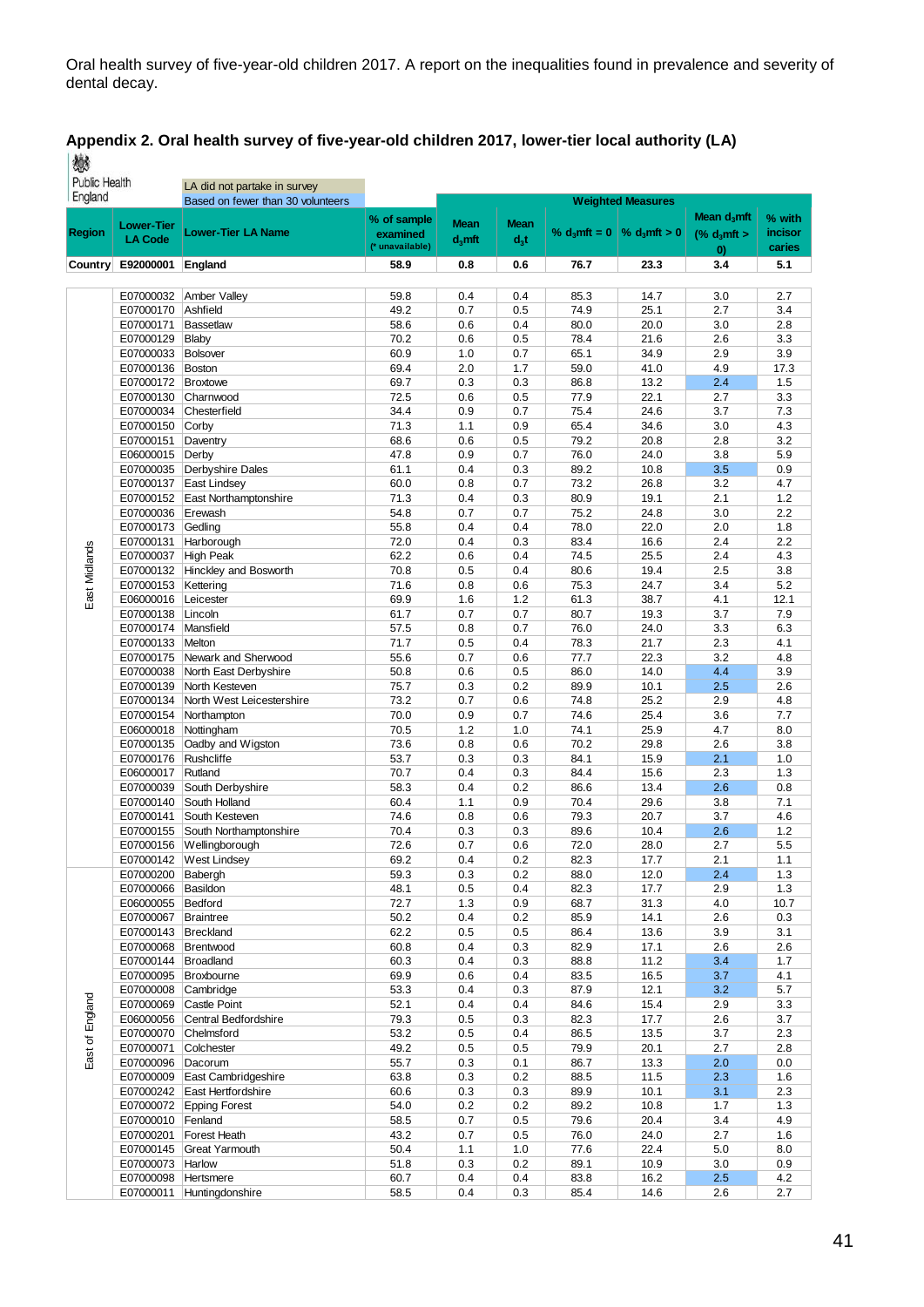#### **Appendix 2 continued. Oral health survey of five-year-old children 2017, lower-tier local authority (LA)**  戀

**Public Health** LA did not partake in survey England Based on fewer than 30 volunteers **Weighted Measures Mean d3mft % with % of sample Region Lower-Tier Mean Mean LA Code Lower-Tier LA Name % d3mft = 0 % d3mft > 0 incisor examined (% d3mft > d3mft d3t (\* unavailable) caries 0)** E07000202 Ipswich 51.1 0.8 0.7 77.5 22.5 3.6 7.2 E07000146 King's Lynn and West Norfolk 65.7 0.8 0.7 80.3 19.7 4.2 3.2 E06000032 Luton 52.3 1.6 1.1 62.4 37.6 4.3 12.7 E07000074 Maldon 49.9 0.3 0.2 88.6 11.4 2.6 1.5 E07000203 Mid Suffolk 59.9 0.5 0.3 84.9 15.1 3.1 4.1 E07000099 North Hertfordshire 55.9 0.3 0.2 88.6 11.4 3.0 0.7 E07000147 North Norfolk 61.1 0.5 0.4 86.8 13.2 3.6 2.0 E07000148 Norwich 60.9 0.8 0.7 82.3 17.7 4.7 5.1 E06000031 Peterborough 54.0 1.1 0.9 67.6 32.4 3.3 8.4 England London East of EnglandE07000075 Rochford 51.2 0.2 0.2 90.3 9.7 2.2 0.0 E07000012 South Cambridgeshire 70.9 0.2 0.2 91.9 8.1 2.8 1.4 E07000149 South Norfolk 63.7 0.4 0.3 90.5 9.5 4.1 1.3  $\mathbf{\tilde{o}}$ E06000033 Southend-on-Sea 55.4 0.5 0.4 80.4 19.6 2.7 2.7 East E07000240 St Albans 53.8 0.2 0.1 90.1 9.9 1.8 0.0 E07000204 St Edmundsbury 52.4 0.4 0.3 86.2 13.8 2.8 1.3 E07000243 Stevenage 58.9 0.6 0.5 74.8 25.2 2.5 9.6 E07000205 Suffolk Coastal 60.6 0.5 0.4 83.8 16.2 3.3 2.5 E07000076 Tendring 46.2 0.7 0.6 78.5 21.5 3.1 4.3 E07000102 Three Rivers 53.8 0.3 0.2 84.4 15.6 2.2 5.4 E06000034 Thurrock 57.7 0.6 0.5 79.5 20.5 2.9 3.7 E07000077 Uttlesford 57.8 0.1 0.1 92.6 7.4 1.9 1.1 E07000103 Watford 47.6 0.8 0.5 73.8 26.2 3.0 10.6 E07000206 Waveney 56.0 0.5 0.4 84.8 15.2 3.4 4.7 E07000241 Welwyn Hatfield 50.3 0.3 0.2 86.6 13.4 2.6 0.0 E09000002 Barking and Dagenham 37.3 1.0 0.7 71.4 28.6 3.4 8.9 E09000003 Barnet 50.2 0.8 0.5 75.9 24.1 3.2 5.5 E09000004 Bexley 59.7 0.4 0.3 85.6 14.4 2.7 2.0 E09000005 Brent 59.9 1.3 0.9 65.4 34.6 3.7 9.2 E09000006 Bromley 62.0 0.5 0.4 82.6 17.4 2.7 4.6 E09000007 Camden 58.6 1.0 0.7 70.0 30.0 3.4 9.9 E09000008 Croydon 52.8 1.0 0.7 71.5 28.5 3.6 8.3 E09000009 Ealing \* 1.0 0.6 69.3 30.7 3.4 6.5 E09000010 Enfield 51.0 1.1 0.7 69.5 30.5 3.7 10.6 E09000011 Greenwich 64.7 0.8 0.5 77.8 22.2 3.5 6.5 E09000012 Hackney (including City of London) 37.0 0.7 0.6 77.1 22.9 3.2 7.1 E09000013 Hammersmith and Fulham 41.4 0.8 0.7 75.8 24.2 3.4 6.2 E09000014 Haringey 63.1 1.3 0.9 71.0 29.0 4.5 12.4 E09000015 Harrow 63.8 1.9 1.5 60.4 39.6 4.8 17.8 E09000016 Havering 51.7 0.5 0.4 79.5 20.5 2.5 2.2 London E09000017 Hillingdon 1.2 1.0 67.5 32.5 3.8 13.8 E09000018 Hounslow 52.1 0.8 0.6 74.3 25.7 3.3 6.4 E09000019 Islington 54.2 0.6 0.4 77.5 22.5 2.5 4.3 E09000020 Kensington and Chelsea 41.9 0.8 0.5 73.4 26.6 3.1 10.0 E09000021 Kingston upon Thames 64.7 0.6 0.4 78.5 21.5 2.9 6.0 E09000022 Lambeth 63.0 0.6 0.4 78.3 21.7 2.9 4.5 E09000023 Lewisham 69.3 0.5 0.3 80.6 19.4 2.8 3.8 E09000024 Merton 58.5 0.8 0.6 77.5 22.5 3.8 5.2 E09000025 Newham 65.8 1.3 1.0 71.0 29.0 4.5 8.8 E09000026 Redbridge 47.5 0.7 0.6 79.1 20.9 3.5 5.9 E09000027 Richmond upon Thames 69.9 0.5 0.4 83.6 16.4 3.0 3.5 E09000028 Southwark 68.9 0.4 0.3 84.1 15.9 2.4 2.8 E09000029 Sutton 60.6 0.6 0.4 74.4 25.6 2.5 5.6 E09000030 Tower Hamlets 40.4 1.2 0.8 68.9 31.1 3.9 10.8 E09000031 Waltham Forest 36.6 1.4 1.1 67.1 32.9 4.3 12.8 E09000032 Wandsworth 53.0 1.0 0.7 74.2 25.8 3.8 8.4 E09000033 Westminster 53.0 0.9 0.7 69.7 30.3 3.1 9.0 E06000047 County Durham 52.3 0.8 0.6 74.2 25.8 3.1 4.9 E06000005 Darlington 50.9 0.9 0.6 73.6 26.4 3.3 4.8 E08000037 Gateshead 60.3 0.6 0.5 76.8 23.2 2.7 3.6<br>
E08000037 Gateshead 60.3 0.6 0.5 76.8 23.2 2.7 3.6<br>
E06000002 Middlesbrough 60.2 1.2 0.9 67.9 32.1 3.6 8.5<br>
E08000021 Newcastle upon Tyne 50.2 0.7 0.5 80.7 19.3 3.6 4.1<br> E08000037 Gateshead 60.3 0.6 0.5 76.8 23.2 2.7 3.6 E06000001 Hartlepool 60.0 0.6 0.5 79.5 20.5 2.8 3.5 E06000002 Middlesbrough 60.2 1.2 0.9 67.9 32.1 3.6 8.5 E08000021 Newcastle upon Tyne 50.2 0.7 0.5 80.7 19.3 3.6 4.1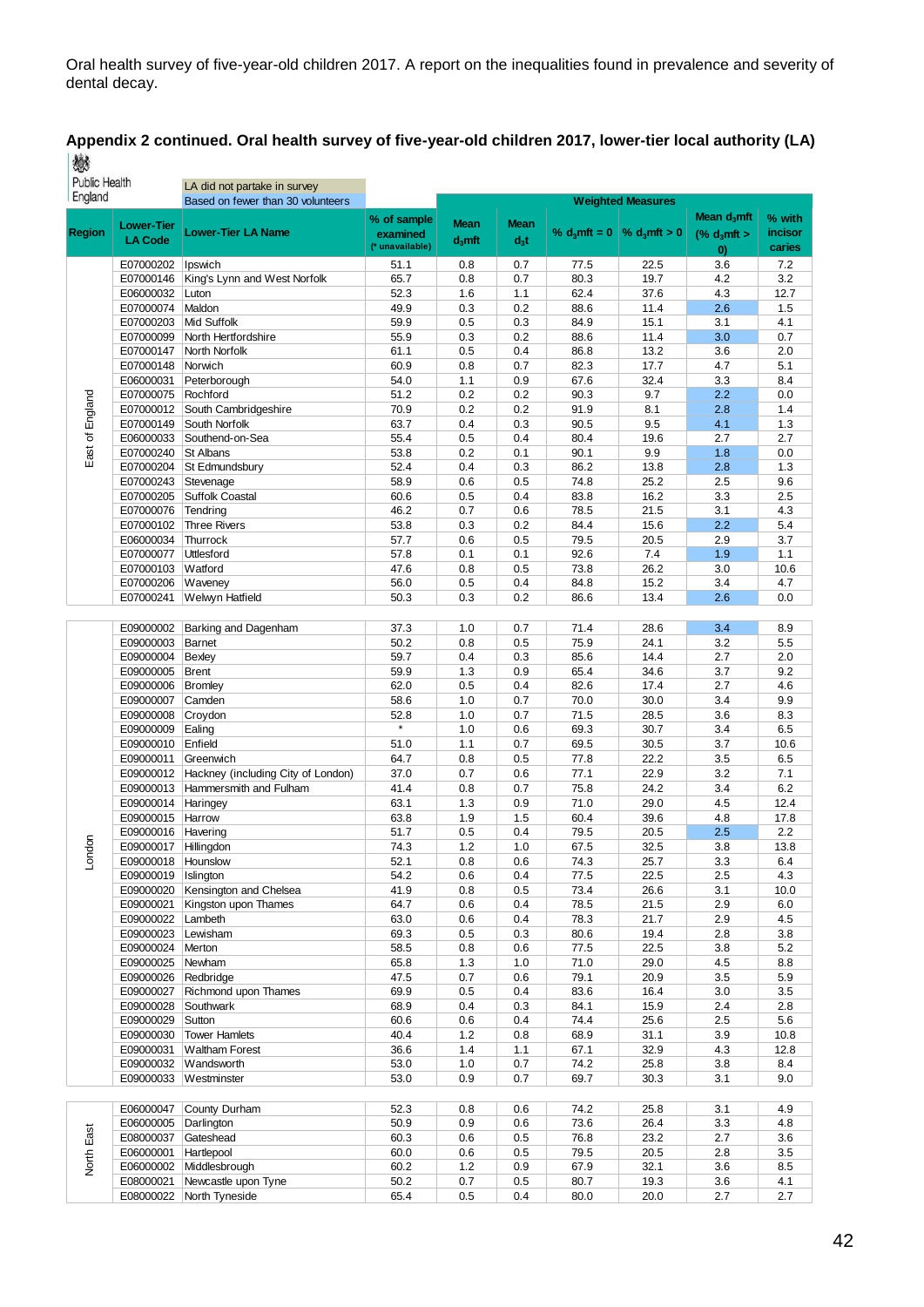| Public Health |                                       | LA did not partake in survey           |                           |                          |             |              |                               |                         |              |
|---------------|---------------------------------------|----------------------------------------|---------------------------|--------------------------|-------------|--------------|-------------------------------|-------------------------|--------------|
| England       |                                       | Based on fewer than 30 volunteers      |                           | <b>Weighted Measures</b> |             |              |                               |                         |              |
|               | <b>Lower-Tier</b>                     |                                        | % of sample               | <b>Mean</b>              | <b>Mean</b> |              |                               | Mean d <sub>3</sub> mft | % with       |
| <b>Region</b> | <b>LA Code</b>                        | <b>Lower-Tier LA Name</b>              | examined                  | $d_3$ mft                | $d_3t$      |              | % $d_3mft = 0$ % $d_3mft > 0$ | (% $d_3$ mft >          | incisor      |
|               |                                       |                                        | <sup>*</sup> unavailable) |                          |             |              |                               | $\vert 0 \rangle$       | caries       |
|               | E06000057<br>E06000003                | Northumberland<br>Redcar and Cleveland | 55.5<br>61.5              | 0.6<br>0.9               | 0.4<br>0.6  | 77.4<br>75.1 | 22.6<br>24.9                  | 2.8<br>3.6              | 3.8<br>4.2   |
| North East    | E08000023                             | South Tyneside                         | 60.8                      | 0.7                      | 0.4         | 78.3         | 21.7                          | 3.1                     | 1.8          |
|               | E06000004                             | Stockton-on-Tees                       | 64.6                      | 0.6                      | 0.4         | 79.4         | 20.6                          | 3.1                     | 4.0          |
|               | E08000024                             | Sunderland                             | 52.9                      | 1.0                      | 0.7         | 71.6         | 28.4                          | 3.5                     | 6.6          |
|               |                                       |                                        |                           |                          |             |              |                               |                         |              |
|               | E07000026                             | Allerdale                              | 61.5                      | 1.4                      | 1.1         | 62.1         | 37.9                          | 3.6                     | 6.9          |
|               | E07000027                             | Barrow-in-Furness                      | 84.3                      | 1.3                      | $1.1$       | 63.9         | 36.1                          | 3.6                     | 5.4          |
|               | E06000008                             | <b>Blackburn with Darwen</b>           | 45.7                      | 1.8                      | 1.5         | 57.4         | 42.6                          | 4.3                     | 9.9          |
|               | E06000009                             | Blackpool                              | 37.1                      | 1.0                      | 0.8         | 75.1         | 24.9                          | 3.9                     | 5.7          |
|               | E08000001                             | <b>Bolton</b>                          | 58.8<br>50.7              | 1.6                      | 1.3<br>1.6  | 62.2<br>53.5 | 37.8                          | 4.2                     | 9.9          |
|               | E07000117<br>E08000002                | <b>Burnley</b><br>Bury                 | 43.1                      | 1.8<br>1.0               | 0.8         | 64.8         | 46.5<br>35.2                  | 4.0<br>2.8              | 10.4<br>5.7  |
|               | E07000028                             | Carlisle                               | 63.1                      | 0.8                      | 0.6         | 76.4         | 23.6                          | 3.2                     | 4.8          |
|               | E06000049                             | <b>Cheshire East</b>                   |                           |                          |             |              |                               |                         |              |
|               | E06000050                             | <b>Cheshire West and Chester</b>       | 38.4                      | 0.7                      | 0.5         | 79.3         | 20.7                          | 3.3                     | 1.2          |
|               | E07000118                             | Chorley                                | 59.0                      | 1.3                      | 1.0         | 63.6         | 36.4                          | 3.5                     | 4.9          |
|               | E07000029                             | Copeland                               | 63.1                      | 1.3                      | 1.1         | 64.9         | 35.1                          | 3.6                     | 7.2          |
|               | E07000030                             | Eden                                   | 21.1                      | 1.0                      | 0.3         | 76.1         | 23.9                          | 4.2                     | 2.7          |
|               | E07000119                             | Fylde                                  | 48.9                      | 0.7                      | 0.7         | 78.5         | 21.5                          | 3.4                     | 4.4          |
|               | E06000006                             | Halton                                 | 55.0                      | 1.1                      | 0.8         | 69.6         | 30.4                          | 3.6                     | 7.7          |
|               | E07000120<br>E08000011                | Hyndburn<br>Knowsley                   | 51.8<br>50.3              | 1.8<br>1.5               | 1.5<br>1.3  | 54.2<br>57.7 | 45.8<br>42.3                  | 3.8<br>3.5              | 10.9<br>11.5 |
|               | E07000121                             | Lancaster                              | 54.1                      | 1.2                      | 0.9         | 71.1         | 28.9                          | 4.2                     | 8.9          |
|               | E08000012                             | Liverpool                              | 50.6                      | 1.4                      | 1.1         | 65.4         | 34.6                          | 4.0                     | 10.0         |
| North West    | E08000003                             | Manchester                             | 62.4                      | 1.9                      | 1.5         | 57.0         | 43.0                          | 4.3                     | 13.8         |
|               | E08000004                             | Oldham                                 | 40.8                      | 1.4                      | 1.2         | 65.2         | 34.8                          | 4.1                     | 10.3         |
|               | E07000122                             | Pendle                                 | 54.9                      | 2.3                      | 1.9         | 50.6         | 49.4                          | 4.6                     | 15.4         |
|               | E07000123                             | Preston                                | 54.3                      | 1.5                      | 1.2         | 60.4         | 39.6                          | 3.7                     | 8.3          |
|               | E07000124                             | <b>Ribble Valley</b>                   | 58.4                      | 0.7                      | 0.7         | 78.3         | 21.7                          | 3.2                     | 2.6          |
|               | E08000005                             | Rochdale                               | 47.9                      | 1.9                      | 1.6         | 52.9         | 47.1                          | 4.0                     | 13.2         |
|               | E07000125                             | Rossendale                             | 60.7                      | 0.8                      | 0.7         | 70.5         | 29.5                          | 2.9                     | 3.4          |
|               | E08000006<br>E08000014                | Salford<br>Sefton                      | 65.0<br>68.0              | 1.5<br>0.9               | 1.3<br>0.7  | 55.4<br>70.4 | 44.6<br>29.6                  | 3.4<br>3.0              | 11.1<br>4.9  |
|               | E07000031                             | South Lakeland                         | 60.4                      | 0.4                      | 0.3         | 85.8         | 14.2                          | 3.0                     | 1.6          |
|               | E07000126                             | South Ribble                           | 45.5                      | 0.8                      | 0.7         | 72.5         | 27.5                          | 2.9                     | 2.4          |
|               | E08000013                             | St. Helens                             | 57.1                      | 1.4                      | 1.2         | 61.8         | 38.2                          | 3.7                     | 11.6         |
|               | E08000007                             | Stockport                              | 57.8                      | 1.0                      | 0.8         | 72.8         | 27.2                          | 3.6                     | 7.3          |
|               | E08000008                             | Tameside                               | 53.8                      | 1.2                      | 1.0         | 65.9         | 34.1                          | 3.4                     | 10.5         |
|               | E08000009                             | Trafford                               | 70.0                      | 0.8                      | 0.6         | 81.0         | 19.0                          | 4.0                     | 6.3          |
|               | E06000007                             | Warrington                             | 31.1                      | 0.8                      | 0.7         | 79.7         | 20.3                          | 3.8                     | 5.7          |
|               | E07000127                             | West Lancashire                        | 43.8                      | 1.1                      | 1.0         | 71.4         | 28.6                          | 3.7                     | 7.0          |
|               | E08000010   Wigan<br>E08000015 Wirral |                                        | 63.9                      | 1.2                      | 0.9         | 62.4         | 37.6                          | 3.1                     | 8.1          |
|               | E07000128 Wyre                        |                                        | 56.9                      | 0.9                      | 0.7         | 75.3         | 24.7                          | 3.8                     | 3.3          |
|               |                                       |                                        |                           |                          |             |              |                               |                         |              |
|               | E07000223                             | Adur                                   | 90.4                      | 0.4                      | 0.2         | 75.1         | 24.9                          | 1.4                     | 1.0          |
|               | E07000224                             | Arun                                   | $\star$                   | 0.6                      | 0.4         | 79.5         | 20.5                          | 3.0                     | 3.8          |
|               | E07000105                             | Ashford                                | 72.6                      | 0.3                      | 0.1         | 90.2         | 9.8                           | 3.1                     | 1.3          |
|               | E07000004                             | Aylesbury Vale                         | 67.6                      | 0.5                      | 0.5         | 87.0         | 13.0                          | 3.9                     | 5.0          |
|               | E07000084                             | <b>Basingstoke and Deane</b>           | 72.3                      | 0.1                      | 0.1         | 94.3         | 5.7                           | 2.3                     | 0.4          |
|               |                                       | E06000036 Bracknell Forest             |                           |                          |             |              |                               |                         |              |
|               | E06000043                             | Brighton and Hove                      | 89.5                      | 0.4                      | 0.2<br>0.3  | 82.6         | 17.4                          | 2.6                     | 2.7          |
|               | E07000106 Canterbury<br>E07000177     | Cherwell                               | 74.9<br>74.7              | 0.4<br>0.6               | 0.4         | 86.6<br>80.4 | 13.4<br>19.6                  | 3.2<br>3.2              | 0.9<br>5.3   |
| South East    | E07000225                             | Chichester                             | $\star$                   | 1.3                      | 1.3         | 76.7         | 23.3                          | 5.8                     | 5.8          |
|               | E07000005                             | Chiltern                               | 70.3                      | 0.2                      | 0.1         | 91.0         | 9.0                           | 2.1                     | 0.6          |
|               | E07000226                             | Crawley                                | 86.6                      | 0.6                      | 0.4         | 82.0         | 18.0                          | 3.3                     | 3.7          |
|               | E07000107                             | Dartford                               | 63.7                      | 0.6                      | 0.4         | 78.5         | 21.5                          | 3.0                     | 4.6          |
|               | E07000108                             | Dover                                  | 61.1                      | 0.4                      | 0.3         | 88.3         | 11.7                          | 3.7                     | 0.0          |
|               | E07000085                             | East Hampshire                         | 76.4                      | 1.0                      | 0.8         | 67.4         | 32.6                          | 2.9                     | 5.4          |
|               | E07000061                             | Eastbourne                             | 43.9                      | 0.5                      | 0.3         | 84.3         | 15.7                          | 3.3                     | 2.8          |
|               | E07000086                             | Eastleigh                              | 71.9                      | 0.2                      | 0.1         | 91.3         | 8.7                           | 2.0                     | 1.1          |
|               | E07000207                             | Elmbridge                              | 70.4                      | 0.3                      | 0.3         | 88.2         | 11.8<br>11.7                  | 2.6                     | 3.5<br>4.2   |
|               |                                       | E07000208 Epsom and Ewell              | 73.6                      | $0.3\,$                  | $0.3\,$     | 88.3         |                               | 2.6                     |              |

#### **Appendix 2 continued. Oral health survey of five-year-old children 2017, lower-tier local authority (LA)** 機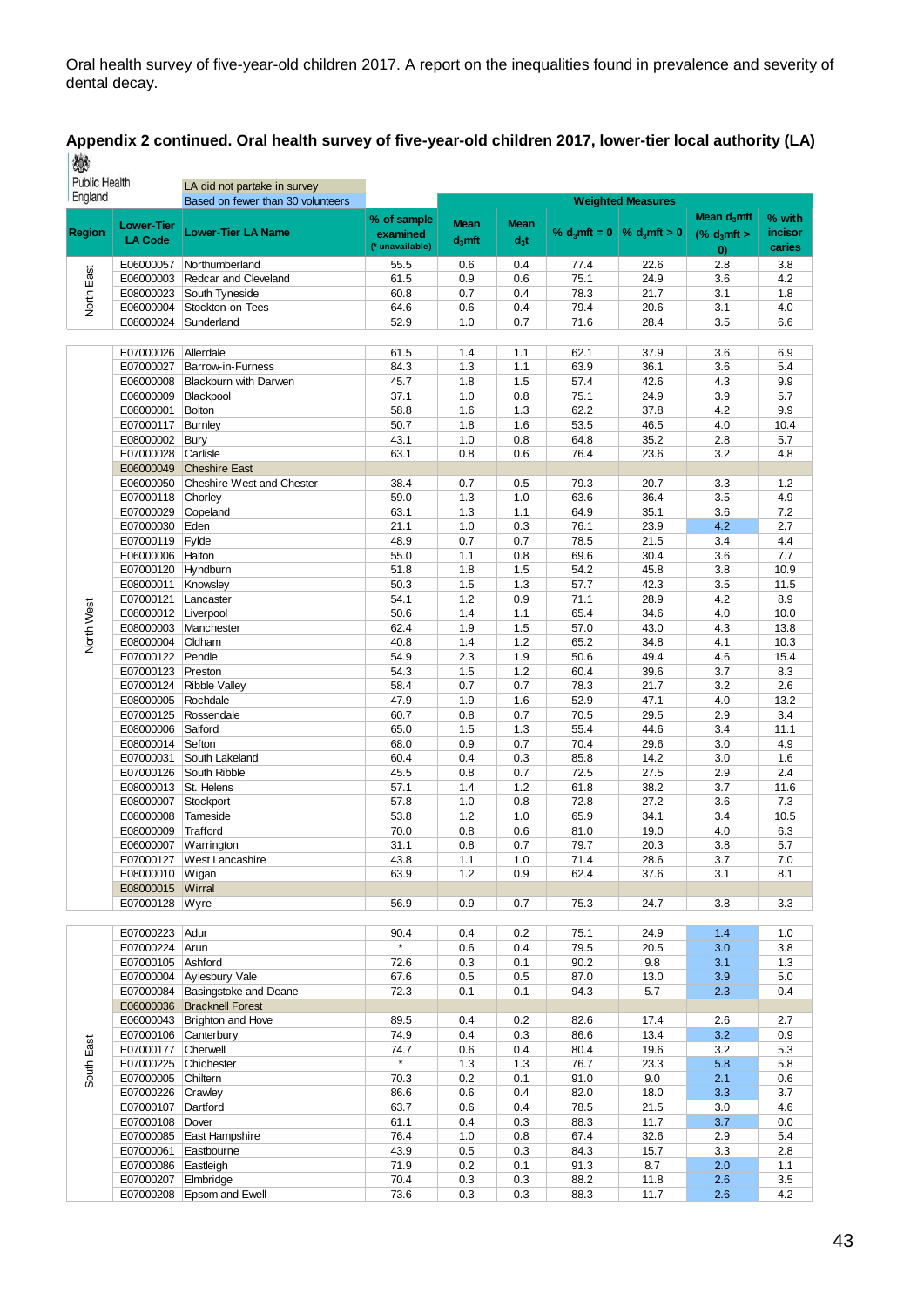|   | Appendix 2 continued. Oral health survey of five-year-old children 2017, lower-tier local authority (LA) |  |
|---|----------------------------------------------------------------------------------------------------------|--|
| 機 |                                                                                                          |  |

| <b>Public Health</b><br>England |                        | LA did not partake in survey<br>Based on fewer than 30 volunteers |                             |             | <b>Weighted Measures</b> |                                   |              |                                    |                   |
|---------------------------------|------------------------|-------------------------------------------------------------------|-----------------------------|-------------|--------------------------|-----------------------------------|--------------|------------------------------------|-------------------|
| Region                          | <b>Lower-Tier</b>      | <b>Lower-Tier LA Name</b>                                         | % of sample                 | <b>Mean</b> | <b>Mean</b>              | % $d_3$ mft = 0   % $d_3$ mft > 0 |              | Mean $d_3$ mft                     | % with<br>incisor |
|                                 | <b>LA Code</b>         |                                                                   | examined<br>(* unavailable) | $d_3$ mft   | $d_3t$                   |                                   |              | (% $d_3$ mft ><br>$\boldsymbol{0}$ | caries            |
|                                 | E07000087              | Fareham                                                           | 76.1                        | 0.3         | 0.2                      | 89.0                              | 11.0         | 2.8                                | 1.7               |
|                                 | E07000088              | Gosport                                                           | 67.2                        | 0.2         | 0.1                      | 90.5                              | 9.5          | 2.5                                | 0.0               |
|                                 | E07000109              | Gravesham                                                         | 57.2                        | 1.1         | 0.9                      | 71.7                              | 28.3         | 4.0                                | 7.8               |
|                                 | E07000209              | Guildford                                                         | 77.8                        | 0.2         | 0.1                      | 94.5                              | 5.5          | 2.8                                | 0.0               |
|                                 | E07000089              | Hart                                                              | 71.8                        | 0.4         | 0.3                      | 85.6                              | 14.4         | 2.6                                | 3.4               |
|                                 | E07000062              | Hastings                                                          | 44.4                        | 0.7         | 0.5                      | 77.8                              | 22.2         | 3.2                                | 3.9               |
|                                 | E07000090<br>E07000227 | Havant<br>Horsham                                                 | 70.5<br>$\star$             | 0.3<br>0.1  | 0.2<br>0.0               | 87.3<br>95.6                      | 12.7<br>4.4  | 2.6<br>3.3                         | 0.7<br>0.0        |
|                                 |                        | E06000046 Isle of Wight                                           |                             |             |                          |                                   |              |                                    |                   |
|                                 | E07000063              | Lewes                                                             | 43.5                        | 0.3         | 0.2                      | 90.5                              | 9.5          | 3.6                                | 0.4               |
|                                 | E07000110   Maidstone  |                                                                   | 68.5                        | 0.8         | 0.6                      | 74.5                              | 25.5         | 3.2                                | 5.8               |
|                                 | E06000035              | Medway                                                            | 56.1                        | 0.7         | 0.5                      | 78.3                              | 21.7         | 3.2                                | 4.1               |
|                                 | E07000228              | Mid Sussex                                                        | $\star$                     | 0.2         | 0.2                      | 89.4                              | 10.6         | 2.2                                | 1.5               |
|                                 | E07000210              | E06000042 Milton Keynes<br>Mole Valley                            | 72.4<br>54.4                | 0.7<br>0.2  | 0.6<br>0.2               | 78.7<br>92.0                      | 21.3<br>8.0  | 3.4<br>2.6                         | 5.9<br>0.7        |
|                                 | E07000091              | New Forest                                                        | 70.8                        | 0.4         | 0.3                      | 88.6                              | 11.4         | 3.3                                | 2.9               |
|                                 | E07000178              | Oxford                                                            | 70.3                        | 0.9         | 0.6                      | 76.5                              | 23.5         | 3.6                                | 5.0               |
|                                 | E06000044              | Portsmouth                                                        |                             |             |                          |                                   |              |                                    |                   |
|                                 | E06000038              | Reading                                                           | 65.4                        | 0.8         | 0.7                      | 77.8                              | 22.2         | 3.5                                | 4.2               |
|                                 | E07000211              | Reigate and Banstead                                              | 50.0                        | 0.4         | 0.3                      | 82.6                              | 17.4         | 2.3                                | 1.8               |
|                                 | E07000064<br>E07000212 | Rother<br>Runnymede                                               | 54.6<br>74.7                | 0.5<br>0.6  | 0.4<br>0.5               | 86.8<br>82.9                      | 13.2<br>17.1 | 3.7<br>3.7                         | 3.4<br>3.1        |
|                                 | E07000092              | Rushmoor                                                          | 70.1                        | 0.8         | 0.6                      | 80.8                              | 19.2         | 4.2                                | 7.2               |
| South East                      | E07000111              | Sevenoaks                                                         | 55.6                        | 0.5         | 0.4                      | 82.5                              | 17.5         | 2.6                                | 3.0               |
|                                 | E07000112   Shepway    |                                                                   | 54.9                        | 0.5         | 0.4                      | 89.1                              | 10.9         | 4.4                                | 0.6               |
|                                 | E06000039              | Slough                                                            | 64.8                        | 1.6         | 1.3                      | 58.5                              | 41.5         | 3.9                                | 15.6              |
|                                 | E07000006              | South Bucks                                                       | 68.6                        | 0.6         | 0.6                      | 84.3                              | 15.7         | 4.0                                | 5.2               |
|                                 |                        | E07000179 South Oxfordshire<br>E06000045 Southampton              | 72.5                        | 0.4         | 0.3                      | 84.7                              | 15.3         | 2.4                                | 0.8               |
|                                 | E07000213 Spelthorne   |                                                                   | 49.7                        | 0.6         | 0.3                      | 84.2                              | 15.8         | 3.5                                | 4.2               |
|                                 | E07000214              | Surrey Heath                                                      | 56.4                        | 0.5         | 0.3                      | 85.9                              | 14.1         | 3.5                                | 0.0               |
|                                 | E07000113              | Swale                                                             | 74.3                        | 0.8         | 0.5                      | 83.6                              | 16.4         | 5.2                                | 1.1               |
|                                 | E07000215              | Tandridge                                                         | 56.0                        | 0.3         | 0.1                      | 85.8                              | 14.2         | 2.0                                | 0.8               |
|                                 | E07000093              | <b>Test Valley</b>                                                | 72.5                        | 0.3         | 0.1                      | 92.1                              | 7.9          | 3.2                                | 1.3               |
|                                 | E07000114              | Thanet                                                            | 66.6                        | 0.4         | 0.2                      | 90.7                              | 9.3          | 3.9                                | 2.3               |
|                                 | E07000115<br>E07000116 | Tonbridge and Malling<br>Tunbridge Wells                          | 55.4<br>52.7                | 0.3<br>0.5  | 0.2<br>0.4               | 89.6<br>81.5                      | 10.4<br>18.5 | 2.5<br>2.9                         | 1.4<br>3.5        |
|                                 | E07000180              | Vale of White Horse                                               | 72.3                        | 0.6         | 0.5                      | 80.3                              | 19.7         | 3.1                                | 2.3               |
|                                 | E07000216              | Waverley                                                          | 53.1                        | 0.1         | 0.1                      | 94.9                              | 5.1          | 2.0                                | 0.0               |
|                                 | E07000065              | Wealden                                                           | 61.1                        | 0.2         | 0.2                      | 91.7                              | 8.3          | 2.5                                | 0.7               |
|                                 | E06000037              | <b>West Berkshire</b>                                             | 66.6                        | 0.5         | 0.3                      | 82.7                              | 17.3         | 2.6                                | 2.7               |
|                                 | E07000181              | West Oxfordshire                                                  | 73.5                        | 0.6         | 0.5                      | 82.4                              | 17.6         | 3.2                                | 2.1               |
|                                 |                        | E07000094 Winchester<br>E06000040 Windsor and Maidenhead          | 73.1                        | 0.3         | 0.2                      | 87.4                              | 12.6         | 2.1                                | 2.4               |
|                                 | E07000217 Woking       |                                                                   | 25.7                        | 0.6         | 0.5                      | 83.7                              | 16.3         | 3.8                                | 4.4               |
|                                 |                        | E06000041 Wokingham                                               |                             |             |                          |                                   |              |                                    |                   |
|                                 | E07000229 Worthing     |                                                                   | $\star$                     | 0.3         | 0.2                      | 86.6                              | 13.4         | 2.2                                | 2.5               |
|                                 | E07000007 Wycombe      |                                                                   | 68.4                        | 1.1         | 0.8                      | 72.7                              | 27.3         | 4.0                                | 9.5               |
|                                 |                        |                                                                   |                             |             |                          |                                   |              |                                    |                   |
|                                 |                        | E06000022   Bath and North East Somerset<br>E06000028 Bournemouth | 60.2                        | 0.7         | 0.6                      | 74.2                              | 25.8         | 2.8                                | 2.5               |
|                                 |                        | E06000023   Bristol, City of                                      | 55.8                        | 0.8         | 0.6                      | 77.5                              | 22.5         | 3.6                                | 4.7               |
|                                 |                        | E07000078 Cheltenham                                              | 61.8                        | 0.6         | 0.4                      | 81.7                              | 18.3         | 3.4                                | 5.6               |
|                                 |                        | E07000048 Christchurch                                            |                             |             |                          |                                   |              |                                    |                   |
|                                 |                        | E06000052 Cornwall (including Isles of Scilly)                    |                             |             |                          |                                   |              |                                    |                   |
| South West                      | E07000079 Cotswold     |                                                                   | 67.0                        | 0.3         | 0.2                      | 88.6                              | 11.4         | 2.5                                | 2.4               |
|                                 | E07000040 East Devon   |                                                                   | 80.6                        | 0.4         | 0.3                      | 86.9                              | 13.1         | 2.7                                | 2.9               |
|                                 | E07000041              | E07000049 East Dorset<br>Exeter                                   | 72.9                        | 0.6         | 0.5                      | 78.1                              | 21.9         | 2.8                                | 4.4               |
|                                 |                        | E07000080 Forest of Dean                                          | 57.1                        | 0.5         | 0.4                      | 78.3                              | 21.7         | 2.2                                | 3.5               |
|                                 | E07000081              | Gloucester                                                        | 56.4                        | 1.4         | 1.1                      | 70.2                              | 29.8         | 4.6                                | 9.0               |
|                                 | E07000187   Mendip     |                                                                   | 51.0                        | 0.5         | 0.4                      | 79.3                              | 20.7         | 2.5                                | 3.5               |
|                                 | E07000042   Mid Devon  |                                                                   | 78.8                        | 0.5         | 0.4                      | 83.5                              | 16.5         | 2.9                                | 4.1               |
|                                 |                        | E07000043 North Devon                                             | 76.6                        | 0.6         | 0.4                      | 78.2                              | 21.8         | 2.6                                | 3.5               |
|                                 |                        | E07000050 North Dorset                                            |                             |             |                          |                                   |              |                                    |                   |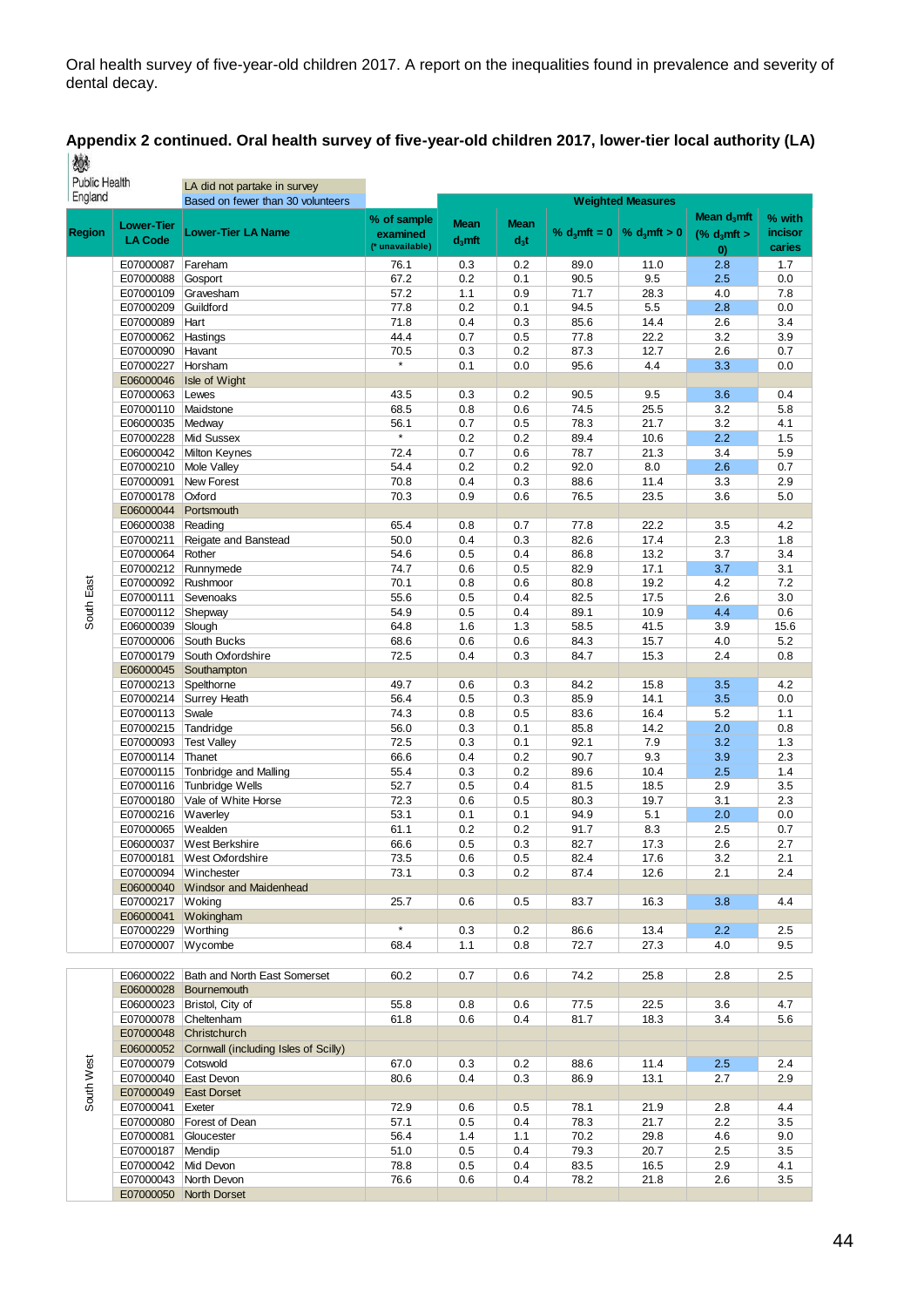| Appendix 2 continued. Oral health survey of five-year-old children 2017, lower-tier local authority (LA) |
|----------------------------------------------------------------------------------------------------------|
| 機                                                                                                        |

| Public Health<br>England |                               | LA did not partake in survey               |                |             |             |                                 |                          |                         |            |  |  |
|--------------------------|-------------------------------|--------------------------------------------|----------------|-------------|-------------|---------------------------------|--------------------------|-------------------------|------------|--|--|
|                          |                               | Based on fewer than 30 volunteers          |                |             |             |                                 | <b>Weighted Measures</b> |                         |            |  |  |
|                          | <b>Lower-Tier</b>             |                                            | % of sample    | <b>Mean</b> | <b>Mean</b> |                                 |                          | Mean d <sub>3</sub> mft | % with     |  |  |
| <b>Region</b>            | <b>LA Code</b>                | <b>Lower-Tier LA Name</b>                  | examined       | $d_3$ mft   | $d_3t$      | % $d_3$ mft = 0 % $d_3$ mft > 0 |                          | (% $d_3$ mft >          | incisor    |  |  |
| South West               |                               |                                            | * unavailable) |             |             |                                 |                          | $\boldsymbol{0}$        | caries     |  |  |
|                          | E06000024                     | North Somerset                             | 62.9           | 0.4         | 0.2         | 85.2                            | 14.8                     | 2.9                     | 0.8        |  |  |
|                          | E06000026<br>E06000029        | Plymouth<br>Poole                          | 88.1           | 0.8         | 0.5         | 78.6                            | 21.4                     | 3.6                     | 2.6        |  |  |
|                          | E07000051                     | <b>Purbeck</b>                             |                |             |             |                                 |                          |                         |            |  |  |
|                          | E07000188                     | Sedgemoor                                  | 52.4           | 0.5         | 0.4         | 81.6                            | 18.4                     | 2.8                     | 1.9        |  |  |
|                          | E06000025                     | South Gloucestershire                      | 66.6           | 0.6         | 0.4         | 82.2                            | 17.8                     | 3.5                     | 2.4        |  |  |
|                          | E07000044                     | South Hams                                 | 75.2           | 0.4         | 0.2         | 88.9                            | 11.1                     | 3.5                     | 0.4        |  |  |
|                          | E07000189                     | South Somerset                             | 51.1           | 0.7         | 0.6         | 79.7                            | 20.3                     | 3.3                     | 2.7        |  |  |
|                          | E07000082                     | Stroud                                     | 65.8           | 0.4         | 0.3         | 85.8                            | 14.2                     | 2.7                     | 3.3        |  |  |
|                          | E06000030                     | Swindon                                    | 71.8<br>50.7   | 0.5         | 0.4         | 82.7<br>82.0                    | 17.3<br>18.0             | 2.9                     | 5.2<br>2.9 |  |  |
|                          | E07000190<br>E07000045        | <b>Taunton Deane</b><br>Teignbridge        | 66.3           | 0.7<br>0.7  | 0.5<br>0.5  | 76.7                            | 23.3                     | 3.7<br>2.8              | 2.5        |  |  |
|                          | E07000083                     | Tewkesbury                                 | 67.3           | 0.7         | 0.5         | 78.4                            | 21.6                     | 3.0                     | 4.2        |  |  |
|                          | E06000027                     | Torbay                                     | 75.5           | 1.2         | 0.9         | 65.3                            | 34.7                     | 3.4                     | 6.7        |  |  |
|                          | E07000046                     | Torridge                                   | 74.7           | 0.6         | 0.5         | 80.2                            | 19.8                     | 3.1                     | 1.7        |  |  |
|                          | E07000047                     | <b>West Devon</b>                          | 77.9           | 0.2         | 0.2         | 88.0                            | 12.0                     | 2.0                     | 0.5        |  |  |
|                          |                               | E07000052 West Dorset                      |                |             |             |                                 |                          |                         |            |  |  |
|                          | E07000191                     | <b>West Somerset</b>                       | 45.8           | 0.4         | 0.3         | 79.4                            | 20.6                     | 2.1                     | 0.9        |  |  |
|                          | E06000054 Wiltshire           | E07000053 Weymouth and Portland            | 84.3           |             | 0.4         | 77.9                            | 22.1                     | 2.3                     | 3.0        |  |  |
|                          |                               |                                            |                | 0.5         |             |                                 |                          |                         |            |  |  |
|                          | E08000025                     | Birmingham                                 | 44.9           | 0.8         | 0.7         | 73.9                            | 26.1                     | 3.0                     | 5.3        |  |  |
|                          | E07000234                     | Bromsgrove                                 | 59.3           | 0.2         | 0.2         | 88.6                            | 11.4                     | 2.2                     | 1.2        |  |  |
|                          | E07000192                     | <b>Cannock Chase</b>                       | 54.6           | 0.2         | 0.2         | 85.5                            | 14.5                     | 1.5                     | 0.0        |  |  |
|                          | E08000026                     | Coventry                                   | 68.3           | 1.0         | 0.9         | 69.3                            | 30.7                     | 3.4                     | 8.1        |  |  |
|                          | E08000027                     | Dudley                                     | 55.3           | 0.6         | 0.4         | 77.4                            | 22.6                     | 2.5                     | 3.2        |  |  |
|                          | E07000193                     | East Staffordshire                         | 40.2           | 0.6         | 0.5         | 83.8                            | 16.2                     | 3.9                     | 3.7        |  |  |
|                          | E06000019                     | Herefordshire, County of                   | 82.9           | 1.1         | 0.9         | 69.5                            | 30.5                     | 3.6                     | 6.8        |  |  |
|                          | E07000194<br>E07000235        | Lichfield<br><b>Malvern Hills</b>          | 49.2<br>55.5   | 0.2<br>0.6  | 0.2<br>0.5  | 88.6<br>80.7                    | 11.4<br>19.3             | 2.0<br>3.1              | 0.6<br>2.4 |  |  |
|                          | E07000195                     | Newcastle-under-Lyme                       | 67.2           | 0.7         | 0.6         | 80.1                            | 19.9                     | 3.5                     | 4.5        |  |  |
|                          | E07000218                     | North Warwickshire                         | 68.6           | 0.6         | 0.5         | 79.3                            | 20.7                     | 2.8                     | 2.7        |  |  |
|                          | E07000219                     | Nuneaton and Bedworth                      | 64.2           | 0.7         | 0.6         | 71.8                            | 28.2                     | 2.5                     | 3.5        |  |  |
|                          | E07000236                     | Redditch                                   | 57.9           | 0.5         | 0.4         | 79.7                            | 20.3                     | 2.5                     | 3.7        |  |  |
|                          | E07000220                     | Rugby                                      | 66.3           | 0.6         | 0.5         | 78.1                            | 21.9                     | 2.8                     | 2.8        |  |  |
| West Midlands            | E08000028                     | Sandwell                                   | 57.7           | 0.7         | 0.5         | 74.6                            | 25.4                     | 2.9                     | 4.8        |  |  |
|                          | E06000051<br>E08000029        | Shropshire<br>Solihull                     | 55.4<br>62.1   | 0.6         | 0.6<br>0.4  | 81.2<br>83.7                    | 18.8<br>16.3             | 3.3<br>2.8              | 5.7<br>4.2 |  |  |
|                          | E07000196                     | South Staffordshire                        | 60.0           | 0.5<br>0.2  | 0.2         | 88.9                            | 11.1                     | 2.2                     | 1.9        |  |  |
|                          | E07000197                     | Stafford                                   | 56.5           | 0.4         | 0.3         | 79.8                            | 20.2                     | 2.1                     | 2.0        |  |  |
|                          | E07000198                     | Staffordshire Moorlands                    | 63.1           | 0.5         | 0.5         | 76.8                            | 23.2                     | 2.3                     | 3.2        |  |  |
|                          | E06000021                     | Stoke-on-Trent                             | 51.9           | $1.2$       | 1.0         | 67.4                            | 32.6                     | 3.6                     | 7.3        |  |  |
|                          | E07000221                     | Stratford-on-Avon                          | 72.1           | 0.3         | 0.3         | 82.6                            | 17.4                     | 1.9                     | 1.2        |  |  |
|                          | E07000199                     | Tamworth                                   | 43.7           | 0.3         | 0.2         | 87.6                            | 12.4                     | 2.1                     | 0.5        |  |  |
|                          | E06000020                     | <b>Telford and Wrekin</b>                  | 58.8           | 0.9         | 0.7         | 70.9                            | 29.1                     | 3.2                     | 7.1        |  |  |
|                          | E08000030<br>E07000222        | Walsall<br>Warwick                         | 57.8<br>71.3   | 0.8<br>0.5  | 0.6<br>0.4  | 76.6<br>80.9                    | 23.4<br>19.1             | 3.3<br>2.5              | 4.9<br>4.0 |  |  |
|                          | E08000031                     | Wolverhampton                              | 56.1           | 1.0         | 0.8         | 71.6                            | 28.4                     | 3.5                     | 7.4        |  |  |
|                          | E07000237                     | Worcester                                  | 56.0           | $1.2$       | 1.0         | 70.1                            | 29.9                     | 3.9                     | 7.1        |  |  |
|                          | E07000238                     | Wychavon                                   | 58.7           | 0.4         | 0.4         | 79.8                            | 20.2                     | $2.2\,$                 | 1.9        |  |  |
|                          | E07000239                     | <b>Wyre Forest</b>                         | 47.8           | 0.8         | 0.7         | 70.7                            | 29.3                     | 2.8                     | 3.4        |  |  |
|                          |                               |                                            |                |             |             |                                 |                          |                         |            |  |  |
| Yorkshire and the Humber | E08000016                     | Barnsley                                   |                |             |             |                                 |                          |                         |            |  |  |
|                          | E08000032   Bradford          |                                            | 49.5           | 1.8         | 1.2         | 60.2                            | 39.8                     | 4.5                     | 11.4       |  |  |
|                          | E08000033<br>E07000163 Craven | Calderdale                                 | 62.1<br>81.1   | 1.0<br>0.7  | 0.7<br>0.5  | 70.7<br>78.6                    | 29.3<br>21.4             | 3.3<br>3.1              | 5.1<br>6.8 |  |  |
|                          | E08000017                     | Doncaster                                  |                |             |             |                                 |                          |                         |            |  |  |
|                          | E06000011                     | East Riding of Yorkshire                   |                |             |             |                                 |                          |                         |            |  |  |
|                          | E07000164                     | Hambleton                                  | 44.3           | 0.6         | 0.5         | 77.5                            | 22.5                     | 2.7                     | 2.3        |  |  |
|                          | E07000165                     | Harrogate                                  | 66.7           | 0.5         | 0.3         | 80.9                            | 19.1                     | 2.9                     | 1.7        |  |  |
|                          | E06000010                     | Kingston upon Hull, City of                | 60.6           | 1.1         | 0.9         | 67.2                            | 32.8                     | 3.4                     | 8.0        |  |  |
|                          | E08000034                     | Kirklees                                   | 64.8           | 1.1         | 0.8         | 67.5                            | 32.5                     | 3.3                     | 9.3        |  |  |
|                          | E08000035                     | Leeds<br>E06000012 North East Lincolnshire | 56.3<br>46.0   | 1.1<br>0.9  | 0.9<br>0.7  | 68.9<br>77.1                    | 31.1<br>22.9             | 3.6<br>3.8              | 9.5<br>5.7 |  |  |
|                          |                               | E06000013 North Lincolnshire               | 65.2           | 0.6         | 0.4         | 77.8                            | 22.2                     | 2.9                     | $3.6\,$    |  |  |
|                          |                               |                                            |                |             |             |                                 |                          |                         |            |  |  |